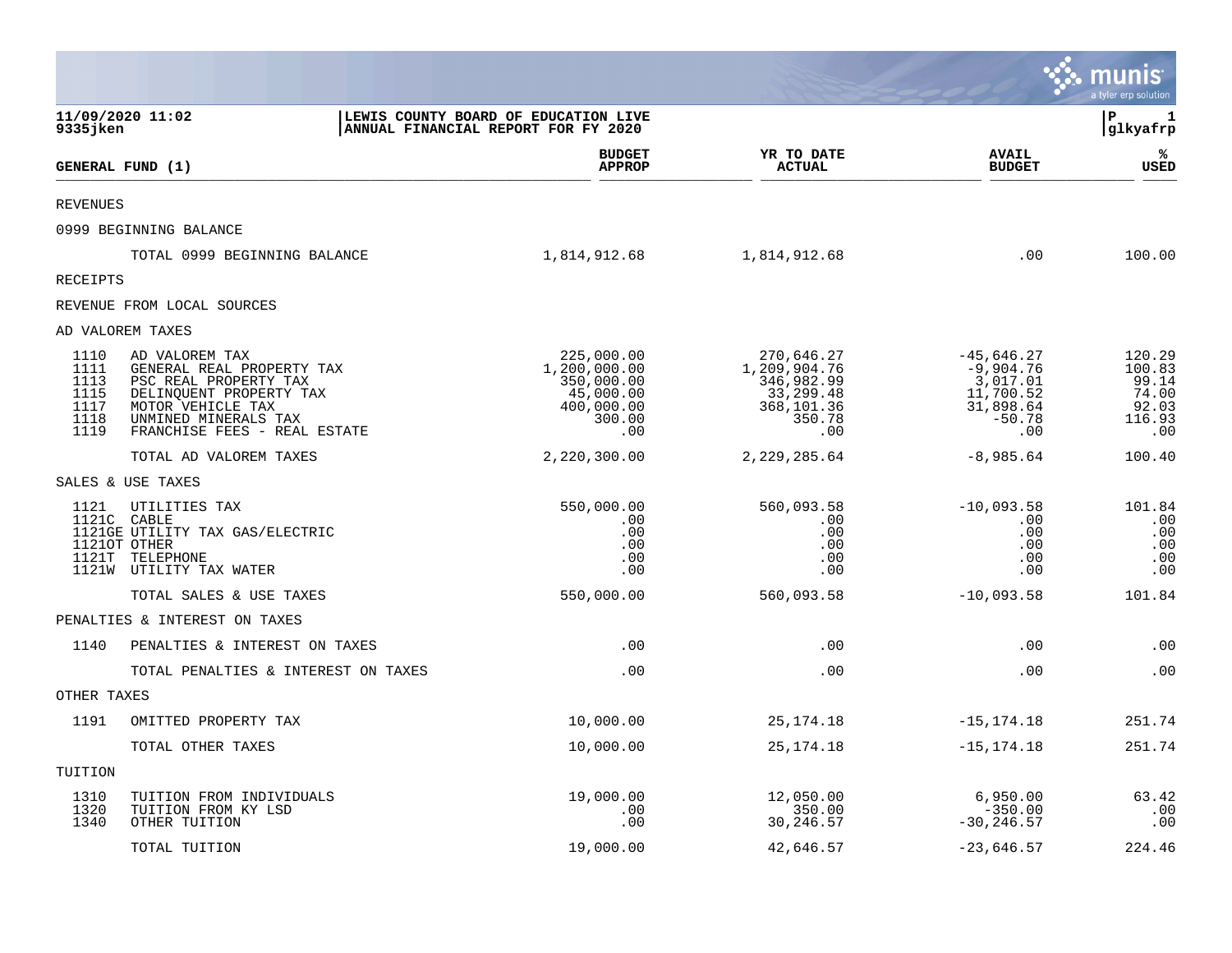

| 11/09/2020 11:02<br>9335 jken                                |                                                                                                                                                                                          | LEWIS COUNTY BOARD OF EDUCATION LIVE<br>ANNUAL FINANCIAL REPORT FOR FY 2020      |                                                                        |                                                                     | $\overline{a}$<br>l P<br> glkyafrp                           |
|--------------------------------------------------------------|------------------------------------------------------------------------------------------------------------------------------------------------------------------------------------------|----------------------------------------------------------------------------------|------------------------------------------------------------------------|---------------------------------------------------------------------|--------------------------------------------------------------|
|                                                              | GENERAL FUND (1)                                                                                                                                                                         | <b>BUDGET</b><br><b>APPROP</b>                                                   | YR TO DATE<br><b>ACTUAL</b>                                            | <b>AVAIL</b><br><b>BUDGET</b>                                       | %ะ<br><b>USED</b>                                            |
|                                                              | TRANSPORTATION                                                                                                                                                                           |                                                                                  |                                                                        |                                                                     |                                                              |
| 1420<br>1440                                                 | TRANSP FEES - KY LSD<br>OTHER TRANSPORTATION FEES                                                                                                                                        | .00<br>45,000.00                                                                 | .00<br>30,672.08                                                       | .00<br>14,327.92                                                    | .00<br>68.16                                                 |
|                                                              | TOTAL TRANSPORTATION                                                                                                                                                                     | 45,000.00                                                                        | 30,672.08                                                              | 14,327.92                                                           | 68.16                                                        |
|                                                              | EARNINGS ON INVESTMENTS                                                                                                                                                                  |                                                                                  |                                                                        |                                                                     |                                                              |
| 1510<br>1530<br>1540                                         | INTEREST INCOME<br>GAIN OR LOSS FROM INVESTMENTS<br>RENTS FROM INVESTMENT PROPERTY                                                                                                       | 25,000.00<br>.00<br>.00                                                          | 16,256.63<br>.00<br>.00                                                | 8,743.37<br>.00<br>.00                                              | 65.03<br>.00<br>.00                                          |
|                                                              | TOTAL EARNINGS ON INVESTMENTS                                                                                                                                                            | 25,000.00                                                                        | 16,256.63                                                              | 8,743.37                                                            | 65.03                                                        |
|                                                              | OTHER REVENUE FROM LOCAL SOURCES                                                                                                                                                         |                                                                                  |                                                                        |                                                                     |                                                              |
| 1911<br>1912<br>1920<br>1941<br>1951<br>1980<br>1990<br>1991 | BUILDING RENTAL<br><b>BUS RENTAL</b><br>CONTRIBUTIONS/DONATIONS<br>TEXTBOOK SALES<br>SERVICE TO KY LSD<br>REFUND OF PRIOR YR EXPENDITURE<br>MISCELLANEOUS REVENUE<br>TRANSCRIPT FEES     | .00<br>$.00 \,$<br>21,000.00<br>$.00 \,$<br>.00<br>25,000.00<br>68,286.00<br>.00 | .00<br>.00<br>21,000.00<br>.00<br>.00<br>71,879.74<br>54,081.02<br>.00 | .00<br>.00<br>.00<br>.00<br>.00<br>$-46,879.74$<br>14,204.98<br>.00 | .00<br>.00<br>100.00<br>.00<br>.00<br>287.52<br>79.20<br>.00 |
|                                                              | TOTAL OTHER REVENUE FROM LOCAL SOURCES                                                                                                                                                   | 114,286.00                                                                       | 146,960.76                                                             | $-32,674.76$                                                        | 128.59                                                       |
|                                                              | TOTAL REVENUE FROM LOCAL SOURCES                                                                                                                                                         | 2,983,586.00                                                                     | 3,051,089.44                                                           | $-67,503.44$                                                        | 102.26                                                       |
|                                                              | REVENUE FROM STATE SOURCES                                                                                                                                                               |                                                                                  |                                                                        |                                                                     |                                                              |
| STATE PROGRAM                                                |                                                                                                                                                                                          |                                                                                  |                                                                        |                                                                     |                                                              |
| 3111                                                         | SEEK PROGRAM                                                                                                                                                                             | 10,387,891.00                                                                    | 10,387,891.00                                                          | .00                                                                 | 100.00                                                       |
|                                                              | TOTAL STATE PROGRAM                                                                                                                                                                      | 10,387,891.00                                                                    | 10,387,891.00                                                          | .00                                                                 | 100.00                                                       |
|                                                              | OTHER STATE FUNDING                                                                                                                                                                      |                                                                                  |                                                                        |                                                                     |                                                              |
| 3121<br>3122<br>3125<br>3126<br>3127<br>3128<br>3129         | VOCATIONAL TRAVEL<br>VOCATIONAL TRANSPORTATION<br>BUS DRVR TRAINING REIMB<br>SUB SALARY REIMB (STATE)<br>HEALTH FLEX ACCT PAYBACK<br>AUDIT REIMBURSEMENT<br>KSB/KSD TRANSP REIMBURSEMENT | .00.<br>250.00<br>$.00 \,$<br>1,000.00<br>.00<br>.00<br>.00                      | .00<br>230.00<br>.00<br>.00<br>.00<br>.00<br>.00                       | .00<br>20.00<br>.00<br>1,000.00<br>.00<br>.00<br>.00                | .00<br>92.00<br>.00<br>.00<br>.00<br>.00<br>.00              |
|                                                              | TOTAL OTHER STATE FUNDING                                                                                                                                                                | 1,250.00                                                                         | 230.00                                                                 | 1,020.00                                                            | 18.40                                                        |
|                                                              | EXPENDITURE REIMBURSEMENTS                                                                                                                                                               |                                                                                  |                                                                        |                                                                     |                                                              |
| 3130                                                         | NATIONAL BOARD CERTIFICATION R                                                                                                                                                           | .00                                                                              | 1,208.00                                                               | $-1,208.00$                                                         | .00                                                          |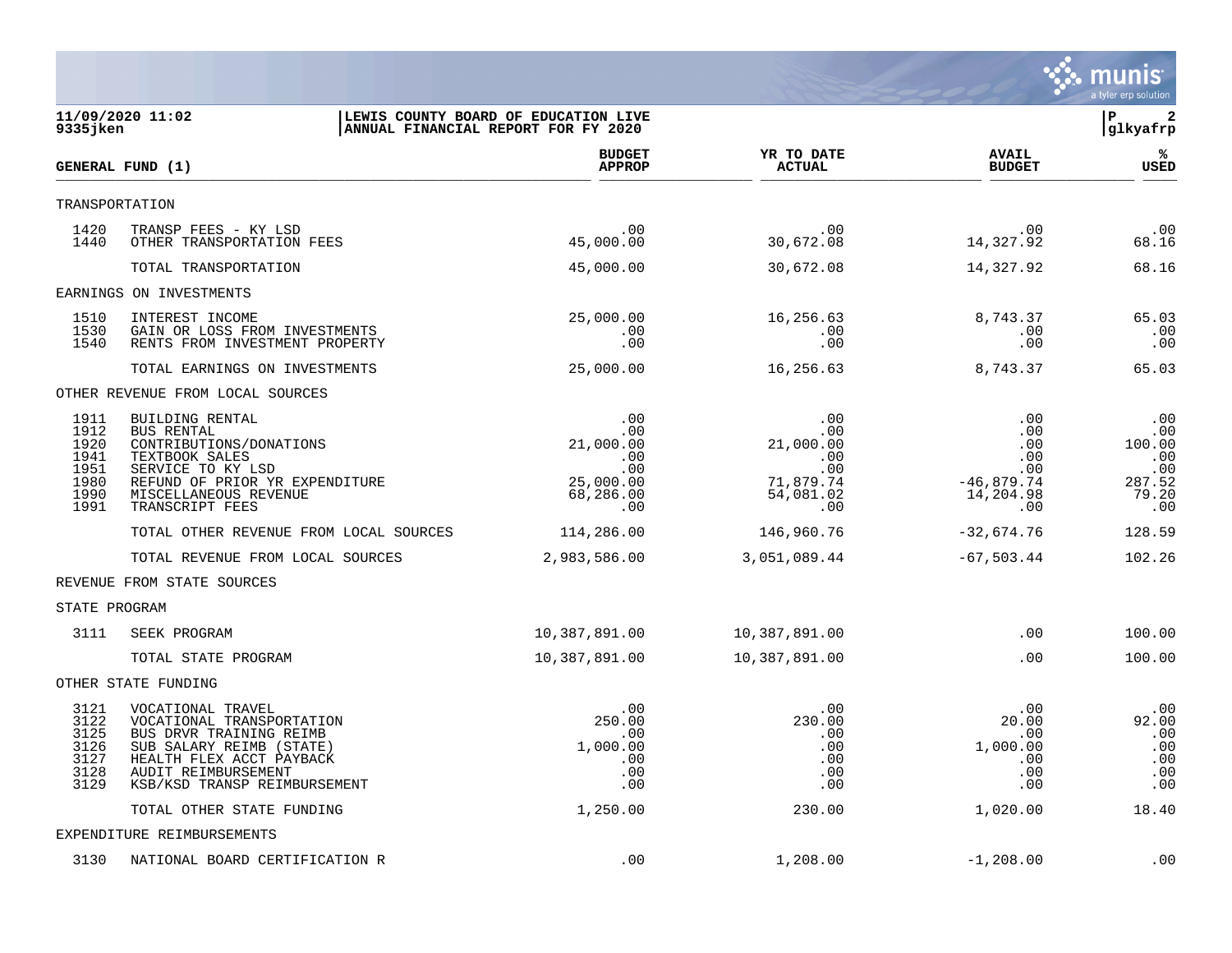

| 9335 jken      | 11/09/2020 11:02                                              | LEWIS COUNTY BOARD OF EDUCATION LIVE<br>ANNUAL FINANCIAL REPORT FOR FY 2020 |                             |                               | İР<br>3<br>glkyafrp |
|----------------|---------------------------------------------------------------|-----------------------------------------------------------------------------|-----------------------------|-------------------------------|---------------------|
|                | GENERAL FUND (1)                                              | <b>BUDGET</b><br><b>APPROP</b>                                              | YR TO DATE<br><b>ACTUAL</b> | <b>AVAIL</b><br><b>BUDGET</b> | ℁<br>USED           |
| 3131           | STATE MISCELLANEOUS REIMBURSE                                 | 15,000.00                                                                   | 22,597.50                   | $-7,597.50$                   | 150.65              |
|                | TOTAL EXPENDITURE REIMBURSEMENTS                              | 15,000.00                                                                   | 23,805.50                   | $-8,805.50$                   | 158.70              |
|                | REVENUE IN LIEU OF TAXES/STATE                                |                                                                             |                             |                               |                     |
| 3800           | REVENUE IN LIEU OF TAXES/STATE                                | 49,000.00                                                                   | 50,681.01                   | $-1,681.01$                   | 103.43              |
|                | TOTAL REVENUE IN LIEU OF TAXES/STATE                          | 49,000.00                                                                   | 50,681.01                   | $-1,681.01$                   | 103.43              |
|                | REVENUE FOR ON BEHALF PAYMENTS                                |                                                                             |                             |                               |                     |
| 3900           | REVENUE FOR/ON BEHALF PAYMENTS                                | 3,826,229.02                                                                | 5, 415, 700.03              | $-1,589,471.01$               | 141.54              |
|                | TOTAL REVENUE FOR ON BEHALF PAYMENTS                          | 3,826,229.02                                                                | 5, 415, 700.03              | $-1,589,471.01$               | 141.54              |
|                | TOTAL REVENUE FROM STATE SOURCES                              | 14,279,370.02                                                               | 15,878,307.54               | $-1,598,937.52$               | 111.20              |
|                | REVENUE FROM FEDERAL SOURCES                                  |                                                                             |                             |                               |                     |
|                | RESTRICTED DIRECT                                             |                                                                             |                             |                               |                     |
| 4300           | RESTRICTED DIRECT FEDERAL REVE                                | 57,468.33                                                                   | 75,760.94                   | $-18, 292.61$                 | 131.83              |
|                | TOTAL RESTRICTED DIRECT                                       | 57,468.33                                                                   | 75,760.94                   | $-18, 292.61$                 | 131.83              |
|                | THROUGH INTERMEDIATE AGENCIES                                 |                                                                             |                             |                               |                     |
| 4700           | FEDERAL REV THRU INTERMED SRC                                 | .00                                                                         | .00                         | .00                           | .00                 |
|                | TOTAL THROUGH INTERMEDIATE AGENCIES                           | .00                                                                         | .00                         | .00                           | .00                 |
|                | FEDERAL REIMBURSEMENT                                         |                                                                             |                             |                               |                     |
| 4810           | FEDERAL MEDICAID REIMBURSEMENT                                | 85,000.00                                                                   | 60,783.06                   | 24, 216.94                    | 71.51               |
|                | TOTAL FEDERAL REIMBURSEMENT                                   | 85,000.00                                                                   | 60,783.06                   | 24, 216.94                    | 71.51               |
|                | TOTAL REVENUE FROM FEDERAL SOURCES                            | 142,468.33                                                                  | 136,544.00                  | 5,924.33                      | 95.84               |
| OTHER RECEIPTS |                                                               |                                                                             |                             |                               |                     |
|                | INTERFUND TRANSFERS                                           |                                                                             |                             |                               |                     |
| 5210<br>5220   | FUND TRANSFER<br>INDIRECT COSTS TRANSFER                      | 513,649.61<br>66,568.00                                                     | 513,649.61<br>62,295.67     | .00<br>4,272.33               | 100.00<br>93.58     |
|                | TOTAL INTERFUND TRANSFERS                                     | 580, 217.61                                                                 | 575,945.28                  | 4,272.33                      | 99.26               |
|                | SALE OR COMP FOR LOSS OF ASSETS                               |                                                                             |                             |                               |                     |
| 5311<br>5312   | SALE OF LAND & IMPROVEMENTS<br>LOSS COMP - LAND & IMPROVEMNTS | .00<br>.00                                                                  | .00<br>.00                  | .00<br>.00                    | .00<br>.00          |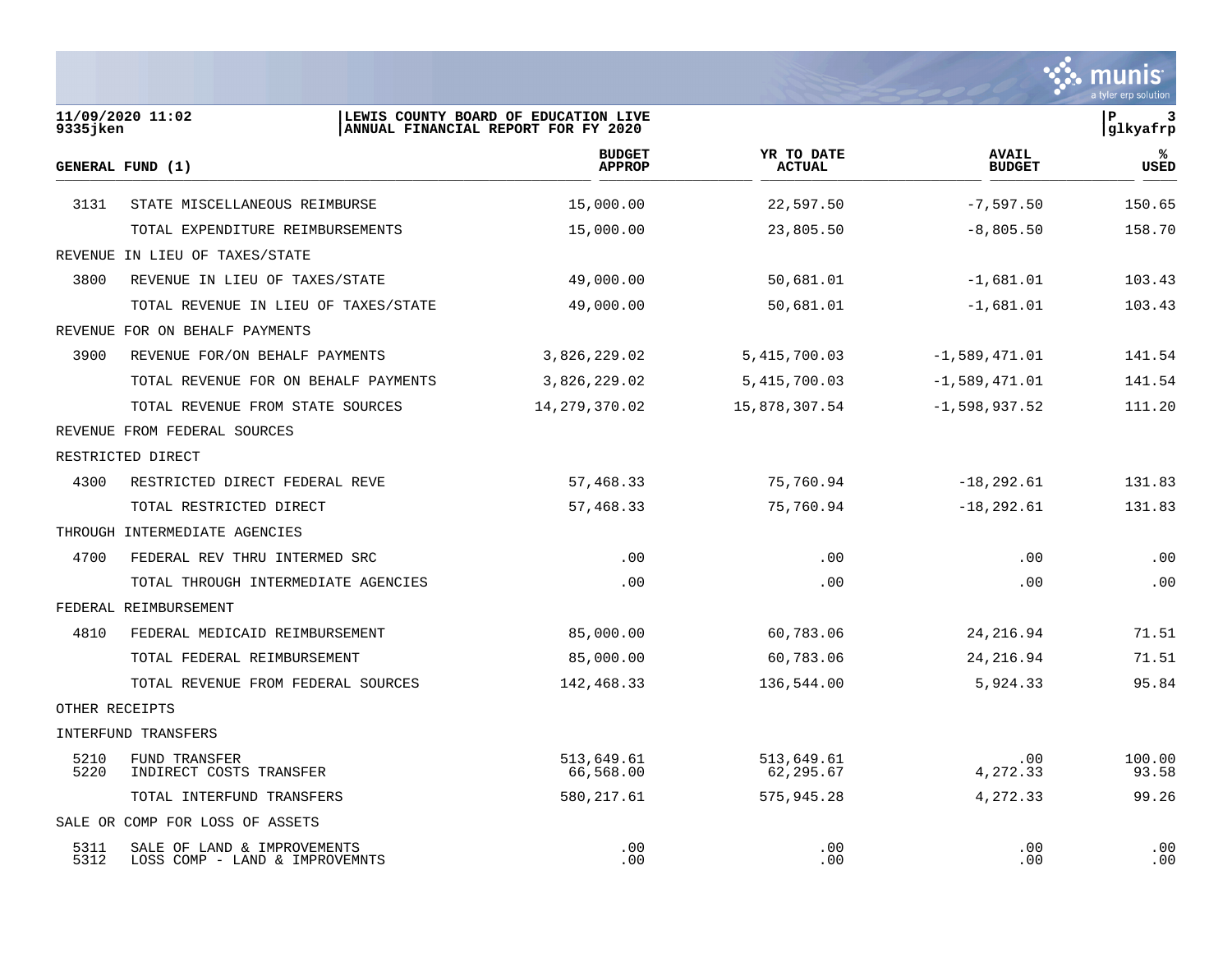

## **11/09/2020 11:02 |LEWIS COUNTY BOARD OF EDUCATION LIVE |P 4 9335jken |ANNUAL FINANCIAL REPORT FOR FY 2020 |glkyafrp**

|                              | GENERAL FUND (1)                                                                                 | <b>BUDGET</b><br><b>APPROP</b>       | YR TO DATE<br><b>ACTUAL</b> | <b>AVAIL</b><br><b>BUDGET</b>        | %ะ<br><b>USED</b>        |
|------------------------------|--------------------------------------------------------------------------------------------------|--------------------------------------|-----------------------------|--------------------------------------|--------------------------|
| 5331<br>5332<br>5341<br>5342 | SALE OF BUILDINGS<br>LOSS COMP - BUILDINGS<br>SALE OF EOUIPMENT ETC<br>LOSS COMP - EOUIPMENT ETC | .00<br>.00<br>10,000.00<br>10,000.00 | .00<br>.00<br>.00<br>.00    | .00<br>.00<br>10,000.00<br>10,000.00 | .00<br>.00<br>.00<br>.00 |
|                              | TOTAL SALE OR COMP FOR LOSS OF ASSETS                                                            | 20,000.00                            | .00                         | 20,000.00                            | .00                      |
|                              | CAPITAL LEASE PROCEEDS                                                                           |                                      |                             |                                      |                          |
| 5500                         | CAPITAL LEASE PROCEEDS                                                                           | .00                                  | 451,400.00                  | $-451, 400.00$                       | .00                      |
|                              | TOTAL CAPITAL LEASE PROCEEDS                                                                     | .00                                  | 451,400.00                  | $-451, 400.00$                       | .00                      |
|                              | TOTAL OTHER RECEIPTS                                                                             | 600,217.61                           | 1,027,345.28                | $-427, 127.67$                       | 171.16                   |
|                              | TOTAL RECEIPTS                                                                                   | 18,005,641.96                        | 20,093,286.26               | $-2,087,644.30$                      | 111.59                   |
|                              | TOTAL REVENUES                                                                                   | 19,820,554.64                        | 21,908,198.94               | $-2,087,644.30$                      | 110.53                   |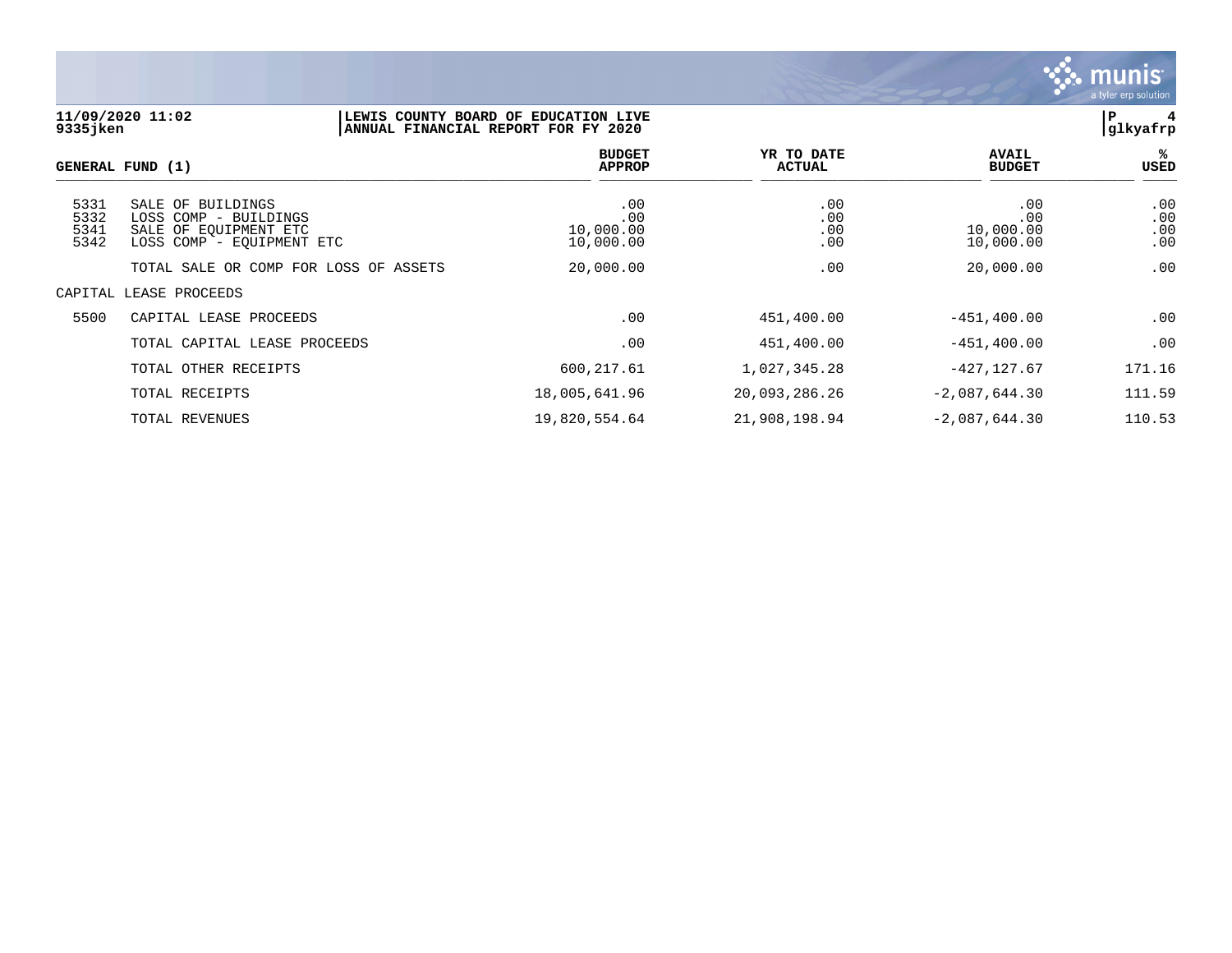|                                                                                                                                                                                                                                                                                                                   |                                                                                                                                   |                                                                                                                                  |                                                                                                                                       | munis<br>a tyler erp solution                                                           |
|-------------------------------------------------------------------------------------------------------------------------------------------------------------------------------------------------------------------------------------------------------------------------------------------------------------------|-----------------------------------------------------------------------------------------------------------------------------------|----------------------------------------------------------------------------------------------------------------------------------|---------------------------------------------------------------------------------------------------------------------------------------|-----------------------------------------------------------------------------------------|
| 11/09/2020 11:02<br>9335jken                                                                                                                                                                                                                                                                                      | LEWIS COUNTY BOARD OF EDUCATION LIVE<br>ANNUAL FINANCIAL REPORT FOR FY 2020                                                       |                                                                                                                                  |                                                                                                                                       | l P<br> glkyafrp                                                                        |
| GENERAL FUND (1)                                                                                                                                                                                                                                                                                                  | <b>BUDGET</b><br><b>APPROP</b>                                                                                                    | YR TO DATE<br><b>ACTUAL</b>                                                                                                      | <b>AVAIL</b><br><b>BUDGET</b>                                                                                                         | %<br><b>USED</b>                                                                        |
| EXPENDITURES                                                                                                                                                                                                                                                                                                      |                                                                                                                                   |                                                                                                                                  |                                                                                                                                       |                                                                                         |
| 0000 RESTRICT TO REV & BAL SHT ONLY                                                                                                                                                                                                                                                                               |                                                                                                                                   |                                                                                                                                  |                                                                                                                                       |                                                                                         |
| 0200<br>EMPLOYEE BENEFITS<br>0600<br>SUPPLIES<br>UNDEFINED EXP OBJ                                                                                                                                                                                                                                                | .00<br>.00<br>.00                                                                                                                 | .00<br>.00<br>.00                                                                                                                | .00<br>.00<br>.00                                                                                                                     | .00<br>.00<br>.00                                                                       |
| TOTAL 0000<br>RESTRICT TO REV & BAL SHT ONLY                                                                                                                                                                                                                                                                      | .00                                                                                                                               | .00                                                                                                                              | .00                                                                                                                                   | .00                                                                                     |
| 1000 INSTRUCTION                                                                                                                                                                                                                                                                                                  |                                                                                                                                   |                                                                                                                                  |                                                                                                                                       |                                                                                         |
| 0100<br>SALARIES PERSONNEL SERVICES<br>0200<br>EMPLOYEE BENEFITS<br>0280<br>ON-BEHALF<br>0300<br>PURCHASED PROF AND TECH SERV<br>0400<br>PURCHASED PROPERTY SERVICES<br>0500<br>OTHER PURCHASED SERVICES<br>0600<br>SUPPLIES<br>0700<br>PROPERTY<br>0800<br>DEBT SERVICE AND MISCELLANEOUS<br>0840<br>CONTINGENCY | 6,336,882.90<br>565,107.25<br>2,339,002.55<br>42,361.00<br>20,520.00<br>149,083.31<br>278,852.21<br>126,721.20<br>8,687.00<br>.00 | 6,351,807.81<br>502,869.34<br>3,422,768.17<br>22,123.45<br>5,542.36<br>191,330.75<br>250,669.23<br>120,922.66<br>2,026.74<br>.00 | $-14,924.91$<br>62, 237.91<br>$-1,083,765.62$<br>20, 237.55<br>14,977.64<br>$-42, 247.44$<br>28,182.98<br>5,798.54<br>6,660.26<br>.00 | 100.24<br>88.99<br>146.33<br>52.23<br>27.01<br>128.34<br>89.89<br>95.42<br>23.33<br>.00 |
| TOTAL 1000 INSTRUCTION                                                                                                                                                                                                                                                                                            | 9,867,217.42                                                                                                                      | 10,870,060.51                                                                                                                    | $-1,002,843.09$                                                                                                                       | 110.16                                                                                  |
| 2100 STUDENT SUPPORT SERVICES                                                                                                                                                                                                                                                                                     |                                                                                                                                   |                                                                                                                                  |                                                                                                                                       |                                                                                         |
| 0100<br>SALARIES PERSONNEL SERVICES<br>0200<br>EMPLOYEE BENEFITS<br>0280<br>ON-BEHALF<br>0300<br>PURCHASED PROF AND TECH SERV<br>0400<br>PURCHASED PROPERTY SERVICES<br>0500<br>OTHER PURCHASED SERVICES<br>0600<br>SUPPLIES<br>0700<br>PROPERTY<br>0800<br>DEBT SERVICE AND MISCELLANEOUS                        | 816, 423.50<br>51,063.69<br>277,376.38<br>.00<br>.00<br>20,000.00<br>42,000.00<br>.00<br>.00                                      | 751,915.56<br>50,667.90<br>405,181.08<br>$\cdot\,00$<br>.00<br>19,880.90<br>42,612.57<br>.00<br>.00                              | 64,507.94<br>395.79<br>$-127,804.70$<br>.00<br>.00<br>119.10<br>$-612.57$<br>.00<br>.00                                               | 92.10<br>99.22<br>146.08<br>.00<br>.00<br>99.40<br>101.46<br>.00<br>.00                 |
| TOTAL 2100 STUDENT SUPPORT SERVICES                                                                                                                                                                                                                                                                               | 1,206,863.57                                                                                                                      | 1,270,258.01                                                                                                                     | -63,394.44                                                                                                                            | 105.25                                                                                  |
| 2200 INSTRUCTIONAL STAFF SUPP SERV                                                                                                                                                                                                                                                                                |                                                                                                                                   |                                                                                                                                  |                                                                                                                                       |                                                                                         |
| 0100<br>SALARIES PERSONNEL SERVICES<br>0200<br>EMPLOYEE BENEFITS<br>0280<br>ON-BEHALF<br>0300<br>PURCHASED PROF AND TECH SERV<br>0400<br>PURCHASED PROPERTY SERVICES<br>0500<br>OTHER PURCHASED SERVICES<br>0600<br>SUPPLIES<br>0700<br>PROPERTY<br>0800<br>DEBT SERVICE AND MISCELLANEOUS<br>0900<br>OTHER ITEMS | 124,514.00<br>15,475.59<br>86,862.95<br>.00<br>.00<br>$.00\,$<br>550.00<br>11,500.00<br>1,200.00<br>.00                           | 111,953.35<br>35,980.59<br>60,327.77<br>.00<br>.00<br>966.40<br>439.00<br>.00<br>.00<br>.00                                      | 12,560.65<br>$-20,505.00$<br>26,535.18<br>.00<br>.00<br>$-966.40$<br>111.00<br>11,500.00<br>1,200.00<br>.00                           | 89.91<br>232.50<br>69.45<br>.00<br>.00<br>.00<br>79.82<br>.00<br>.00<br>.00             |
| TOTAL 2200 INSTRUCTIONAL STAFF SUPP SERV                                                                                                                                                                                                                                                                          | 240,102.54                                                                                                                        | 209,667.11                                                                                                                       | 30,435.43                                                                                                                             | 87.32                                                                                   |

and the contract of the contract of the contract of the contract of the contract of the contract of the contract of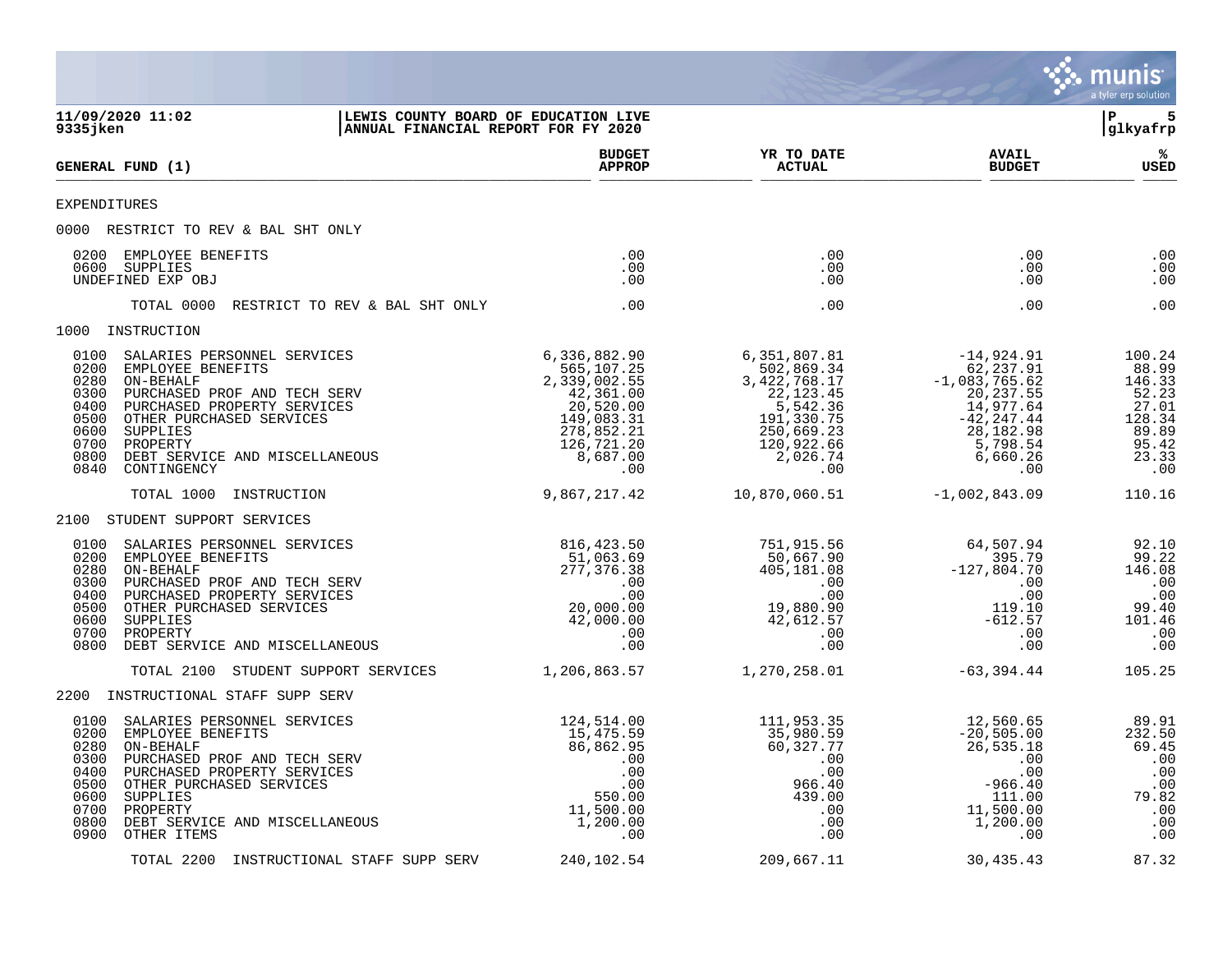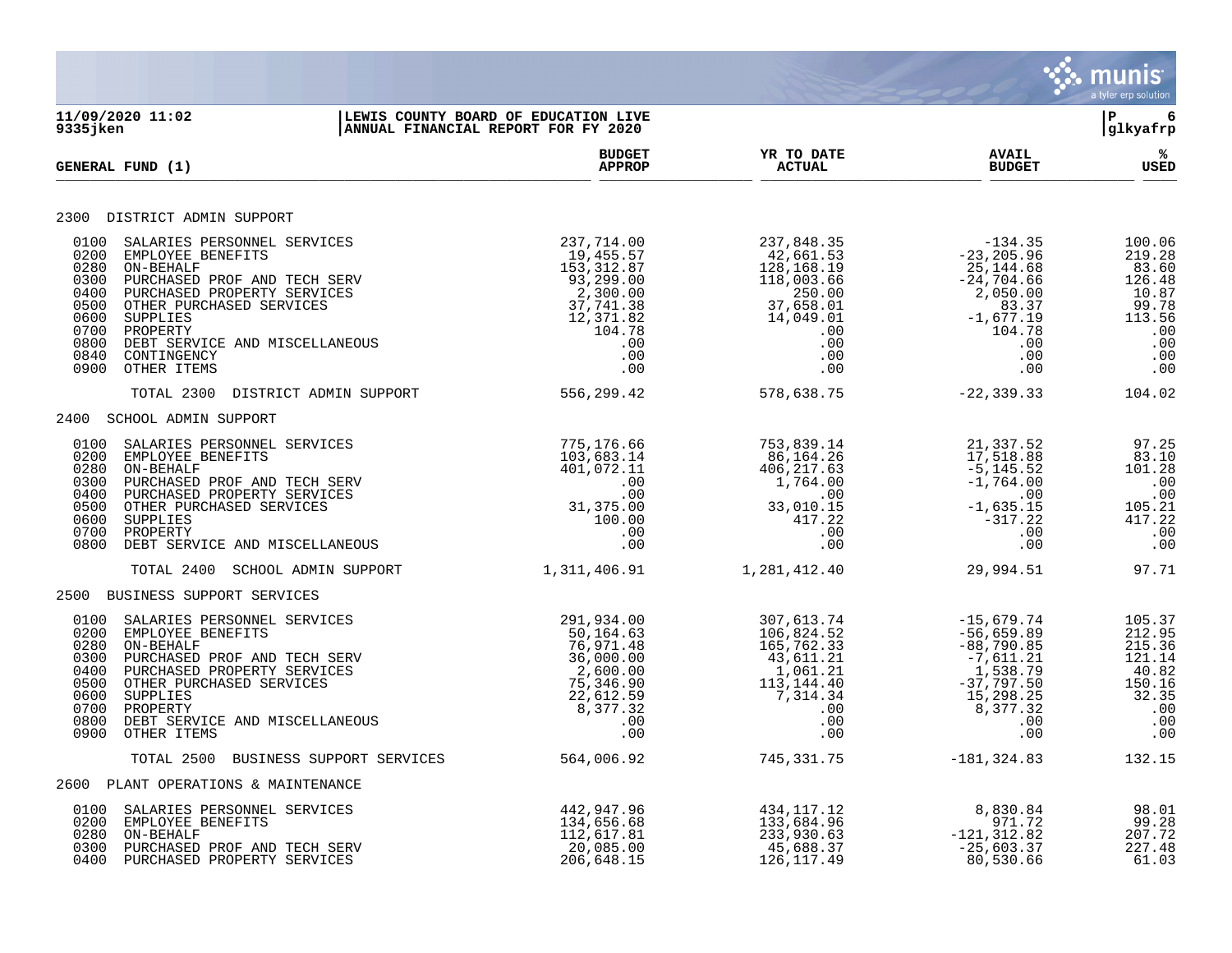

| 9335 jken                                                            | 11/09/2020 11:02                                                                                                                                                                                                   | LEWIS COUNTY BOARD OF EDUCATION LIVE<br>ANNUAL FINANCIAL REPORT FOR FY 2020                                    |                                                                                                                  |                                                                                                                               | l P<br>7<br> glkyafrp                                                            |  |
|----------------------------------------------------------------------|--------------------------------------------------------------------------------------------------------------------------------------------------------------------------------------------------------------------|----------------------------------------------------------------------------------------------------------------|------------------------------------------------------------------------------------------------------------------|-------------------------------------------------------------------------------------------------------------------------------|----------------------------------------------------------------------------------|--|
|                                                                      | GENERAL FUND (1)                                                                                                                                                                                                   | <b>BUDGET</b><br><b>APPROP</b>                                                                                 | YR TO DATE<br><b>ACTUAL</b>                                                                                      | <b>AVAIL</b><br><b>BUDGET</b>                                                                                                 | %ะ<br><b>USED</b>                                                                |  |
| 0500<br>0600<br>0700<br>0800                                         | OTHER PURCHASED SERVICES<br>SUPPLIES<br>PROPERTY<br>DEBT SERVICE AND MISCELLANEOUS                                                                                                                                 | 92,685.44<br>781,203.70<br>128,000.00<br>.00                                                                   | 88,623.61<br>834,365.67<br>7,087.50<br>.00                                                                       | 4,061.83<br>$-53,161.97$<br>120,912.50<br>.00                                                                                 | 95.62<br>106.81<br>5.54<br>.00                                                   |  |
|                                                                      | TOTAL 2600 PLANT OPERATIONS & MAINTENANCE 1,918,844.74                                                                                                                                                             |                                                                                                                | 1,903,615.35                                                                                                     | 15,229.39                                                                                                                     | 99.21                                                                            |  |
|                                                                      | 2700 STUDENT TRANSPORTATION                                                                                                                                                                                        |                                                                                                                |                                                                                                                  |                                                                                                                               |                                                                                  |  |
| 0100<br>0200<br>0280<br>0300<br>0400<br>0500<br>0600<br>0700<br>0800 | SALARIES PERSONNEL SERVICES<br>EMPLOYEE BENEFITS<br>ON-BEHALF<br>PURCHASED PROF AND TECH SERV<br>PURCHASED PROPERTY SERVICES<br>OTHER PURCHASED SERVICES<br>SUPPLIES<br>PROPERTY<br>DEBT SERVICE AND MISCELLANEOUS | 983,704.43<br>269,714.77<br>319,012.87<br>4,290.65<br>2,245.00<br>127,975.90<br>422,869.28<br>14,000.00<br>.00 | 917,401.49<br>273,007.14<br>494,355.71<br>1,780.00<br>32,209.71<br>130,087.01<br>258,207.91<br>455,180.00<br>.00 | 66,302.94<br>$-3, 292.37$<br>$-175, 342.84$<br>2,510.65<br>$-29,964.71$<br>$-2,111.11$<br>164,661.37<br>$-441, 180.00$<br>.00 | 93.26<br>101.22<br>154.96<br>41.49<br>999.99<br>101.65<br>61.06<br>999.99<br>.00 |  |
|                                                                      | TOTAL 2700 STUDENT TRANSPORTATION                                                                                                                                                                                  | 2, 143, 812.90                                                                                                 | 2,562,228.97                                                                                                     | $-418, 416.07$                                                                                                                | 119.52                                                                           |  |
|                                                                      | 3100 FOOD SERVICE OPERATION                                                                                                                                                                                        |                                                                                                                |                                                                                                                  |                                                                                                                               |                                                                                  |  |
| 0100<br>0200<br>0280<br>0400<br>0600<br>0700                         | SALARIES PERSONNEL SERVICES<br>EMPLOYEE BENEFITS<br>ON-BEHALF<br>PURCHASED PROPERTY SERVICES<br>SUPPLIES<br>PROPERTY                                                                                               | $.00 \,$<br>.00<br>.00<br>.00<br>.00<br>.00                                                                    | 379.88<br>11,996.03<br>204.70<br>.00<br>.00<br>.00                                                               | $-379.88$<br>$-11,996.03$<br>$-204.70$<br>.00<br>.00<br>$.00 \,$                                                              | .00<br>.00<br>.00<br>.00<br>.00<br>.00                                           |  |
|                                                                      | TOTAL 3100 FOOD SERVICE OPERATION                                                                                                                                                                                  | .00                                                                                                            | 12,580.61                                                                                                        | $-12,580.61$                                                                                                                  | .00                                                                              |  |
|                                                                      | 3300 COMMUNITY SERVICES                                                                                                                                                                                            |                                                                                                                |                                                                                                                  |                                                                                                                               |                                                                                  |  |
| 0100<br>0200<br>0280<br>0300<br>0500<br>0600                         | SALARIES PERSONNEL SERVICES<br>EMPLOYEE BENEFITS<br>ON-BEHALF<br>PURCHASED PROF AND TECH SERV<br>OTHER PURCHASED SERVICES<br>SUPPLIES                                                                              | .00<br>655.00<br>.00<br>.00<br>.00<br>10,261.03                                                                | 3,160.95<br>2,054.40<br>1,703.33<br>.00<br>.00<br>5,017.34                                                       | $-3,160.95$<br>$-1,399.40$<br>$-1,703.33$<br>.00<br>.00<br>5,243.69                                                           | .00<br>313.65<br>.00<br>.00<br>.00<br>48.90                                      |  |
|                                                                      | TOTAL 3300 COMMUNITY SERVICES                                                                                                                                                                                      | 10,916.03                                                                                                      | 11,936.02                                                                                                        | $-1,019.99$                                                                                                                   | 109.34                                                                           |  |
| 4200                                                                 | LAND IMPROVEMENTS                                                                                                                                                                                                  |                                                                                                                |                                                                                                                  |                                                                                                                               |                                                                                  |  |
| 0700<br>0840                                                         | 0400 PURCHASED PROPERTY SERVICES<br>PROPERTY<br>CONTINGENCY                                                                                                                                                        | .00<br>.00<br>.00                                                                                              | .00<br>.00<br>.00                                                                                                | $.00 \,$<br>.00<br>.00                                                                                                        | .00<br>.00<br>.00                                                                |  |
|                                                                      | TOTAL 4200 LAND IMPROVEMENTS                                                                                                                                                                                       | .00                                                                                                            | .00                                                                                                              | .00                                                                                                                           | .00                                                                              |  |

4300 ARCHITECTURAL/ENGIN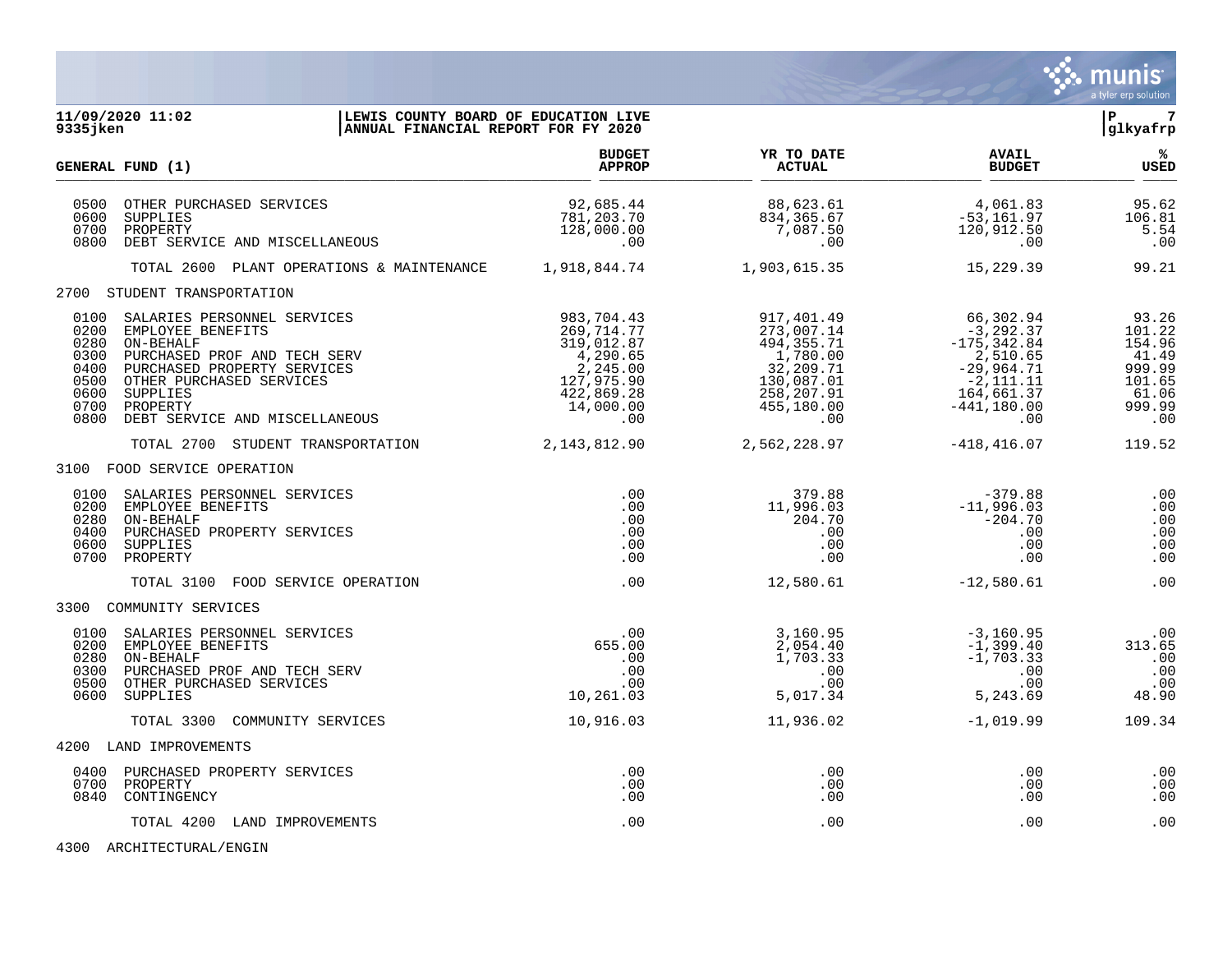

# **11/09/2020 11:02 |LEWIS COUNTY BOARD OF EDUCATION LIVE |P 8 9335jken |ANNUAL FINANCIAL REPORT FOR FY 2020 |glkyafrp BUDGET YR TO DATE AVAIL %**  $GENERAL FUND (1)$  $\frac{A_{\text{H}^{\text{F}}\text{N}}}{A_{\text{H}}\text{N}}$   $\frac{A_{\text{H}}\text{N}}{A_{\text{H}}\text{N}}$   $\frac{A_{\text{H}}\text{N}}{A_{\text{H}}\text{N}}$   $\frac{A_{\text{H}}\text{N}}{A_{\text{H}}\text{N}}$   $\frac{B_{\text{H}}\text{N}}{B_{\text{H}}\text{N}}$

| 0300<br>PURCHASED PROF AND TECH SERV                    | .00           | .00           | .00               | .00        |
|---------------------------------------------------------|---------------|---------------|-------------------|------------|
| TOTAL 4300<br>ARCHITECTURAL/ENGIN                       | .00           | .00           | .00               | .00        |
| 4700<br>BUILDING IMPROVEMENTS                           |               |               |                   |            |
| 0400<br>PURCHASED PROPERTY SERVICES<br>0700<br>PROPERTY | .00<br>.00    | .00<br>.00    | .00<br>.00        | .00<br>.00 |
| TOTAL 4700<br>BUILDING IMPROVEMENTS                     | .00           | .00           | .00               | .00        |
| 5100<br>DEBT SERVICE                                    |               |               |                   |            |
| 0800<br>DEBT SERVICE AND MISCELLANEOUS                  | 506,820.96    | 506,820.96    | .00               | 100.00     |
| TOTAL 5100<br>DEBT SERVICE                              | 506,820.96    | 506,820.96    | .00               | 100.00     |
| 5200<br><b>FUND TRANSFERS</b>                           |               |               |                   |            |
| 0900<br>OTHER ITEMS                                     | .00           | 664,959.60    | $-664,959.60$     | .00        |
| TOTAL 5200<br><b>FUND TRANSFERS</b>                     | .00           | 664,959.60    | $-664,959.60$     | .00        |
| 5300<br>CONTINGENCY                                     |               |               |                   |            |
| 0840<br>CONTINGENCY                                     | 1,494,263.23  | .00           | 1,494,263.23      | .00        |
| TOTAL 5300<br>CONTINGENCY                               | 1,494,263.23  | .00           | 1,494,263.23      | .00        |
| TOTAL EXPENDITURES                                      | 19,820,554.64 | 20,617,510.04 | $-796,955.40$     | 104.02     |
| TOTAL FOR GENERAL FUND (1)                              | .00           | 1,290,688.90  | $-1, 290, 688.90$ | .00        |
|                                                         |               |               |                   |            |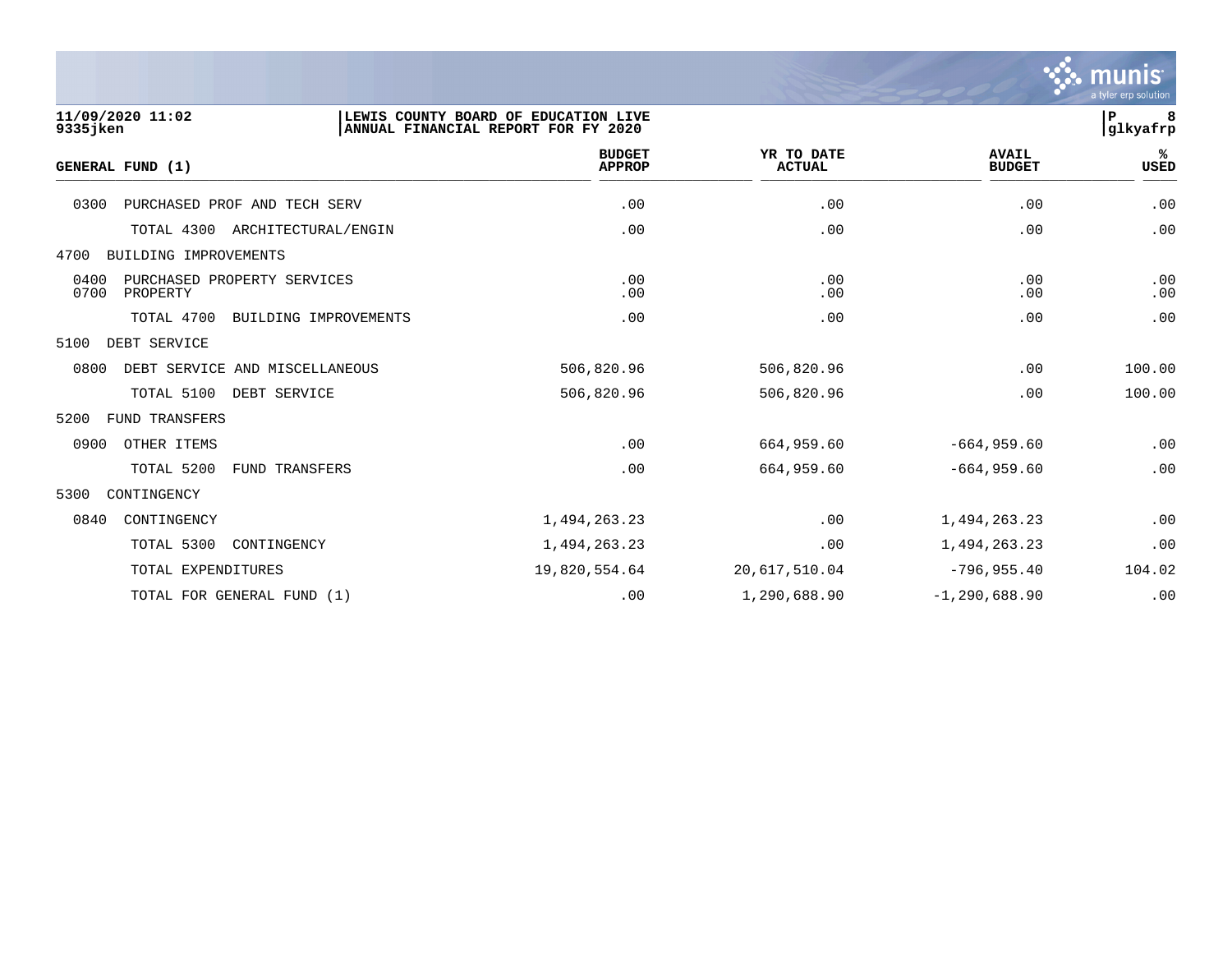|                               |                                        |                                      |                             |                               | munis<br>a tyler erp solution |
|-------------------------------|----------------------------------------|--------------------------------------|-----------------------------|-------------------------------|-------------------------------|
| 11/09/2020 11:02<br>9335 jken | ANNUAL FINANCIAL REPORT FOR FY 2020    | LEWIS COUNTY BOARD OF EDUCATION LIVE |                             |                               | lР<br>9<br> glkyafrp          |
| SPECIAL REVENUE (2)           |                                        | <b>BUDGET</b><br><b>APPROP</b>       | YR TO DATE<br><b>ACTUAL</b> | <b>AVAIL</b><br><b>BUDGET</b> | ℁<br><b>USED</b>              |
| <b>REVENUES</b>               |                                        |                                      |                             |                               |                               |
| 0999 BEGINNING BALANCE        |                                        |                                      |                             |                               |                               |
|                               | TOTAL 0999 BEGINNING BALANCE           | .00                                  | .00                         | .00                           | .00                           |
| RECEIPTS                      |                                        |                                      |                             |                               |                               |
| REVENUE FROM LOCAL SOURCES    |                                        |                                      |                             |                               |                               |
|                               | OTHER REVENUE FROM LOCAL SOURCES       |                                      |                             |                               |                               |
| 1920                          | CONTRIBUTIONS/DONATIONS                | .00                                  | .00                         | .00                           | $\boldsymbol{\mathsf{.00}}$   |
|                               | TOTAL OTHER REVENUE FROM LOCAL SOURCES | .00                                  | .00                         | .00                           | .00                           |
|                               | TOTAL REVENUE FROM LOCAL SOURCES       | .00                                  | .00                         | .00                           | .00                           |
| UNDEFINED REV SOURCE          |                                        |                                      |                             |                               |                               |
| UNDEFINED REV TYPE            |                                        |                                      |                             |                               |                               |
| 2200                          | RESTRICTED REV - INTERMED SRC          | .00                                  | .00                         | .00                           | $\boldsymbol{\mathsf{.00}}$   |
|                               | TOTAL UNDEFINED REV TYPE               | .00                                  | .00                         | .00                           | .00                           |
|                               | TOTAL UNDEFINED REV SOURCE             | .00                                  | .00                         | .00                           | .00                           |
| REVENUE FROM STATE SOURCES    |                                        |                                      |                             |                               |                               |
| RESTRICTED                    |                                        |                                      |                             |                               |                               |
| 3200                          | RESTRICTED STATE REVENUE               | 891,300.64                           | 817,819.34                  | 73,481.30                     | 91.76                         |
|                               | TOTAL RESTRICTED                       | 891,300.64                           | 817,819.34                  | 73,481.30                     | 91.76                         |
|                               | TOTAL REVENUE FROM STATE SOURCES       | 891,300.64                           | 817,819.34                  | 73,481.30                     | 91.76                         |
|                               | REVENUE FROM FEDERAL SOURCES           |                                      |                             |                               |                               |
| RESTRICTED DIRECT             |                                        |                                      |                             |                               |                               |
| 4300                          | RESTRICTED DIRECT FEDERAL              | .00                                  | .00                         | .00                           | .00                           |
|                               | TOTAL RESTRICTED DIRECT                | .00                                  | .00                         | .00                           | .00                           |
|                               | RESTRICTED THROUGH THE STATE           |                                      |                             |                               |                               |
| 4500                          | RESTRICTED FED THRU STATE              | 1,871,569.23                         | 1,945,168.83                | $-73,599.60$                  | 103.93                        |
|                               | TOTAL RESTRICTED THROUGH THE STATE     | 1,871,569.23                         | 1,945,168.83                | $-73,599.60$                  | 103.93                        |
|                               | THROUGH INTERMEDIATE AGENCIES          |                                      |                             |                               |                               |

**Designation**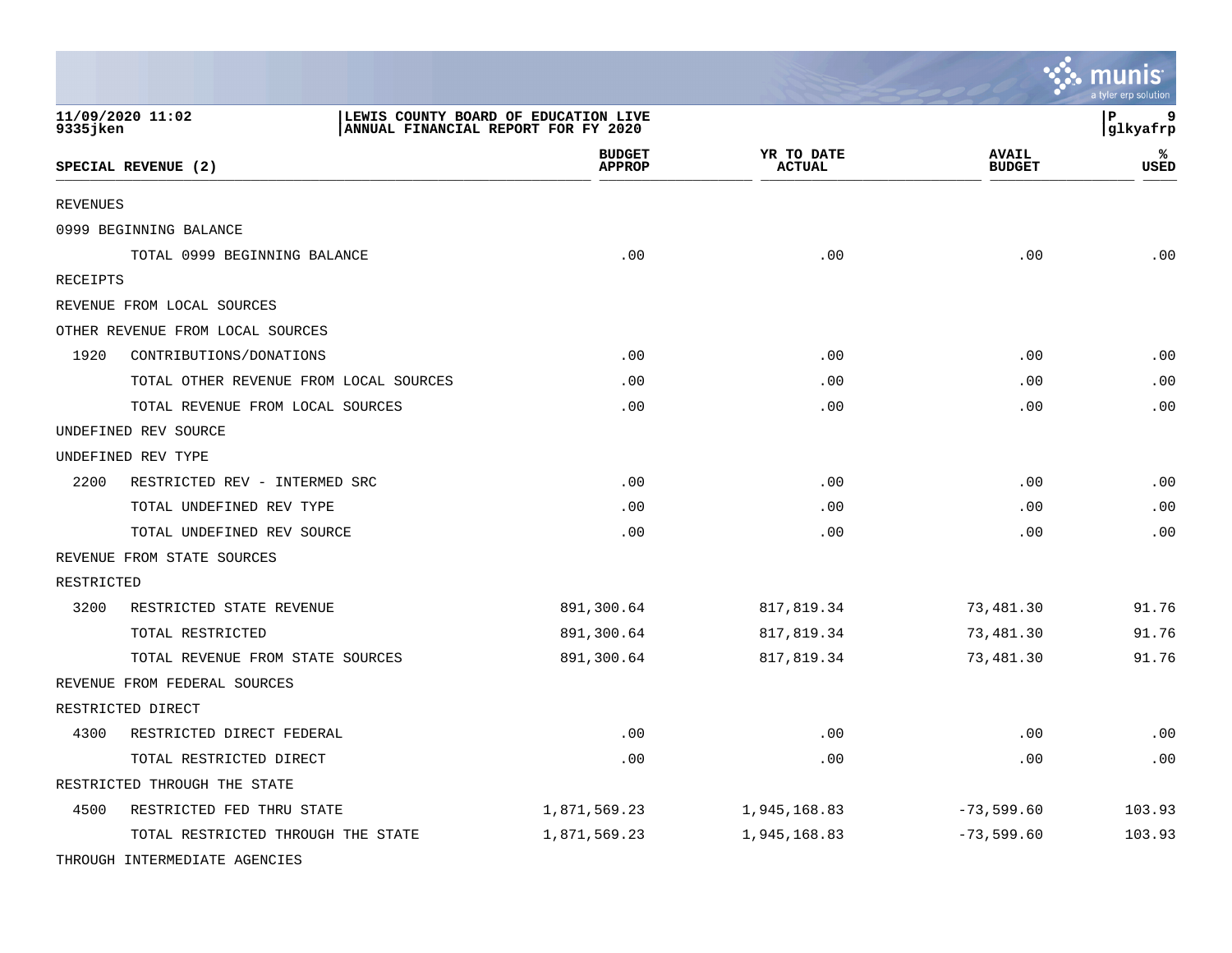

| 9335 jken                                    | 11/09/2020 11:02                                                                                                                                                                         | LEWIS COUNTY BOARD OF EDUCATION LIVE<br>ANNUAL FINANCIAL REPORT FOR FY 2020 |                                              |                                                 |                                        |  |
|----------------------------------------------|------------------------------------------------------------------------------------------------------------------------------------------------------------------------------------------|-----------------------------------------------------------------------------|----------------------------------------------|-------------------------------------------------|----------------------------------------|--|
|                                              | SPECIAL REVENUE (2)                                                                                                                                                                      | <b>BUDGET</b><br><b>APPROP</b>                                              | YR TO DATE<br><b>ACTUAL</b>                  | <b>AVAIL</b><br><b>BUDGET</b>                   | %ะ<br>USED                             |  |
| 4700                                         | RESTRICTED FED THRU INTMEDIATE                                                                                                                                                           | 452,945.00                                                                  | 329,220.41                                   | 123,724.59                                      | 72.68                                  |  |
|                                              | TOTAL THROUGH INTERMEDIATE AGENCIES                                                                                                                                                      | 452,945.00                                                                  | 329, 220.41                                  | 123,724.59                                      | 72.68                                  |  |
|                                              | TOTAL REVENUE FROM FEDERAL SOURCES                                                                                                                                                       | 2, 324, 514.23                                                              | 2, 274, 389. 24                              | 50,124.99                                       | 97.84                                  |  |
|                                              | OTHER RECEIPTS                                                                                                                                                                           |                                                                             |                                              |                                                 |                                        |  |
|                                              | INTERFUND TRANSFERS                                                                                                                                                                      |                                                                             |                                              |                                                 |                                        |  |
| 5210<br>5251<br>5252<br>5253<br>5254<br>5261 | <b>FUND TRANSFER</b><br>LEX FOCUS TRANSFER FROM ESS<br>FLEX FOCUS TRANSFER FROM PD<br>FLEX FOCUS TRANSFER FROM INSTR<br>FLEX FOCUS TRANSFER FROM SAFES<br>FLEX FOC TRNS TO FLEX OPERATIO | .00<br>.00<br>.00<br>.00<br>.00<br>.00                                      | 40,883.00<br>.00<br>.00<br>.00<br>.00<br>.00 | $-40,883.00$<br>.00<br>.00<br>.00<br>.00<br>.00 | .00<br>.00<br>.00<br>.00<br>.00<br>.00 |  |
|                                              | TOTAL INTERFUND TRANSFERS                                                                                                                                                                | .00                                                                         | 40,883.00                                    | $-40,883.00$                                    | .00                                    |  |
|                                              | TOTAL OTHER RECEIPTS                                                                                                                                                                     | .00                                                                         | 40,883.00                                    | $-40,883.00$                                    | .00                                    |  |
|                                              | TOTAL RECEIPTS                                                                                                                                                                           | 3, 215, 814.87                                                              | 3, 133, 091.58                               | 82,723.29                                       | 97.43                                  |  |
|                                              | TOTAL REVENUES                                                                                                                                                                           | 3, 215, 814.87                                                              | 3, 133, 091.58                               | 82,723.29                                       | 97.43                                  |  |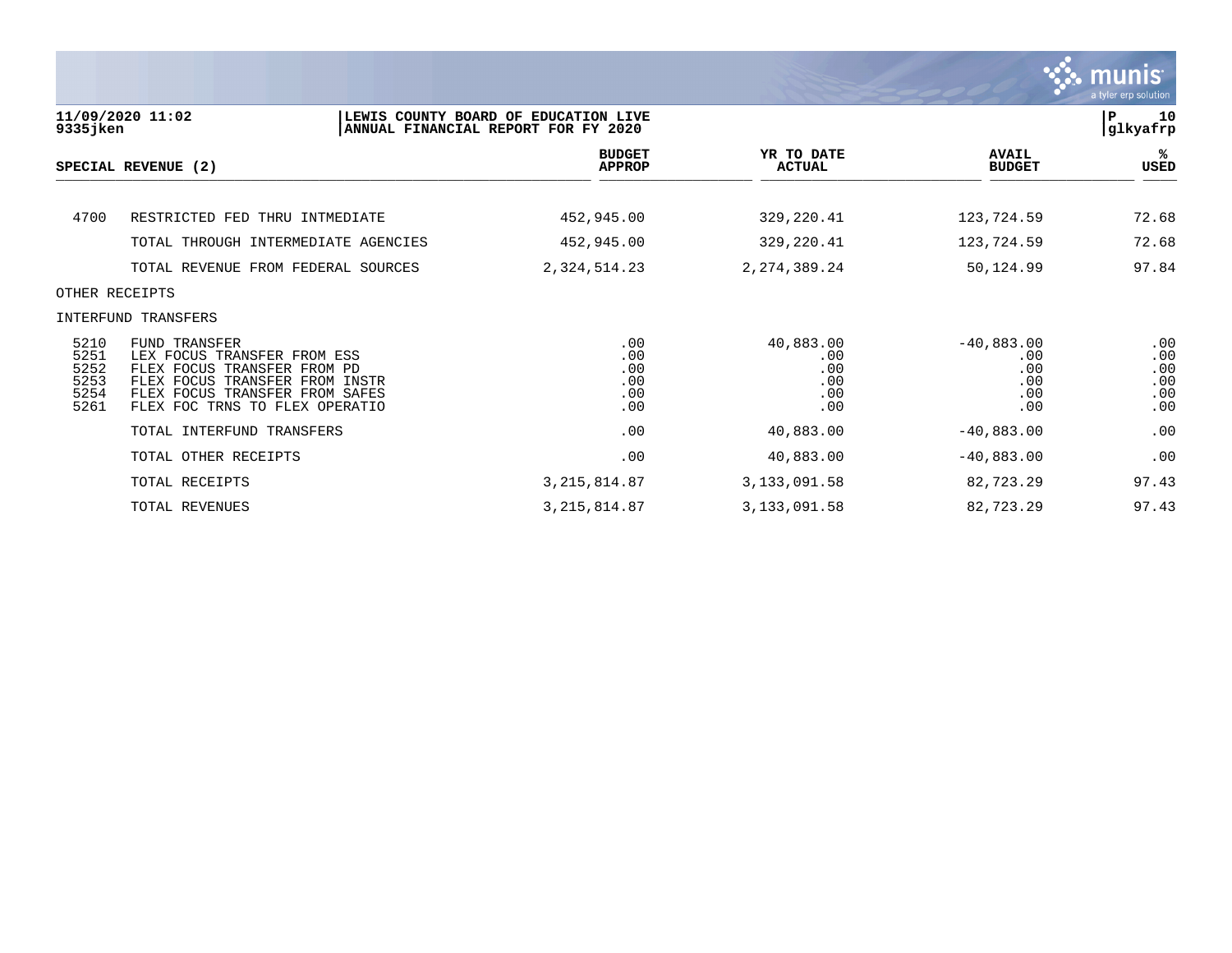

**11/09/2020 11:02 |LEWIS COUNTY BOARD OF EDUCATION LIVE |P 11 ANNUAL FINANCIAL REPORT FOR FY 2020 BUDGET YR TO DATE AVAIL %**  $SPECTAL REVIEW (2)$  $\frac{\text{AFR} + \text{R}}{\text{AFR}}$ EXPENDITURES 1000 INSTRUCTION 0100 SALARIES PERSONNEL SERVICES 1,553,896.60 1,582,735.37 -28,838.77 101.86 0200 EMPLOYEE BENEFITS 6 110.03 (314,894.27 546,482.98 -31,588.71 110.03 0300 PURCHASED PROF AND TECH SERV 21,117.00 10,096.15 11,020.85 47.81 0400 PURCHASED PROPERTY SERVICES .00 .00 .00 .00 0500 OTHER PURCHASED SERVICES 25,544.00 21,670.41 3,873.59 84.84 0600 SUPPLIES 175,388.79 131,739.65 43,649.14 75.11 0700 PROPERTY 73,903.09 82,005.60 -8,102.51 110.96 0800 DEBT SERVICE AND MISCELLANEOUS 168,498.44 112,874.59 55,623.85 66.99 0840 CONTINGENCY .00 .00 .00 .00 0900 OTHER ITEMS .00 .00 .00 .00 TOTAL 1000 INSTRUCTION 2,333,242.19 2,287,604.75 45,637.44 98.04 2100 STUDENT SUPPORT SERVICES 0100 SALARIES PERSONNEL SERVICES 60,355.65 126,234.08 -65,878.43 209.15 0200 EMPLOYEE BENEFITS 13,242.13 33,943.95 -20,701.82 256.33 0300 PURCHASED PROF AND TECH SERV  $26,734.45$   $40,175.00$   $-13,440.55$   $150.27$  0500 OTHER PURCHASED SERVICES 23,724.43 4,701.52 19,022.91 19.82 0600 SUPPLIES 40,331.69 27,170.19 13,161.50 67.37 0700 PROPERTY .00 .00 .00 .00 0800 DEBT SERVICE AND MISCELLANEOUS .00 .00 .00 .00 TOTAL 2100 STUDENT SUPPORT SERVICES 164,388.35 232,224.74 -67,836.39 141.27 2200 INSTRUCTIONAL STAFF SUPP SERV 0100 SALARIES PERSONNEL SERVICES 153,326.74 137,405.19 15,921.55 89.62 0200 EMPLOYEE BENEFITS 69.44 S6,294.92 36,294.92 32,462.63 32,462.63 3,832.29 3,832.29 3,832.29 3,832.29 3,832.29 3,832.29 3,832.29 3,832.29 3,832.29 3,832.29 3,832.29 3,832.29 3,832.29 3,832.29 3,832.29 3,832.29 3,832.29 0300 PURCHASED PROF AND TECH SERV 103,692.49 58,431.09 45,261.40 56.35 0400 PURCHASED PROPERTY SERVICES .00 .00 .00 .00 0500 OTHER PURCHASED SERVICES 5,050.43 4,574.19 476.24 90.57 0600 SUPPLIES .00 .00 .00 .00 0700 PROPERTY .00 504.00 -504.00 .00 0800 DEBT SERVICE AND MISCELLANEOUS 650.42 1,815.00 -964.58 213.42 TOTAL 2200 INSTRUCTIONAL STAFF SUPP SERV 299,215.00 235,192.10 64,022.90 78.60 2300 DISTRICT ADMIN SUPPORT 0100 SALARIES PERSONNEL SERVICES 113,147.59 91,430.64 21,716.95 80.81 0200 EMPLOYEE BENEFITS 35,280.10 24,992.40 10,287.70 70.84 0500 OTHER PURCHASED SERVICES .00 .00 .00 .00 TOTAL 2300 DISTRICT ADMIN SUPPORT 148,427.69 116,423.04 32,004.65 78.44 2400 SCHOOL ADMIN SUPPORT 0100 SALARIES PERSONNEL SERVICES .00 .00 .00 .00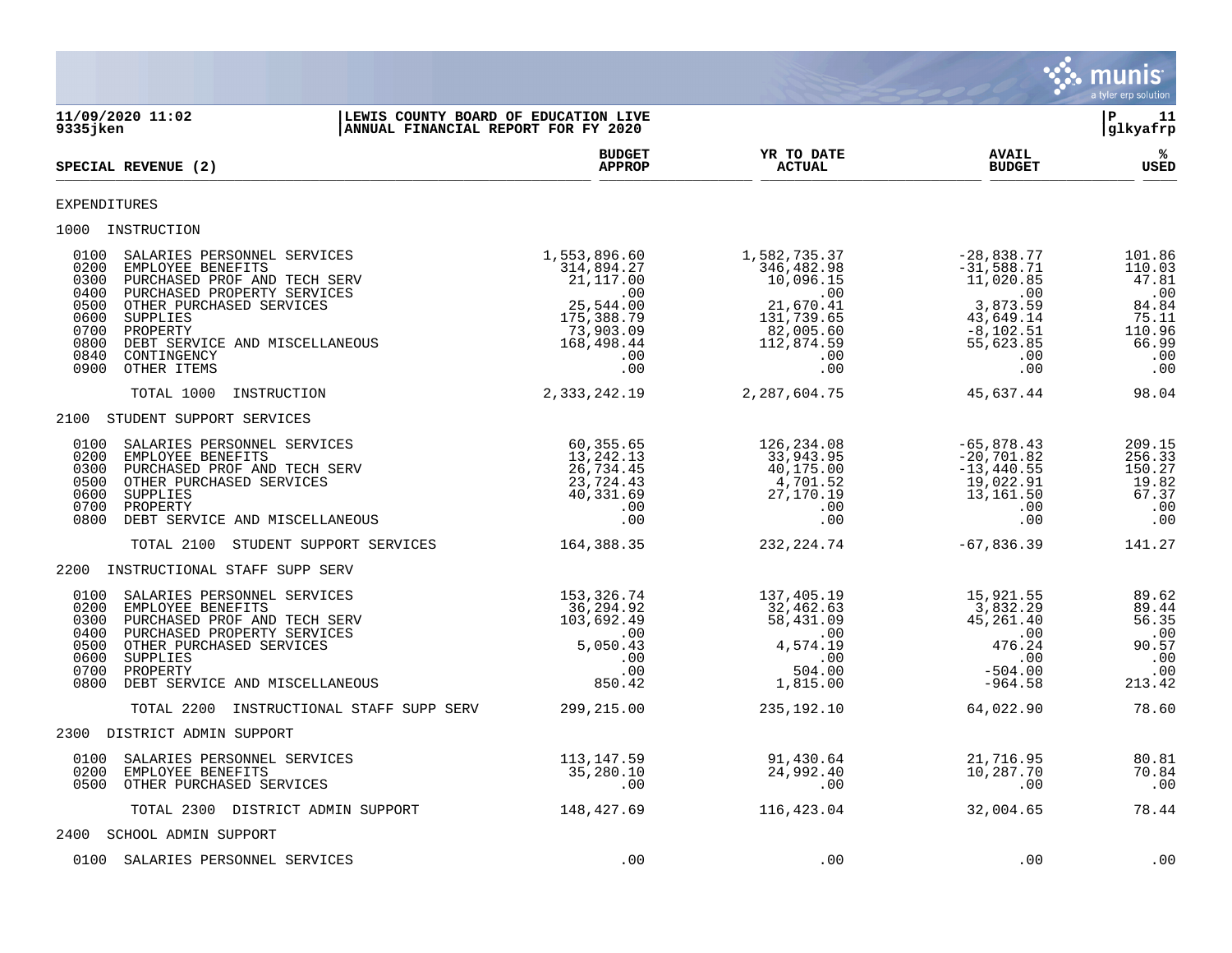

### **11/09/2020 11:02 |LEWIS COUNTY BOARD OF EDUCATION LIVE |P 12 9335jken |ANNUAL FINANCIAL REPORT FOR FY 2020 |glkyafrp**

|                                                              | SPECIAL REVENUE (2)                                                                                                                                                                                   | <b>BUDGET</b><br><b>APPROP</b>                                                   | YR TO DATE<br><b>ACTUAL</b>                                                         | <b>AVAIL</b><br><b>BUDGET</b>                                       | ℁<br>USED                                                               |
|--------------------------------------------------------------|-------------------------------------------------------------------------------------------------------------------------------------------------------------------------------------------------------|----------------------------------------------------------------------------------|-------------------------------------------------------------------------------------|---------------------------------------------------------------------|-------------------------------------------------------------------------|
| 0200<br>0300<br>0400<br>0500<br>0600<br>0700<br>0800<br>0900 | EMPLOYEE BENEFITS<br>PURCHASED PROF AND TECH SERV<br>PURCHASED PROPERTY SERVICES<br>OTHER PURCHASED SERVICES<br>SUPPLIES<br>PROPERTY<br>DEBT SERVICE AND MISCELLANEOUS<br>OTHER ITEMS                 | .00<br>.00<br>.00<br>.00<br>5,000.00<br>.00<br>.00<br>.00                        | .00<br>.00<br>.00<br>.00<br>.00<br>.00<br>.00<br>.00                                | .00<br>$.00 \,$<br>.00<br>.00<br>5,000.00<br>.00<br>.00<br>.00      | .00<br>.00<br>.00<br>.00<br>.00<br>.00<br>.00<br>.00                    |
|                                                              | TOTAL 2400<br>SCHOOL ADMIN SUPPORT                                                                                                                                                                    | 5,000.00                                                                         | .00                                                                                 | 5,000.00                                                            | .00                                                                     |
|                                                              | 2500 BUSINESS SUPPORT SERVICES                                                                                                                                                                        |                                                                                  |                                                                                     |                                                                     |                                                                         |
| 0100<br>0200<br>0600<br>0700                                 | SALARIES PERSONNEL SERVICES<br>EMPLOYEE BENEFITS<br>SUPPLIES<br>PROPERTY                                                                                                                              | 27,038.00<br>6,658.00<br>.00<br>.00                                              | 35,729.32<br>2,511.63<br>.00<br>.00                                                 | -8,691.32<br>4,146.37<br>$.00\,$<br>.00                             | 132.14<br>37.72<br>.00<br>.00                                           |
|                                                              | TOTAL 2500 BUSINESS SUPPORT SERVICES 33,696.00                                                                                                                                                        |                                                                                  | 38,240.95                                                                           | $-4,544.95$                                                         | 113.49                                                                  |
|                                                              | 2600 PLANT OPERATIONS & MAINTENANCE                                                                                                                                                                   |                                                                                  |                                                                                     |                                                                     |                                                                         |
| 0100<br>0200<br>0400<br>0600                                 | SALARIES PERSONNEL SERVICES<br>EMPLOYEE BENEFITS<br>PURCHASED PROPERTY SERVICES<br>SUPPLIES                                                                                                           | .00<br>.00<br>$.00$<br>212,145.00                                                | .00<br>.00<br>12,744.22                                                             | .00<br>.00<br>.00<br>199,400.78                                     | .00<br>.00<br>.00<br>6.01                                               |
|                                                              | TOTAL 2600 PLANT OPERATIONS & MAINTENANCE 212,145.00                                                                                                                                                  |                                                                                  | 12,744.22                                                                           | 199,400.78                                                          | 6.01                                                                    |
|                                                              | 2700 STUDENT TRANSPORTATION                                                                                                                                                                           |                                                                                  |                                                                                     |                                                                     |                                                                         |
| 0100<br>0200<br>0500<br>0600<br>0700<br>0800                 | SALARIES PERSONNEL SERVICES<br>EMPLOYEE BENEFITS<br>OTHER PURCHASED SERVICES<br>SUPPLIES<br>PROPERTY<br>DEBT SERVICE AND MISCELLANEOUS                                                                | .00<br>.00<br>.00<br>.00<br>.00<br>.00                                           | .00<br>.00<br>.00<br>.00<br>.00<br>.00                                              | .00<br>.00<br>.00<br>.00<br>.00<br>.00                              | .00<br>.00<br>.00<br>.00<br>.00<br>.00                                  |
|                                                              | TOTAL 2700 STUDENT TRANSPORTATION                                                                                                                                                                     | .00                                                                              | .00                                                                                 | .00                                                                 | .00                                                                     |
|                                                              | 3300 COMMUNITY SERVICES                                                                                                                                                                               |                                                                                  |                                                                                     |                                                                     |                                                                         |
| 0100<br>0200<br>0300<br>0400<br>0500<br>0600<br>0700<br>0800 | SALARIES PERSONNEL SERVICES<br>EMPLOYEE BENEFITS<br>PURCHASED PROF AND TECH SERV<br>PURCHASED PROPERTY SERVICES<br>OTHER PURCHASED SERVICES<br>SUPPLIES<br>PROPERTY<br>DEBT SERVICE AND MISCELLANEOUS | 177,315.21<br>13,769.30<br>.00<br>.00<br>1,451.01<br>24, 205. 12<br>.00<br>60.00 | 174,664.69<br>13,592.62<br>.00<br>$\begin{array}{c} .00 \\ 60 \end{array}$<br>60.00 | 2,650.52<br>176.68<br>.00<br>.00<br>73.35<br>3,238.31<br>.00<br>.00 | 98.51<br>98.72<br>.00<br>.00<br>94.94<br>86.62<br>$\ldots$ 00<br>100.00 |
|                                                              | TOTAL 3300 COMMUNITY SERVICES                                                                                                                                                                         | 216,800.64                                                                       | 210,661.78                                                                          | 6,138.86                                                            | 97.17                                                                   |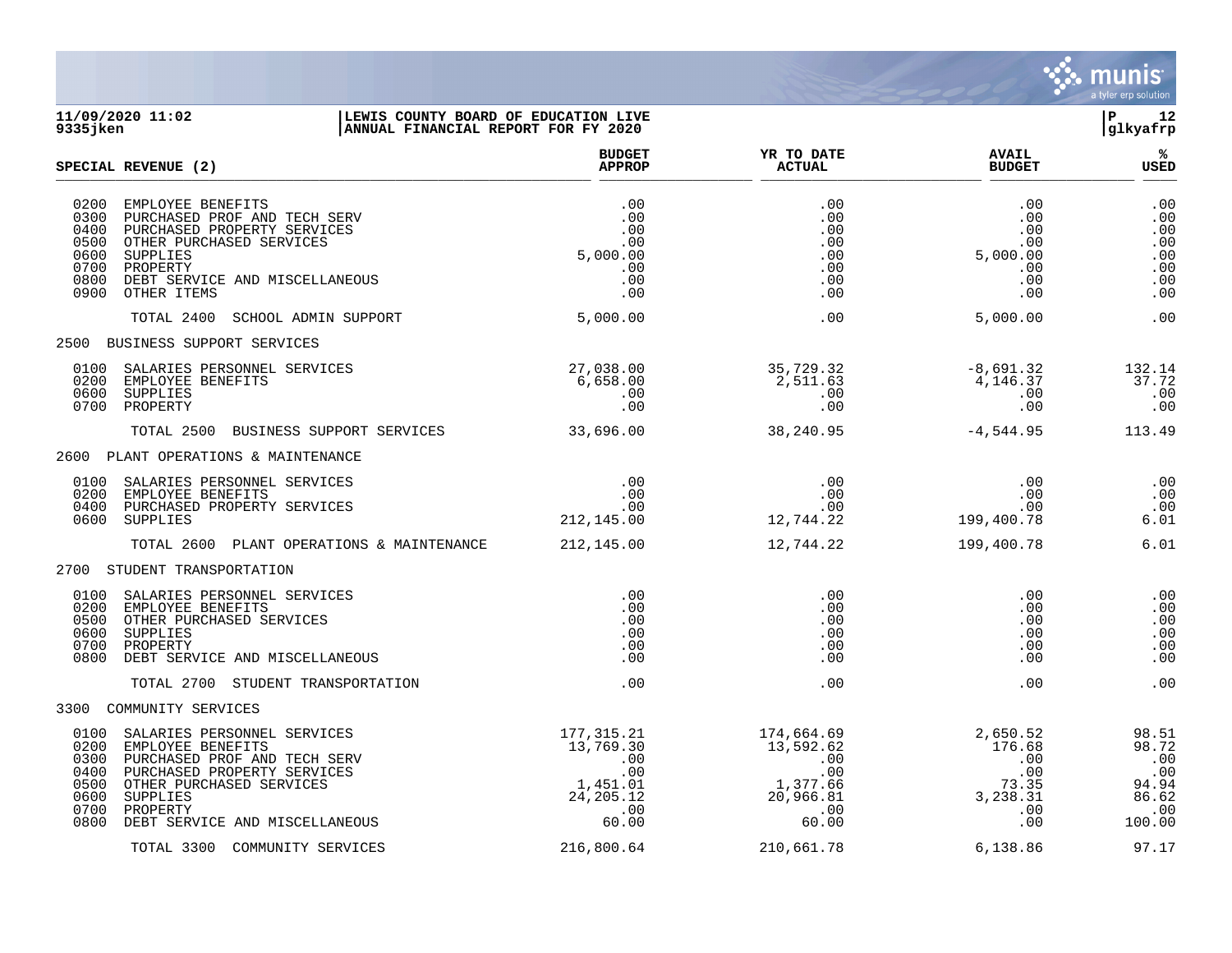

| 11/09/2020 11:02<br>9335jken  |  | LEWIS COUNTY BOARD OF EDUCATION LIVE<br>ANNUAL FINANCIAL REPORT FOR FY 2020 |                | 13<br>P<br> glkyafrp |                |           |
|-------------------------------|--|-----------------------------------------------------------------------------|----------------|----------------------|----------------|-----------|
| SPECIAL REVENUE (2)           |  | <b>BUDGET</b><br><b>APPROP</b>                                              |                | YR TO DATE<br>ACTUAL |                | ℁<br>USED |
| 5200<br>TRANSFERS<br>FUND     |  |                                                                             |                |                      |                |           |
| 0900<br>OTHER ITEMS           |  | .00                                                                         |                | .00                  | .00            | .00       |
| TOTAL 5200<br>FUND TRANSFERS  |  | .00                                                                         |                | .00                  | .00            | .00       |
| TOTAL EXPENDITURES            |  | 3, 412, 914.87                                                              | 3, 133, 091.58 |                      | 279,823.29     | 91.80     |
| TOTAL FOR SPECIAL REVENUE (2) |  | $-197,100.00$                                                               |                | .00                  | $-197, 100.00$ | .00       |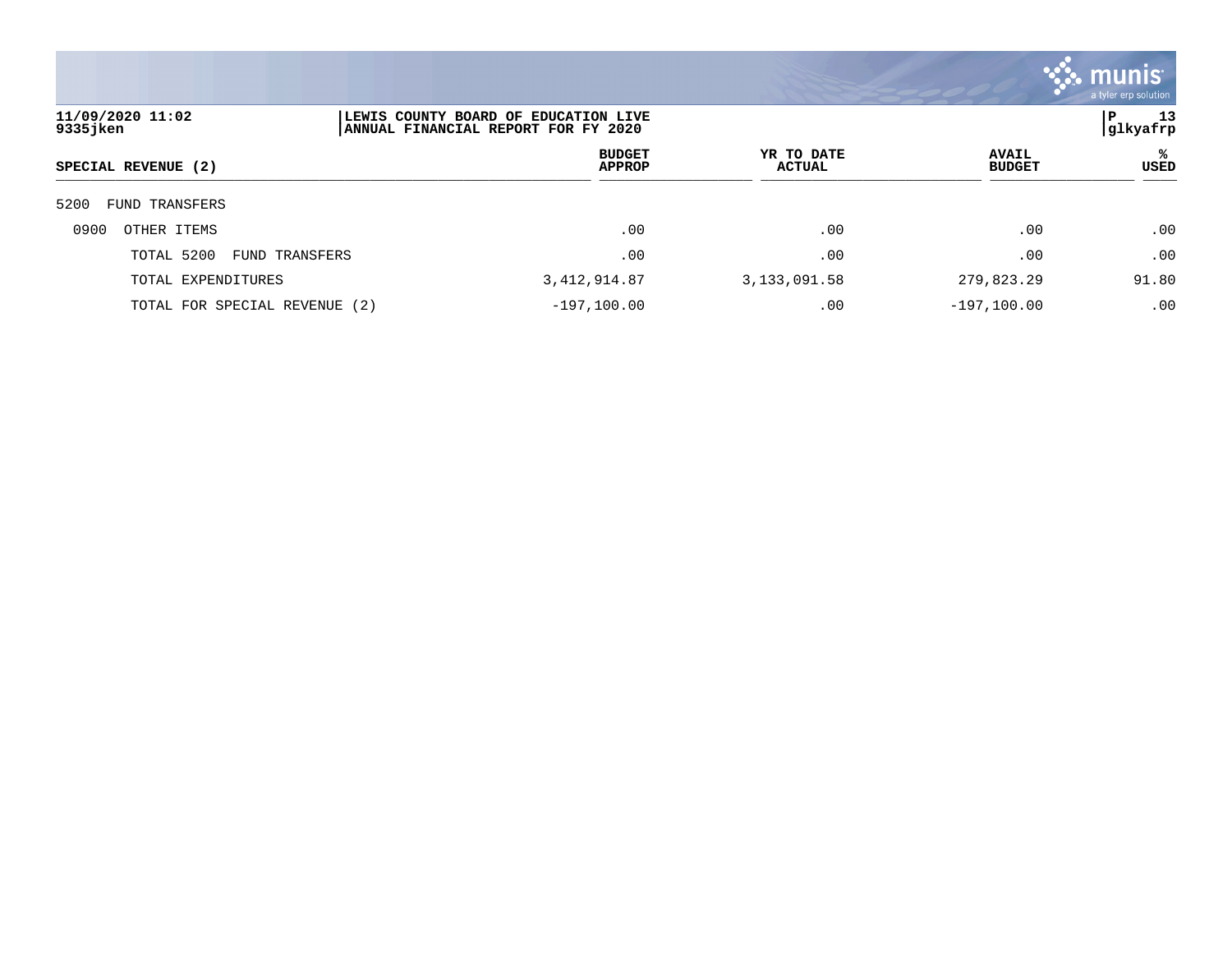|                                     |                                                                             |                             |                               | $\mathbf{\mathcal{C}}$ . munis<br>a tyler erp solution |
|-------------------------------------|-----------------------------------------------------------------------------|-----------------------------|-------------------------------|--------------------------------------------------------|
| 11/09/2020 11:02<br>9335jken        | LEWIS COUNTY BOARD OF EDUCATION LIVE<br>ANNUAL FINANCIAL REPORT FOR FY 2020 |                             |                               | 14<br>l P<br> glkyafrp                                 |
| DIST ACTIVITY (SPEC REV ANNUAL (21) | <b>BUDGET</b><br><b>APPROP</b>                                              | YR TO DATE<br><b>ACTUAL</b> | <b>AVAIL</b><br><b>BUDGET</b> | ℁<br>USED                                              |
| REVENUES                            |                                                                             |                             |                               |                                                        |
| 0999 BEGINNING BALANCE              |                                                                             |                             |                               |                                                        |
| TOTAL 0999 BEGINNING BALANCE        | .00                                                                         | .00                         | .00                           | .00                                                    |
| RECEIPTS                            |                                                                             |                             |                               |                                                        |
| REVENUE FROM LOCAL SOURCES          |                                                                             |                             |                               |                                                        |
| STUDENT ACTIVITIES                  |                                                                             |                             |                               |                                                        |
| 1740<br>FEES                        | 365.00                                                                      | 365.00                      | .00                           | 100.00                                                 |
| TOTAL STUDENT ACTIVITIES            | 365.00                                                                      | 365.00                      | .00                           | 100.00                                                 |
| TOTAL REVENUE FROM LOCAL SOURCES    | 365.00                                                                      | 365.00                      | .00                           | 100.00                                                 |
| TOTAL RECEIPTS                      | 365.00                                                                      | 365.00                      | .00                           | 100.00                                                 |
| TOTAL REVENUES                      | 365.00                                                                      | 365.00                      | .00                           | 100.00                                                 |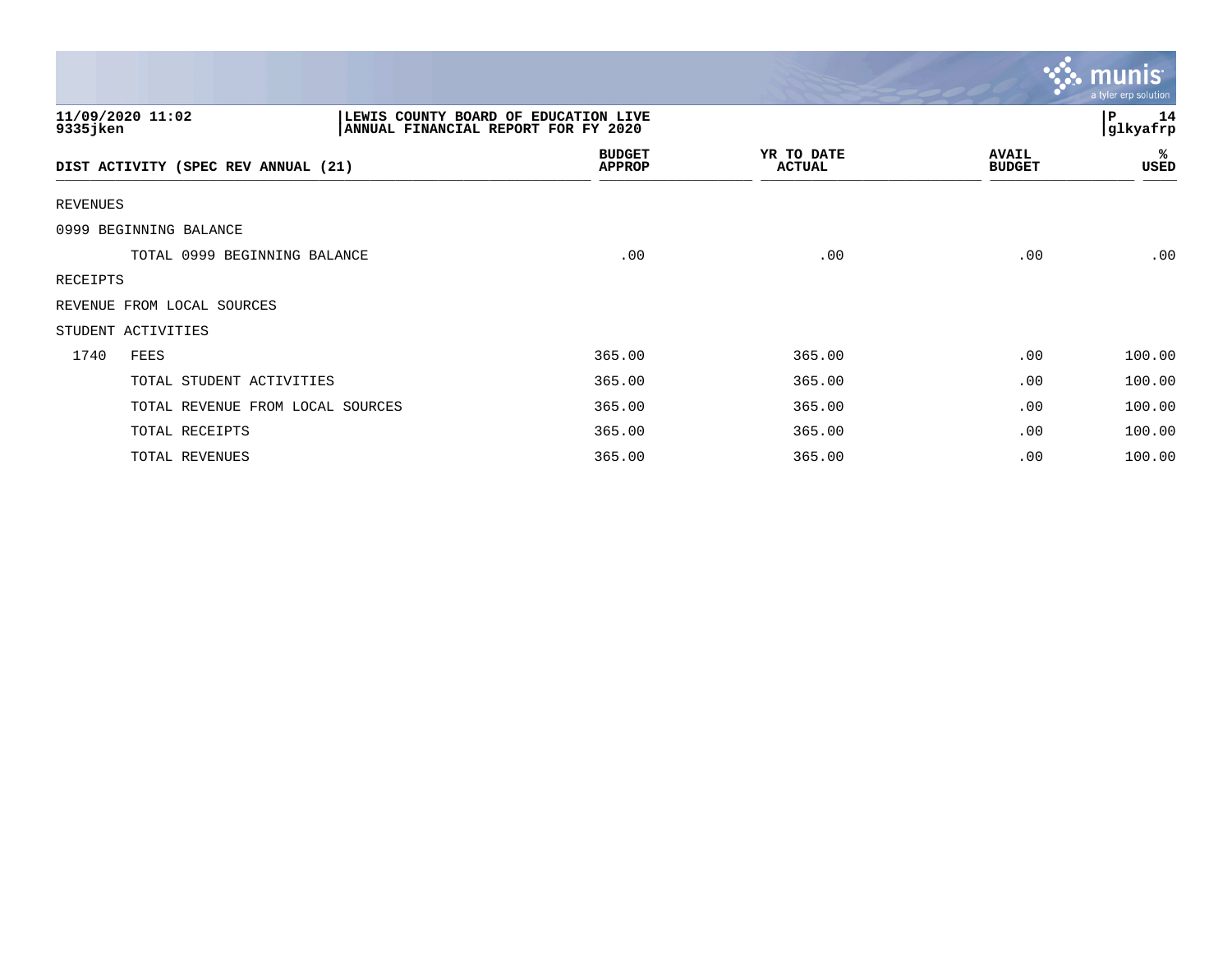

| 11/09/2020 11:02<br>9335 jken       | LEWIS COUNTY BOARD OF EDUCATION LIVE<br>ANNUAL FINANCIAL REPORT FOR FY 2020 |                                |                             |                               | 15<br>P<br>glkyafrp |
|-------------------------------------|-----------------------------------------------------------------------------|--------------------------------|-----------------------------|-------------------------------|---------------------|
| DIST ACTIVITY (SPEC REV ANNUAL (21) |                                                                             | <b>BUDGET</b><br><b>APPROP</b> | YR TO DATE<br><b>ACTUAL</b> | <b>AVAIL</b><br><b>BUDGET</b> | ℁<br><b>USED</b>    |
| EXPENDITURES                        |                                                                             |                                |                             |                               |                     |
| 1000<br>INSTRUCTION                 |                                                                             |                                |                             |                               |                     |
| 0600<br>SUPPLIES                    |                                                                             | 365.00                         | .00                         | 365.00                        | .00                 |
| TOTAL 1000<br>INSTRUCTION           |                                                                             | 365.00                         | .00                         | 365.00                        | .00                 |
| TOTAL EXPENDITURES                  |                                                                             | 365.00                         | .00                         | 365.00                        | .00                 |
|                                     | TOTAL FOR DIST ACTIVITY (SPEC REV ANN (21)                                  | .00                            | 365.00                      | $-365.00$                     | .00                 |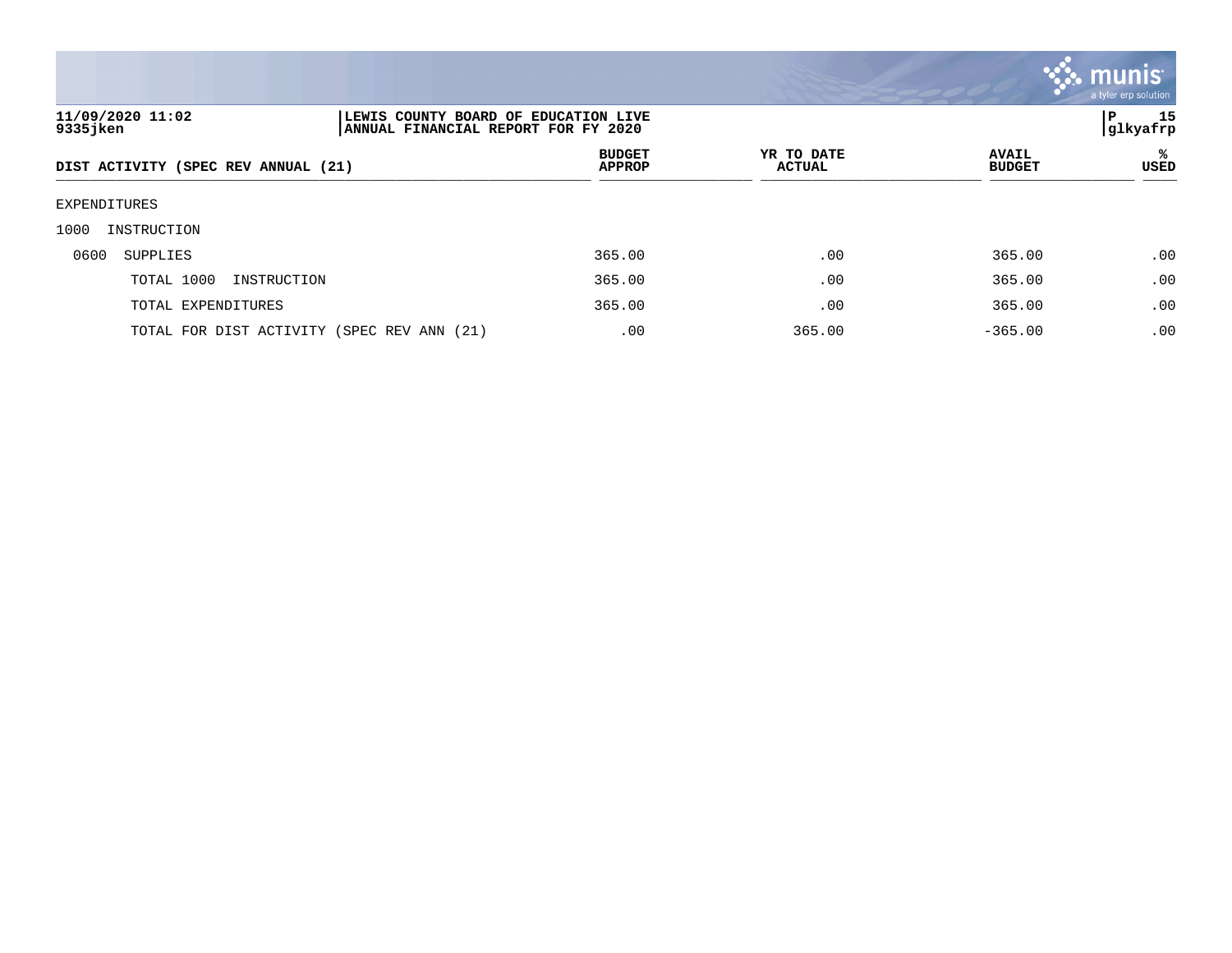|                      |                                                                                                 |                                |                             |                               | $\overline{\mathsf{m} \mathsf{u}}$ nıs $\overline{\phantom{a}}$<br>a tyler erp solution |
|----------------------|-------------------------------------------------------------------------------------------------|--------------------------------|-----------------------------|-------------------------------|-----------------------------------------------------------------------------------------|
| $9335$ jken          | 11/09/2020 11:02<br>LEWIS COUNTY BOARD OF EDUCATION LIVE<br>ANNUAL FINANCIAL REPORT FOR FY 2020 |                                |                             |                               | 16<br>P<br>glkyafrp                                                                     |
|                      | SPEC REV STUDENT ACTIVITY FUND (25)                                                             | <b>BUDGET</b><br><b>APPROP</b> | YR TO DATE<br><b>ACTUAL</b> | <b>AVAIL</b><br><b>BUDGET</b> | ℁<br>USED                                                                               |
| REVENUES             |                                                                                                 |                                |                             |                               |                                                                                         |
| RECEIPTS             |                                                                                                 |                                |                             |                               |                                                                                         |
|                      | REVENUE FROM LOCAL SOURCES                                                                      |                                |                             |                               |                                                                                         |
|                      | STUDENT ACTIVITIES                                                                              |                                |                             |                               |                                                                                         |
| 1730<br>1740<br>1790 | DUES<br>FEES<br>OTHER STUDENT ACTIVITY INCOME                                                   | .00<br>.00<br>.00              | .00<br>.00<br>.00           | .00<br>.00<br>.00             | .00<br>.00<br>.00                                                                       |
|                      | TOTAL STUDENT ACTIVITIES                                                                        | .00                            | .00                         | .00                           | .00                                                                                     |
|                      | TOTAL REVENUE FROM LOCAL SOURCES                                                                | .00                            | .00                         | .00                           | .00                                                                                     |
|                      | TOTAL RECEIPTS                                                                                  | .00                            | .00                         | .00                           | .00                                                                                     |
|                      | TOTAL REVENUES                                                                                  | .00                            | .00                         | .00                           | .00                                                                                     |

the contract of the contract of

a sa mga magaalang na mga magaalang ng mga magaalang ng mga magaalang ng magaalang ng magaalang ng magaalang n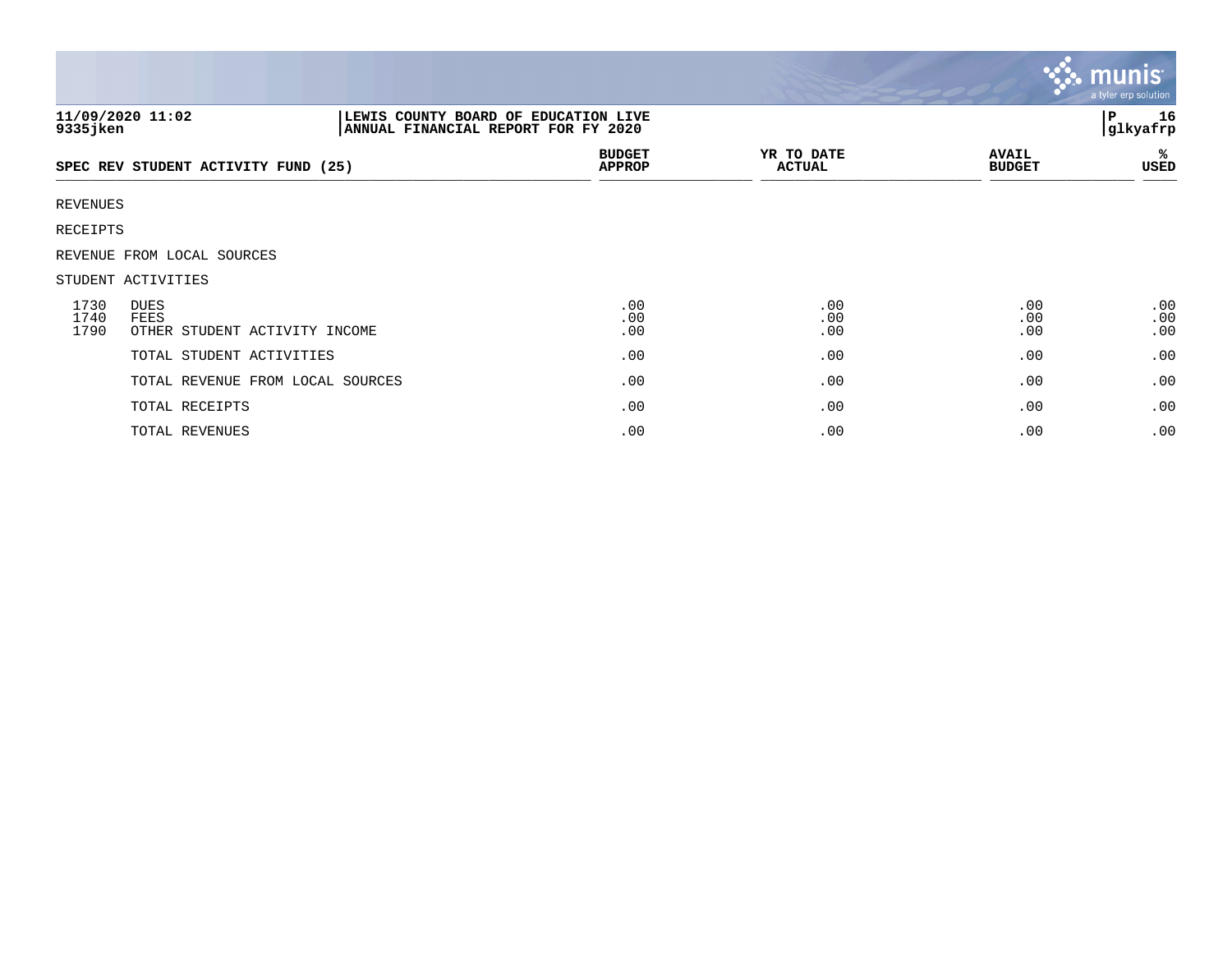

| 11/09/2020 11:02<br>9335 jken                              |      | LEWIS COUNTY BOARD OF EDUCATION LIVE<br>ANNUAL FINANCIAL REPORT FOR FY 2020 |                             |                               |                  |  |
|------------------------------------------------------------|------|-----------------------------------------------------------------------------|-----------------------------|-------------------------------|------------------|--|
| SPEC REV STUDENT ACTIVITY FUND (25)                        |      | <b>BUDGET</b><br><b>APPROP</b>                                              | YR TO DATE<br><b>ACTUAL</b> | <b>AVAIL</b><br><b>BUDGET</b> | ℁<br><b>USED</b> |  |
| EXPENDITURES                                               |      |                                                                             |                             |                               |                  |  |
| INSTRUCTION<br>1000                                        |      |                                                                             |                             |                               |                  |  |
| 0600<br>SUPPLIES<br>0800<br>DEBT SERVICE AND MISCELLANEOUS |      | .00<br>.00                                                                  | .00<br>.00                  | .00<br>.00                    | .00<br>.00       |  |
| TOTAL 1000<br>INSTRUCTION                                  |      | .00                                                                         | .00                         | .00                           | .00              |  |
| TOTAL EXPENDITURES                                         |      | .00                                                                         | .00                         | .00                           | .00              |  |
| TOTAL FOR SPEC REV STUDENT ACTIVITY F                      | (25) | .00                                                                         | .00                         | .00                           | .00              |  |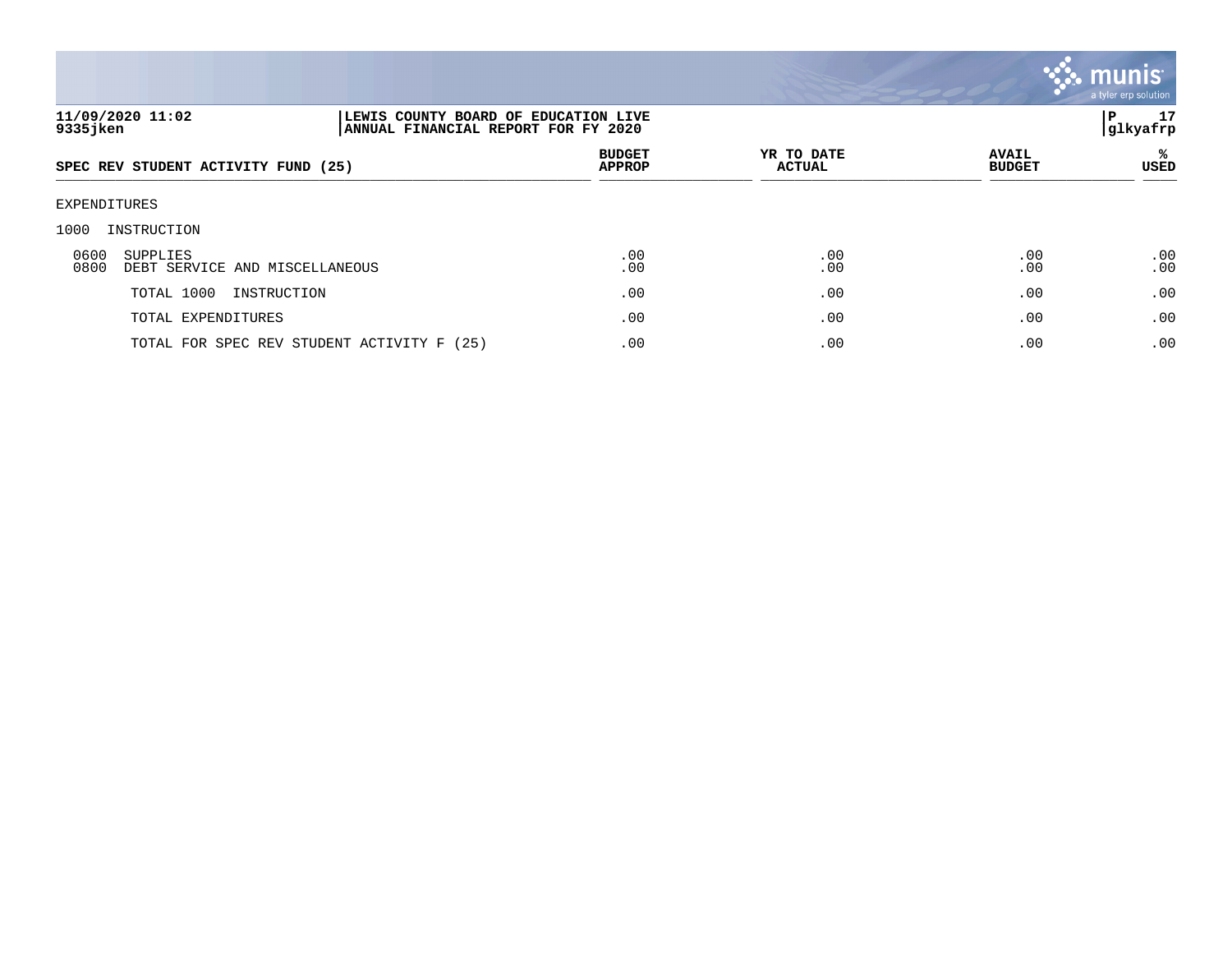|                 |                                  |                                                                             |                             |                               | munis<br>a tyler erp solution |
|-----------------|----------------------------------|-----------------------------------------------------------------------------|-----------------------------|-------------------------------|-------------------------------|
| 9335 jken       | 11/09/2020 11:02                 | LEWIS COUNTY BOARD OF EDUCATION LIVE<br>ANNUAL FINANCIAL REPORT FOR FY 2020 |                             |                               | P<br>18<br>glkyafrp           |
|                 | CAPITAL OUTLAY FUND (310)        | <b>BUDGET</b><br><b>APPROP</b>                                              | YR TO DATE<br><b>ACTUAL</b> | <b>AVAIL</b><br><b>BUDGET</b> | ℁<br>USED                     |
| <b>REVENUES</b> |                                  |                                                                             |                             |                               |                               |
|                 | 0999 BEGINNING BALANCE           |                                                                             |                             |                               |                               |
|                 | TOTAL 0999 BEGINNING BALANCE     | .00                                                                         | .00                         | .00                           | .00                           |
| <b>RECEIPTS</b> |                                  |                                                                             |                             |                               |                               |
|                 | REVENUE FROM LOCAL SOURCES       |                                                                             |                             |                               |                               |
|                 | EARNINGS ON INVESTMENTS          |                                                                             |                             |                               |                               |
| 1510            | INTEREST INCOME                  | .00                                                                         | .00                         | .00                           | .00                           |
|                 | TOTAL EARNINGS ON INVESTMENTS    | .00                                                                         | .00                         | .00                           | .00                           |
|                 | TOTAL REVENUE FROM LOCAL SOURCES | .00                                                                         | .00                         | .00                           | .00                           |
|                 | REVENUE FROM STATE SOURCES       |                                                                             |                             |                               |                               |
| RESTRICTED      |                                  |                                                                             |                             |                               |                               |
| 3200            | RESTRICTED STATE REVENUE         | 194,680.00                                                                  | 194,680.00                  | .00                           | 100.00                        |
|                 | TOTAL RESTRICTED                 | 194,680.00                                                                  | 194,680.00                  | .00                           | 100.00                        |
|                 | TOTAL REVENUE FROM STATE SOURCES | 194,680.00                                                                  | 194,680.00                  | .00                           | 100.00                        |
| OTHER RECEIPTS  |                                  |                                                                             |                             |                               |                               |
|                 | INTERFUND TRANSFERS              |                                                                             |                             |                               |                               |
| 5210            | FUND TRANSFER                    | .00                                                                         | .00                         | .00                           | .00                           |
|                 | TOTAL INTERFUND TRANSFERS        | .00                                                                         | .00                         | .00                           | .00                           |
|                 | TOTAL OTHER RECEIPTS             | .00                                                                         | .00                         | .00                           | .00                           |
|                 | TOTAL RECEIPTS                   | 194,680.00                                                                  | 194,680.00                  | .00                           | 100.00                        |
|                 | TOTAL REVENUES                   | 194,680.00                                                                  | 194,680.00                  | .00                           | 100.00                        |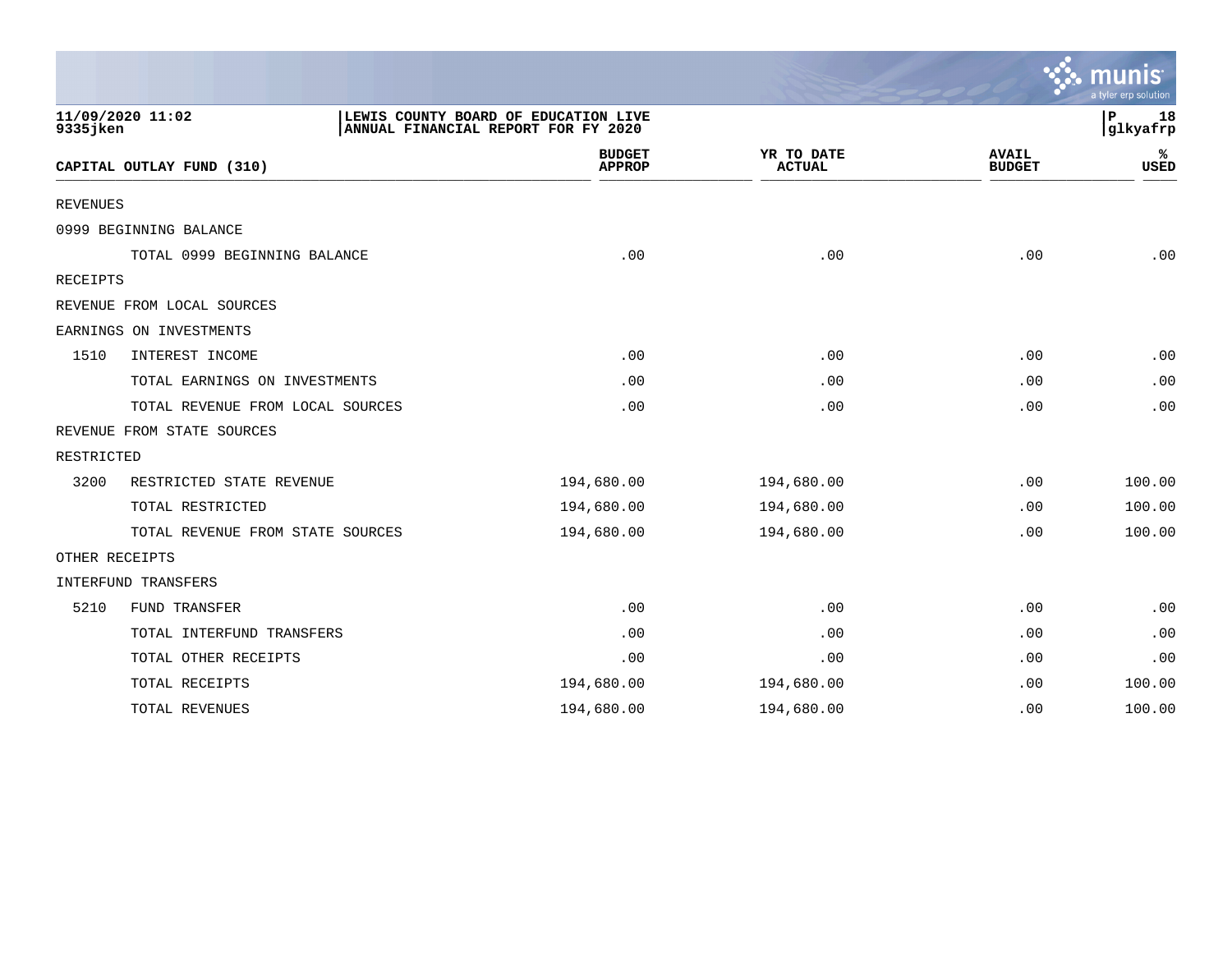

| 11/09/2020 11:02<br>9335 jken                                                                                                                           | LEWIS COUNTY BOARD OF EDUCATION LIVE<br>ANNUAL FINANCIAL REPORT FOR FY 2020 |                                 |                                 |                                 | 19<br>${\bf P}$<br>glkyafrp     |
|---------------------------------------------------------------------------------------------------------------------------------------------------------|-----------------------------------------------------------------------------|---------------------------------|---------------------------------|---------------------------------|---------------------------------|
| CAPITAL OUTLAY FUND (310)                                                                                                                               |                                                                             | <b>BUDGET</b><br><b>APPROP</b>  | YR TO DATE<br><b>ACTUAL</b>     | <b>AVAIL</b><br><b>BUDGET</b>   | %<br>USED                       |
| <b>EXPENDITURES</b>                                                                                                                                     |                                                                             |                                 |                                 |                                 |                                 |
| 2600<br>PLANT OPERATIONS & MAINTENANCE                                                                                                                  |                                                                             |                                 |                                 |                                 |                                 |
| 0300<br>PURCHASED PROF AND TECH SERV<br>PURCHASED PROPERTY SERVICES<br>0400<br>0500<br>OTHER PURCHASED SERVICES<br>0600<br>SUPPLIES<br>0700<br>PROPERTY |                                                                             | .00<br>.00<br>.00<br>.00<br>.00 | .00<br>.00<br>.00<br>.00<br>.00 | .00<br>.00<br>.00<br>.00<br>.00 | .00<br>.00<br>.00<br>.00<br>.00 |
| TOTAL 2600                                                                                                                                              | PLANT OPERATIONS & MAINTENANCE                                              | .00                             | .00                             | .00                             | .00                             |
| 4700<br>BUILDING IMPROVEMENTS                                                                                                                           |                                                                             |                                 |                                 |                                 |                                 |
| 0700<br>PROPERTY                                                                                                                                        |                                                                             | .00                             | .00                             | .00                             | .00                             |
| TOTAL 4700                                                                                                                                              | BUILDING IMPROVEMENTS                                                       | .00                             | .00                             | .00                             | .00                             |
| 5100<br>DEBT SERVICE                                                                                                                                    |                                                                             |                                 |                                 |                                 |                                 |
| 0800<br>DEBT SERVICE AND MISCELLANEOUS                                                                                                                  |                                                                             | .00                             | .00                             | .00                             | .00                             |
| TOTAL 5100 DEBT SERVICE                                                                                                                                 |                                                                             | .00                             | .00                             | .00                             | .00                             |
| 5200<br><b>FUND TRANSFERS</b>                                                                                                                           |                                                                             |                                 |                                 |                                 |                                 |
| 0900<br>OTHER ITEMS                                                                                                                                     |                                                                             | 194,680.00                      | 194,680.00                      | .00                             | 100.00                          |
| TOTAL 5200<br>FUND TRANSFERS                                                                                                                            |                                                                             | 194,680.00                      | 194,680.00                      | .00                             | 100.00                          |
| TOTAL EXPENDITURES                                                                                                                                      |                                                                             | 194,680.00                      | 194,680.00                      | .00                             | 100.00                          |
| TOTAL FOR CAPITAL OUTLAY FUND (310)                                                                                                                     |                                                                             | .00                             | .00                             | .00                             | .00                             |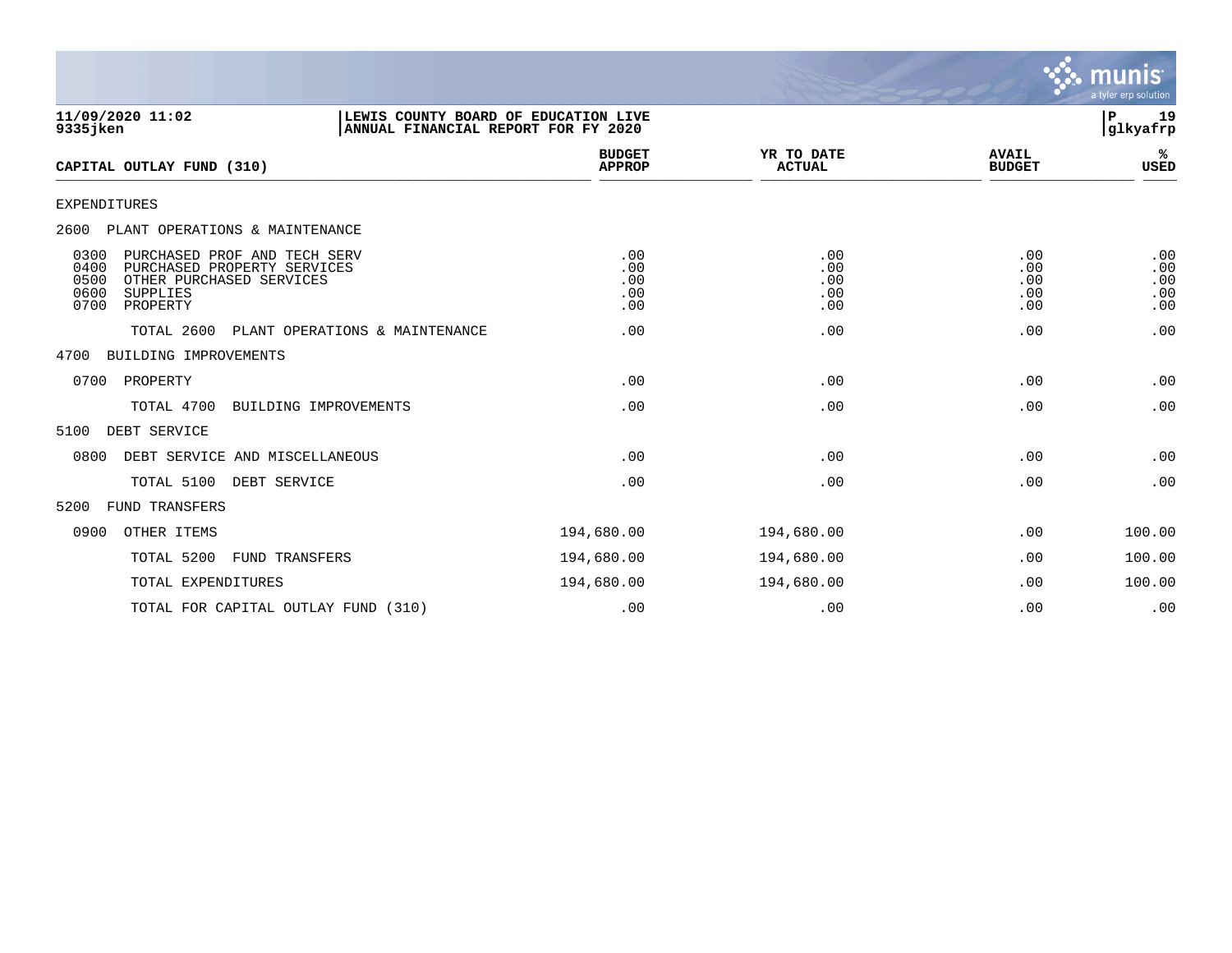|                                                      |                                                                                                                                                                                     |                                                                             |                                                             |                                               | munis<br>a tyler erp solution                       |
|------------------------------------------------------|-------------------------------------------------------------------------------------------------------------------------------------------------------------------------------------|-----------------------------------------------------------------------------|-------------------------------------------------------------|-----------------------------------------------|-----------------------------------------------------|
| 9335 jken                                            | 11/09/2020 11:02                                                                                                                                                                    | LEWIS COUNTY BOARD OF EDUCATION LIVE<br>ANNUAL FINANCIAL REPORT FOR FY 2020 |                                                             |                                               | $\mathbf P$<br>20<br>glkyafrp                       |
|                                                      | BUILDING FUND (5 CENT LEVY) (320)                                                                                                                                                   | <b>BUDGET</b><br><b>APPROP</b>                                              | YR TO DATE<br><b>ACTUAL</b>                                 | <b>AVAIL</b><br><b>BUDGET</b>                 | %<br>USED                                           |
| <b>REVENUES</b>                                      |                                                                                                                                                                                     |                                                                             |                                                             |                                               |                                                     |
|                                                      | 0999 BEGINNING BALANCE                                                                                                                                                              |                                                                             |                                                             |                                               |                                                     |
|                                                      | TOTAL 0999 BEGINNING BALANCE                                                                                                                                                        | .00                                                                         | 300,000.00                                                  | $-300,000.00$                                 | .00                                                 |
| RECEIPTS                                             |                                                                                                                                                                                     |                                                                             |                                                             |                                               |                                                     |
|                                                      | REVENUE FROM LOCAL SOURCES                                                                                                                                                          |                                                                             |                                                             |                                               |                                                     |
|                                                      | AD VALOREM TAXES                                                                                                                                                                    |                                                                             |                                                             |                                               |                                                     |
| 1111<br>1113<br>1115<br>1116<br>1117<br>1118<br>1119 | GENERAL REAL PROPERTY TAX<br>PSC REAL PROPERTY TAX<br>DELINQUENT PROPERTY TAX<br>DISTILLED SPIRITS TAX<br>MOTOR VEHICLE TAX<br>UNMINED MINERALS TAX<br>FRANCHISE FEES - REAL ESTATE | 435,140.00<br>155,000.00<br>.00<br>.00<br>.00<br>.00<br>.00                 | 435,140.00<br>155,000.00<br>.00<br>.00<br>.00<br>.00<br>.00 | .00<br>.00<br>.00<br>.00<br>.00<br>.00<br>.00 | 100.00<br>100.00<br>.00<br>.00<br>.00<br>.00<br>.00 |
|                                                      | TOTAL AD VALOREM TAXES                                                                                                                                                              | 590,140.00                                                                  | 590,140.00                                                  | .00                                           | 100.00                                              |
|                                                      | PENALTIES & INTEREST ON TAXES                                                                                                                                                       |                                                                             |                                                             |                                               |                                                     |
| 1140                                                 | PENALTIES & INTEREST ON TAXES                                                                                                                                                       | .00                                                                         | .00                                                         | .00                                           | .00                                                 |
|                                                      | TOTAL PENALTIES & INTEREST ON TAXES                                                                                                                                                 | .00                                                                         | .00                                                         | .00                                           | .00                                                 |
| OTHER TAXES                                          |                                                                                                                                                                                     |                                                                             |                                                             |                                               |                                                     |
| 1191<br>1192                                         | OMITTED PROPERTY TAX<br>EXCISE TAX                                                                                                                                                  | .00<br>.00                                                                  | .00<br>.00                                                  | .00<br>.00                                    | .00<br>.00                                          |
|                                                      | TOTAL OTHER TAXES                                                                                                                                                                   | .00                                                                         | .00                                                         | .00                                           | .00                                                 |
|                                                      | EARNINGS ON INVESTMENTS                                                                                                                                                             |                                                                             |                                                             |                                               |                                                     |
| 1510                                                 | INTEREST INCOME                                                                                                                                                                     | .00                                                                         | .00                                                         | .00                                           | .00                                                 |
|                                                      | TOTAL EARNINGS ON INVESTMENTS                                                                                                                                                       | .00                                                                         | .00                                                         | .00                                           | .00                                                 |
|                                                      | TOTAL REVENUE FROM LOCAL SOURCES                                                                                                                                                    | 590,140.00                                                                  | 590,140.00                                                  | .00                                           | 100.00                                              |
|                                                      | REVENUE FROM STATE SOURCES                                                                                                                                                          |                                                                             |                                                             |                                               |                                                     |
| RESTRICTED                                           |                                                                                                                                                                                     |                                                                             |                                                             |                                               |                                                     |
| 3200                                                 | RESTRICTED STATE REVENUE                                                                                                                                                            | 1,033,488.00                                                                | 1,033,488.00                                                | .00                                           | 100.00                                              |
|                                                      | TOTAL RESTRICTED                                                                                                                                                                    | 1,033,488.00                                                                | 1,033,488.00                                                | .00                                           | 100.00                                              |
|                                                      | TOTAL REVENUE FROM STATE SOURCES                                                                                                                                                    | 1,033,488.00                                                                | 1,033,488.00                                                | .00                                           | 100.00                                              |

a sa mga magaalang na mga magaalang ng mga magaalang ng mga magaalang ng magaalang ng magaalang ng magaalang n

the property of the control of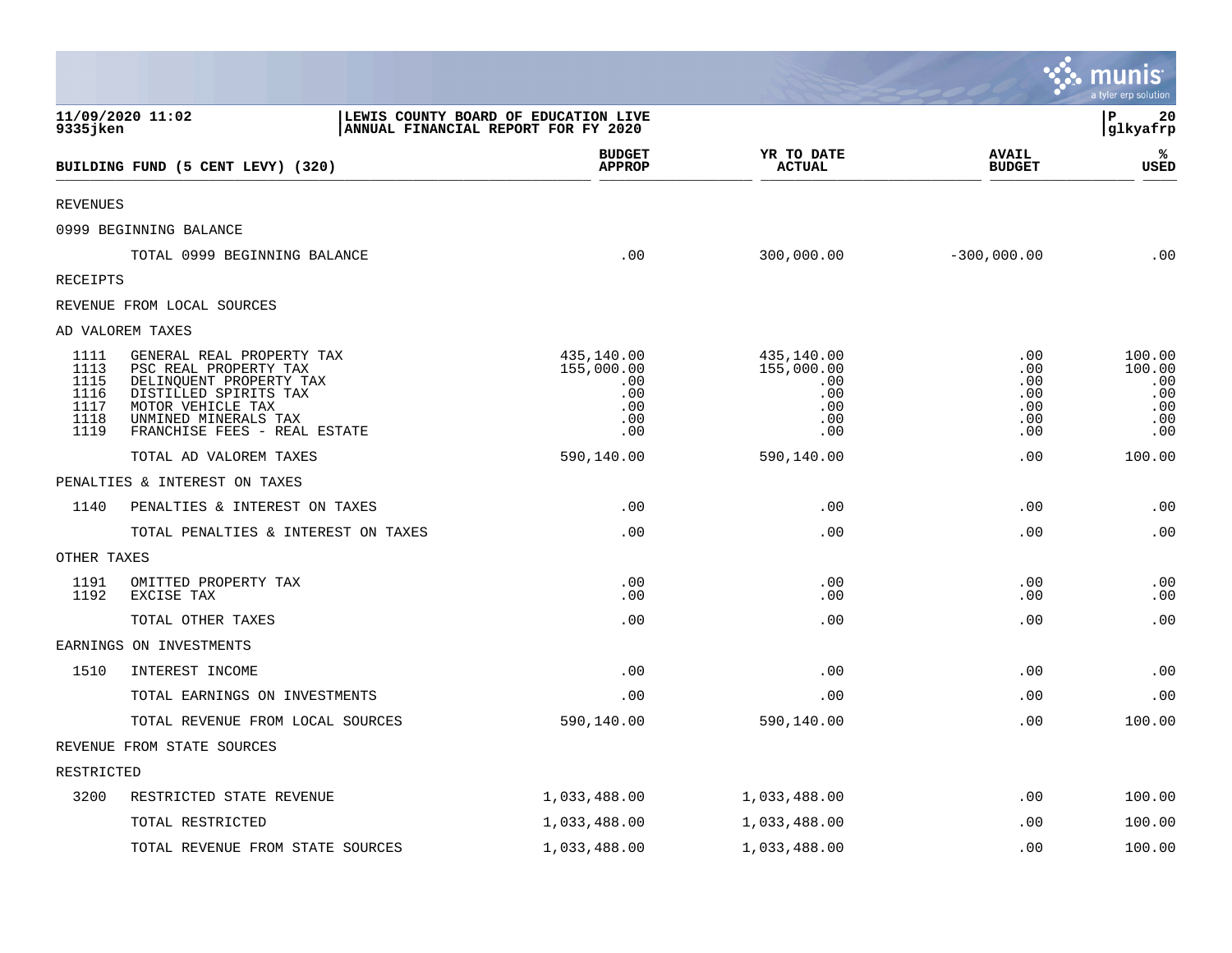

| 9335 jken                                    | 11/09/2020 11:02                                                                                                                                                  | LEWIS COUNTY BOARD OF EDUCATION LIVE<br>ANNUAL FINANCIAL REPORT FOR FY 2020 |                                        |                                        | 21<br>P<br> glkyafrp                   |
|----------------------------------------------|-------------------------------------------------------------------------------------------------------------------------------------------------------------------|-----------------------------------------------------------------------------|----------------------------------------|----------------------------------------|----------------------------------------|
|                                              | BUILDING FUND (5 CENT LEVY) (320)                                                                                                                                 | <b>BUDGET</b><br><b>APPROP</b>                                              | YR TO DATE<br><b>ACTUAL</b>            | <b>AVAIL</b><br><b>BUDGET</b>          | %ะ<br>USED                             |
|                                              | OTHER RECEIPTS                                                                                                                                                    |                                                                             |                                        |                                        |                                        |
|                                              | INTERFUND TRANSFERS                                                                                                                                               |                                                                             |                                        |                                        |                                        |
| 5210                                         | FUND TRANSFER                                                                                                                                                     | .00                                                                         | .00                                    | .00                                    | .00                                    |
|                                              | TOTAL INTERFUND TRANSFERS                                                                                                                                         | .00                                                                         | .00                                    | .00                                    | .00                                    |
|                                              | SALE OR COMP FOR LOSS OF ASSETS                                                                                                                                   |                                                                             |                                        |                                        |                                        |
| 5311<br>5312<br>5331<br>5332<br>5341<br>5342 | SALE OF LAND & IMPROVEMENTS<br>LOSS COMP - LAND & IMPROVEMNTS<br>SALE OF BUILDINGS<br>LOSS COMP - BUILDINGS<br>SALE OF EQUIPMENT ETC<br>LOSS COMP - EQUIPMENT ETC | .00<br>.00<br>.00<br>.00<br>.00<br>.00                                      | .00<br>.00<br>.00<br>.00<br>.00<br>.00 | .00<br>.00<br>.00<br>.00<br>.00<br>.00 | .00<br>.00<br>.00<br>.00<br>.00<br>.00 |
|                                              | TOTAL SALE OR COMP FOR LOSS OF ASSETS                                                                                                                             | .00                                                                         | .00                                    | .00                                    | .00                                    |
|                                              | TOTAL OTHER RECEIPTS                                                                                                                                              | .00                                                                         | .00                                    | .00                                    | .00                                    |
|                                              | TOTAL RECEIPTS                                                                                                                                                    | 1,623,628.00                                                                | 1,623,628.00                           | .00                                    | 100.00                                 |
|                                              | TOTAL REVENUES                                                                                                                                                    | 1,623,628.00                                                                | 1,923,628.00                           | $-300,000.00$                          | 118.48                                 |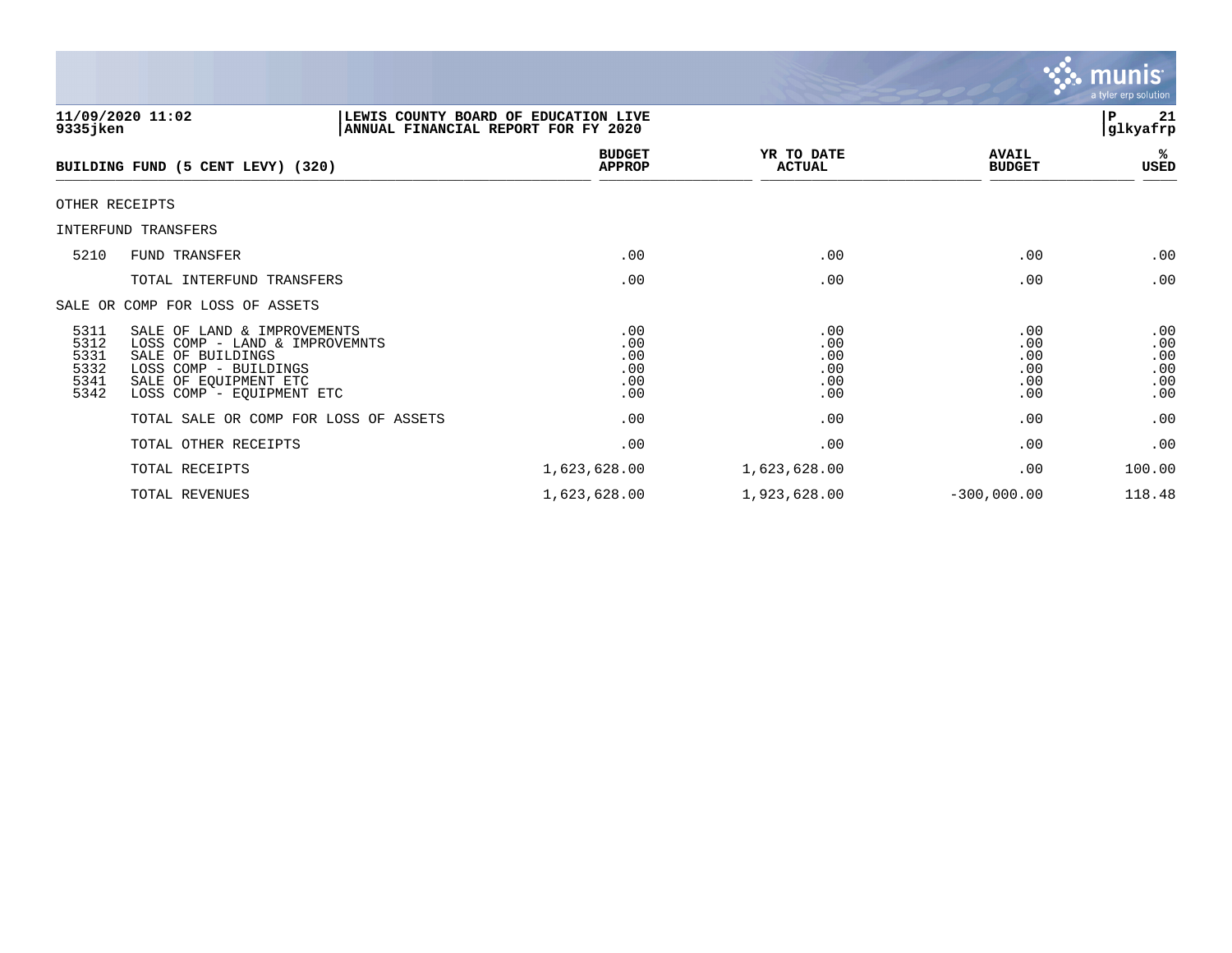

| 11/09/2020 11:02<br>LEWIS COUNTY BOARD OF EDUCATION LIVE<br>9335 jken<br>ANNUAL FINANCIAL REPORT FOR FY 2020 |                                |                             |                               | 22<br>P<br>glkyafrp |
|--------------------------------------------------------------------------------------------------------------|--------------------------------|-----------------------------|-------------------------------|---------------------|
| BUILDING FUND (5 CENT LEVY) (320)                                                                            | <b>BUDGET</b><br><b>APPROP</b> | YR TO DATE<br><b>ACTUAL</b> | <b>AVAIL</b><br><b>BUDGET</b> | %≽<br>USED          |
| <b>EXPENDITURES</b>                                                                                          |                                |                             |                               |                     |
| 4100 LAND/SITE ACOUISITIONS                                                                                  |                                |                             |                               |                     |
| PURCHASED PROF AND TECH SERV<br>0300<br>0400<br>PURCHASED PROPERTY SERVICES<br>0700<br>PROPERTY              | .00<br>.00<br>.00              | .00<br>.00<br>.00           | .00<br>.00<br>.00             | .00<br>.00<br>.00   |
| TOTAL 4100 LAND/SITE ACOUISITIONS                                                                            | .00                            | .00                         | .00                           | .00                 |
| BUILDING IMPROVEMENTS<br>4700                                                                                |                                |                             |                               |                     |
| 0400<br>PURCHASED PROPERTY SERVICES                                                                          | .00                            | .00                         | .00                           | .00                 |
| TOTAL 4700<br>BUILDING IMPROVEMENTS                                                                          | .00                            | .00                         | .00                           | .00                 |
| 5100<br>DEBT SERVICE                                                                                         |                                |                             |                               |                     |
| 0800<br>DEBT SERVICE AND MISCELLANEOUS                                                                       | .00                            | .00                         | .00                           | .00                 |
| TOTAL 5100<br>DEBT SERVICE                                                                                   | .00                            | .00                         | .00                           | .00                 |
| 5200<br>FUND TRANSFERS                                                                                       |                                |                             |                               |                     |
| 0900<br>OTHER ITEMS                                                                                          | 1,623,628.00                   | 1,623,628.00                | .00                           | 100.00              |
| TOTAL 5200<br><b>FUND TRANSFERS</b>                                                                          | 1,623,628.00                   | 1,623,628.00                | .00                           | 100.00              |
| TOTAL EXPENDITURES                                                                                           | 1,623,628.00                   | 1,623,628.00                | .00                           | 100.00              |
| TOTAL FOR BUILDING FUND (5 CENT LEVY) (320)                                                                  | .00                            | 300,000.00                  | $-300,000.00$                 | .00                 |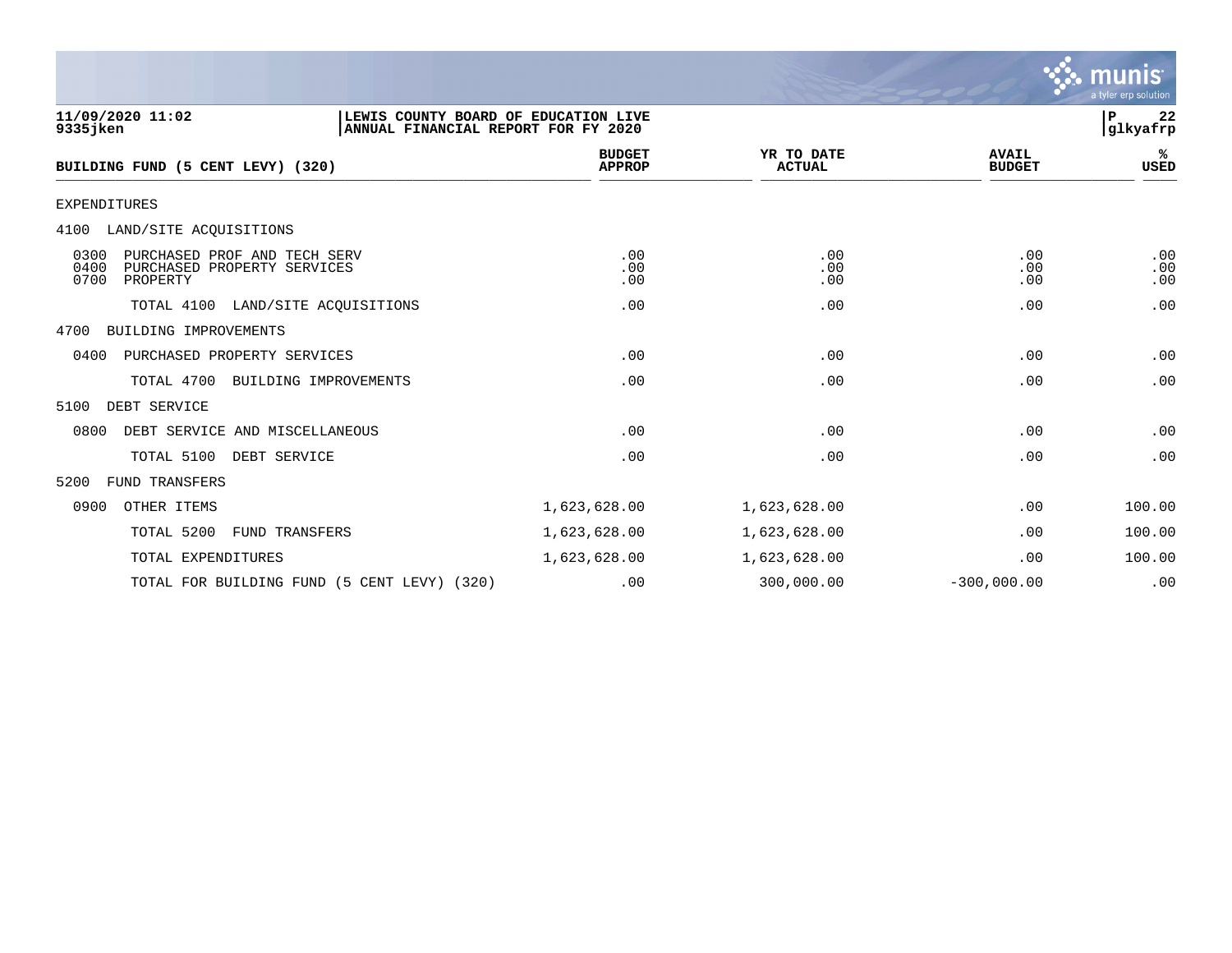|                      |                                                                                |                                                                             |                             |                               | munis<br>a tyler erp solution |
|----------------------|--------------------------------------------------------------------------------|-----------------------------------------------------------------------------|-----------------------------|-------------------------------|-------------------------------|
| 9335jken             | 11/09/2020 11:02                                                               | LEWIS COUNTY BOARD OF EDUCATION LIVE<br>ANNUAL FINANCIAL REPORT FOR FY 2020 |                             |                               | l P<br>23<br> glkyafrp        |
|                      | CONSTRUCTION FUND (360)                                                        | <b>BUDGET</b><br><b>APPROP</b>                                              | YR TO DATE<br><b>ACTUAL</b> | <b>AVAIL</b><br><b>BUDGET</b> | ℁<br><b>USED</b>              |
| <b>REVENUES</b>      |                                                                                |                                                                             |                             |                               |                               |
|                      | 0999 BEGINNING BALANCE                                                         |                                                                             |                             |                               |                               |
|                      | TOTAL 0999 BEGINNING BALANCE                                                   | 3, 283, 175. 19                                                             | 3, 283, 175. 19             | .00                           | 100.00                        |
| <b>RECEIPTS</b>      |                                                                                |                                                                             |                             |                               |                               |
|                      | REVENUE FROM LOCAL SOURCES                                                     |                                                                             |                             |                               |                               |
|                      | EARNINGS ON INVESTMENTS                                                        |                                                                             |                             |                               |                               |
| 1510                 | INTEREST ON INVESTMENTS                                                        | 30,956.48                                                                   | 30,956.48                   | .00                           | 100.00                        |
|                      | TOTAL EARNINGS ON INVESTMENTS                                                  | 30,956.48                                                                   | 30,956.48                   | .00                           | 100.00                        |
|                      | OTHER REVENUE FROM LOCAL SOURCES                                               |                                                                             |                             |                               |                               |
| 1990<br>1997         | MISCELLANEOUS REVENUE<br>OTHER REIMBURSEMENTS                                  | .00<br>.00                                                                  | .00<br>28,039.00            | .00<br>$-28,039.00$           | .00<br>.00                    |
|                      | TOTAL OTHER REVENUE FROM LOCAL SOURCES                                         | .00                                                                         | 28,039.00                   | $-28,039.00$                  | .00                           |
|                      | TOTAL REVENUE FROM LOCAL SOURCES                                               | 30,956.48                                                                   | 58,995.48                   | $-28,039.00$                  | 190.58                        |
|                      | OTHER RECEIPTS                                                                 |                                                                             |                             |                               |                               |
| BOND ISSUANCE        |                                                                                |                                                                             |                             |                               |                               |
| 5110<br>5130         | BOND PRINCIPAL<br>ACCRUED INTEREST                                             | .00<br>.00                                                                  | .00<br>.00                  | .00<br>.00                    | .00<br>.00                    |
|                      | TOTAL BOND ISSUANCE                                                            | .00                                                                         | .00                         | .00                           | .00                           |
|                      | INTERFUND TRANSFERS                                                            |                                                                             |                             |                               |                               |
| 5210                 | FUND TRANSFER                                                                  | .00                                                                         | 624,076.60                  | $-624,076.60$                 | .00                           |
|                      | TOTAL INTERFUND TRANSFERS                                                      | .00                                                                         | 624,076.60                  | $-624,076.60$                 | .00                           |
|                      | SALE OR COMP FOR LOSS OF ASSETS                                                |                                                                             |                             |                               |                               |
| 5312<br>5332<br>5342 | LOSS COMPENSATION - LAND<br>LOSS COMP - BUILDINGS<br>LOSS COMP - EQUIPMENT ETC | .00<br>.00<br>.00                                                           | .00<br>.00<br>.00           | .00<br>.00<br>.00             | .00<br>.00<br>.00             |
|                      | TOTAL SALE OR COMP FOR LOSS OF ASSETS                                          | .00                                                                         | .00                         | .00                           | .00                           |
|                      | TOTAL OTHER RECEIPTS                                                           | .00                                                                         | 624,076.60                  | $-624,076.60$                 | .00                           |
|                      | TOTAL RECEIPTS                                                                 | 30,956.48                                                                   | 683,072.08                  | $-652, 115.60$                | 999.99                        |
|                      | TOTAL REVENUES                                                                 | 3, 314, 131.67                                                              | 3,966,247.27                | $-652, 115.60$                | 119.68                        |

**Contract**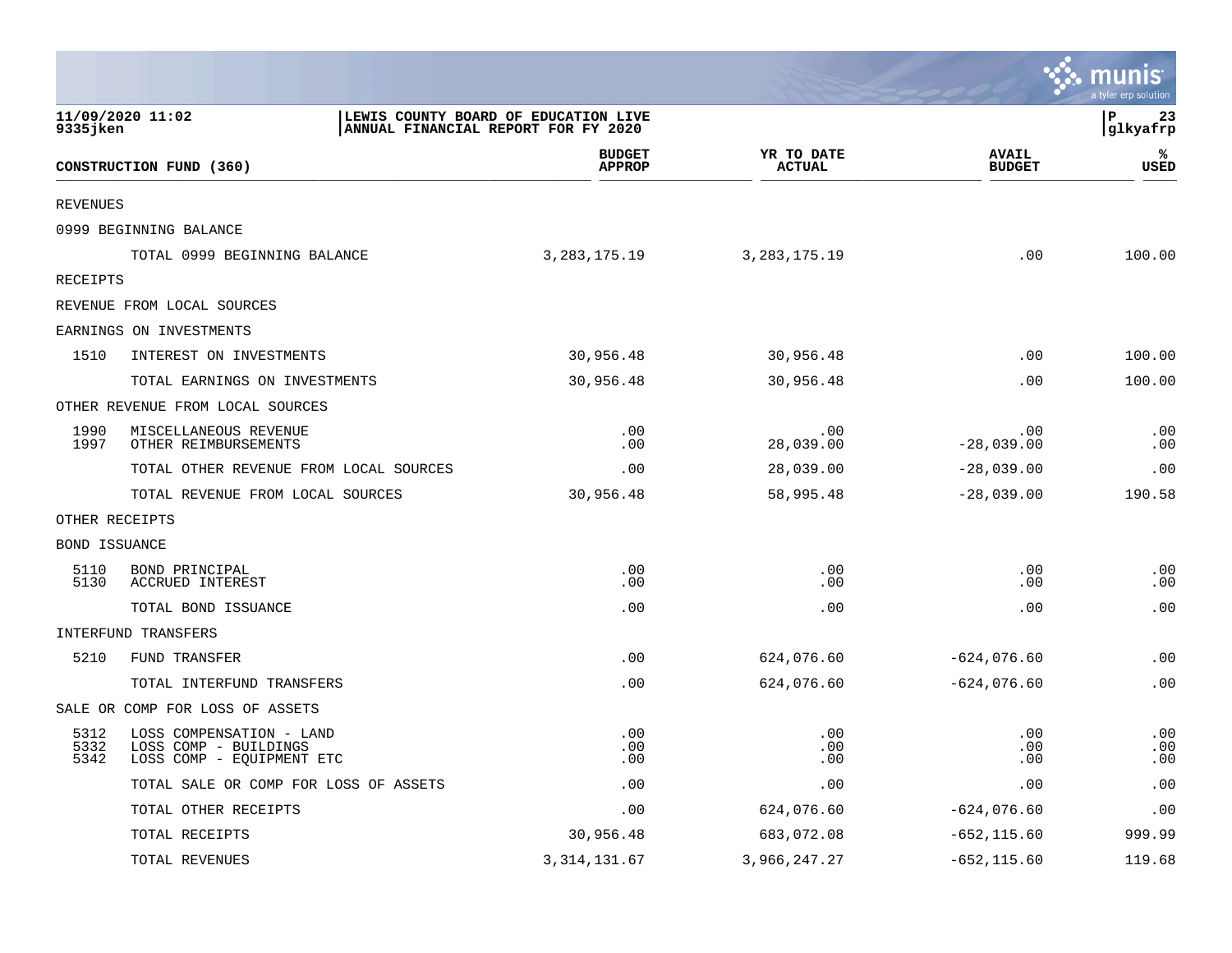

| 11/09/2020 11:02<br>9335 jken                                                                                                                                                                                            | LEWIS COUNTY BOARD OF EDUCATION LIVE<br>ANNUAL FINANCIAL REPORT FOR FY 2020             |                                                                            |                                                                                                    | l P<br>24<br>glkyafrp                                        |
|--------------------------------------------------------------------------------------------------------------------------------------------------------------------------------------------------------------------------|-----------------------------------------------------------------------------------------|----------------------------------------------------------------------------|----------------------------------------------------------------------------------------------------|--------------------------------------------------------------|
| CONSTRUCTION FUND (360)                                                                                                                                                                                                  | <b>BUDGET</b><br><b>APPROP</b>                                                          | YR TO DATE<br><b>ACTUAL</b>                                                | <b>AVAIL</b><br><b>BUDGET</b>                                                                      | ℁<br><b>USED</b>                                             |
| EXPENDITURES                                                                                                                                                                                                             |                                                                                         |                                                                            |                                                                                                    |                                                              |
| 4200 LAND IMPROVEMENTS                                                                                                                                                                                                   |                                                                                         |                                                                            |                                                                                                    |                                                              |
| 0300<br>PURCHASED PROF AND TECH SERV<br>0400<br>PURCHASED PROPERTY SERVICES                                                                                                                                              | .00<br>.00                                                                              | .00<br>.00                                                                 | $.00 \,$<br>.00                                                                                    | .00<br>.00                                                   |
| TOTAL 4200 LAND IMPROVEMENTS                                                                                                                                                                                             | .00                                                                                     | .00                                                                        | .00                                                                                                | .00                                                          |
| 4600 SITE IMPROVEMENT                                                                                                                                                                                                    |                                                                                         |                                                                            |                                                                                                    |                                                              |
| 0300<br>PURCHASED PROF AND TECH SERV<br>0400<br>PURCHASED PROPERTY SERVICES<br>0500<br>OTHER PURCHASED SERVICES<br>0600<br>SUPPLIES<br>0700<br>PROPERTY<br>0800<br>DEBT SERVICE AND MISCELLANEOUS<br>0840<br>CONTINGENCY | $-44,871.95$<br>1,573,783.59<br>3,986.32<br>563,882.71<br>$-.69$<br>.00<br>1,156,757.69 | 324,873.93<br>2,129,741.89<br>30,404.50<br>787,358.70<br>.00<br>.00<br>.00 | $-369,745.88$<br>$-555, 958.30$<br>$-26,418.18$<br>$-223, 475.99$<br>$-.69$<br>.00<br>1,156,757.69 | $-724.00$<br>135.33<br>762.72<br>139.63<br>.00<br>.00<br>.00 |
| TOTAL 4600 SITE IMPROVEMENT                                                                                                                                                                                              | 3, 253, 537.67                                                                          | 3, 272, 379.02                                                             | $-18,841.35$                                                                                       | 100.58                                                       |
| 4700 BUILDING IMPROVEMENTS                                                                                                                                                                                               |                                                                                         |                                                                            |                                                                                                    |                                                              |
| PURCHASED PROF AND TECH SERV<br>0300<br>0400<br>PURCHASED PROPERTY SERVICES<br>0500<br>OTHER PURCHASED SERVICES<br>0700<br>PROPERTY<br>0840<br>CONTINGENCY                                                               | .00<br>.00<br>.00<br>.00<br>.00                                                         | .00<br>.00<br>.00<br>.00<br>.00                                            | .00<br>.00<br>.00<br>.00<br>.00                                                                    | .00<br>.00<br>.00<br>.00<br>.00                              |
| TOTAL 4700 BUILDING IMPROVEMENTS                                                                                                                                                                                         | .00                                                                                     | .00                                                                        | .00                                                                                                | .00                                                          |
| 5100 DEBT SERVICE                                                                                                                                                                                                        |                                                                                         |                                                                            |                                                                                                    |                                                              |
| 0800<br>DEBT SERVICE AND MISCELLANEOUS<br>OTHER ITEMS<br>0900                                                                                                                                                            | .00<br>.00                                                                              | .00<br>.00                                                                 | .00<br>.00                                                                                         | .00<br>.00                                                   |
| TOTAL 5100 DEBT SERVICE                                                                                                                                                                                                  | .00                                                                                     | .00                                                                        | .00                                                                                                | .00                                                          |
| 5200 FUND TRANSFERS                                                                                                                                                                                                      |                                                                                         |                                                                            |                                                                                                    |                                                              |
| 0800<br>DEBT SERVICE AND MISCELLANEOUS<br>0900<br>OTHER ITEMS                                                                                                                                                            | .00<br>.00                                                                              | .00<br>.00                                                                 | .00<br>.00                                                                                         | .00<br>.00                                                   |
| TOTAL 5200 FUND TRANSFERS                                                                                                                                                                                                | .00                                                                                     | .00                                                                        | $.00 \,$                                                                                           | .00                                                          |
| TOTAL EXPENDITURES                                                                                                                                                                                                       | 3, 253, 537.67                                                                          | 3, 272, 379.02                                                             | $-18,841.35$                                                                                       | 100.58                                                       |
| TOTAL FOR CONSTRUCTION FUND (360)                                                                                                                                                                                        | 60,594.00                                                                               | 693,868.25                                                                 | $-633, 274.25$                                                                                     | 999.99                                                       |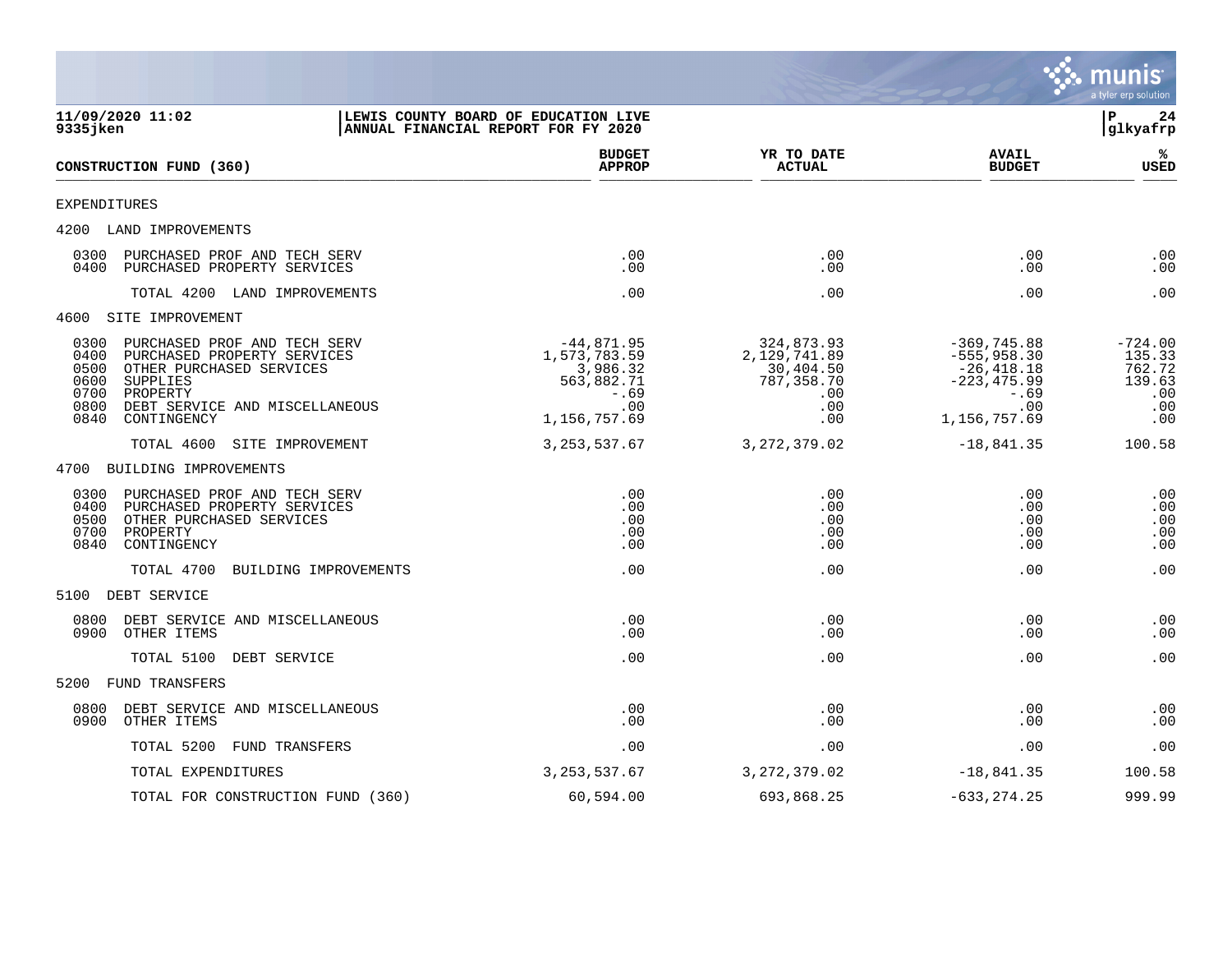|                      |                                           |                                     |                                      |                             |                               | munis<br>a tyler erp solution |
|----------------------|-------------------------------------------|-------------------------------------|--------------------------------------|-----------------------------|-------------------------------|-------------------------------|
| 9335jken             | 11/09/2020 11:02                          | ANNUAL FINANCIAL REPORT FOR FY 2020 | LEWIS COUNTY BOARD OF EDUCATION LIVE |                             |                               | P<br>25<br>glkyafrp           |
|                      | DEBT SERVICE FUND (400)                   |                                     | <b>BUDGET</b><br><b>APPROP</b>       | YR TO DATE<br><b>ACTUAL</b> | <b>AVAIL</b><br><b>BUDGET</b> | %ะ<br><b>USED</b>             |
| <b>REVENUES</b>      |                                           |                                     |                                      |                             |                               |                               |
| RECEIPTS             |                                           |                                     |                                      |                             |                               |                               |
|                      | REVENUE FROM STATE SOURCES                |                                     |                                      |                             |                               |                               |
| RESTRICTED           |                                           |                                     |                                      |                             |                               |                               |
| 3200                 | RESTRICTED STATE REVENUE                  |                                     | .00                                  | .00                         | .00                           | .00                           |
|                      | TOTAL RESTRICTED                          |                                     | .00                                  | .00                         | .00                           | .00                           |
|                      | REVENUE FOR ON BEHALF PAYMENTS            |                                     |                                      |                             |                               |                               |
| 3900                 | REVENUE FOR/ON BEHALF PAYMENTS            |                                     | 367, 341.86                          | 727,686.64                  | $-360, 344.78$                | 198.10                        |
|                      | TOTAL REVENUE FOR ON BEHALF PAYMENTS      |                                     | 367, 341.86                          | 727,686.64                  | $-360, 344.78$                | 198.10                        |
|                      | TOTAL REVENUE FROM STATE SOURCES          |                                     | 367, 341.86                          | 727,686.64                  | $-360, 344.78$                | 198.10                        |
|                      | OTHER RECEIPTS                            |                                     |                                      |                             |                               |                               |
| <b>BOND ISSUANCE</b> |                                           |                                     |                                      |                             |                               |                               |
| 5110<br>5130         | BOND PRINCIPAL<br><b>ACCRUED INTEREST</b> |                                     | .00<br>.00                           | .00<br>.00                  | .00<br>.00                    | .00<br>.00                    |
|                      | TOTAL BOND ISSUANCE                       |                                     | .00                                  | .00                         | .00                           | .00                           |
|                      | INTERFUND TRANSFERS                       |                                     |                                      |                             |                               |                               |
| 5210                 | FUND TRANSFER                             |                                     | 1,304,658.39                         | 1,304,658.39                | .00                           | 100.00                        |
|                      | TOTAL INTERFUND TRANSFERS                 |                                     | 1,304,658.39                         | 1,304,658.39                | .00                           | 100.00                        |
|                      | TOTAL OTHER RECEIPTS                      |                                     | 1,304,658.39                         | 1,304,658.39                | .00                           | 100.00                        |
|                      | TOTAL RECEIPTS                            |                                     | 1,672,000.25                         | 2,032,345.03                | $-360, 344.78$                | 121.55                        |
|                      | TOTAL REVENUES                            |                                     | 1,672,000.25                         | 2,032,345.03                | $-360, 344.78$                | 121.55                        |

a sa mga magaalang na mga magaalang ng mga magaalang ng mga magaalang ng magaalang ng magaalang ng magaalang n

the property of the control of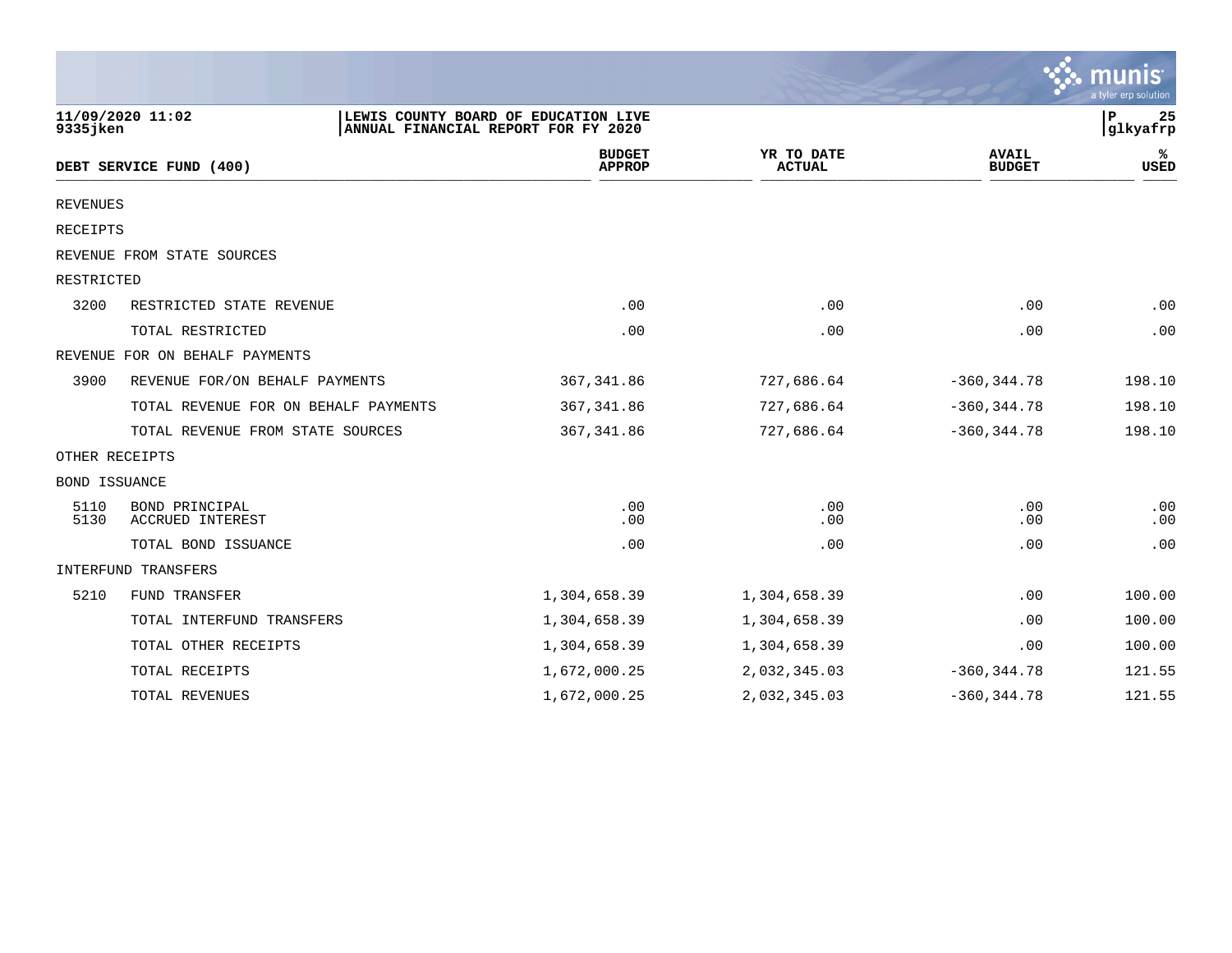

| 9335jken     | 11/09/2020 11:02                              | LEWIS COUNTY BOARD OF EDUCATION LIVE<br>ANNUAL FINANCIAL REPORT FOR FY 2020 |                                |                             |                |                               |                   |
|--------------|-----------------------------------------------|-----------------------------------------------------------------------------|--------------------------------|-----------------------------|----------------|-------------------------------|-------------------|
|              | DEBT SERVICE FUND (400)                       |                                                                             | <b>BUDGET</b><br><b>APPROP</b> | YR TO DATE<br><b>ACTUAL</b> |                | <b>AVAIL</b><br><b>BUDGET</b> | %ร<br><b>USED</b> |
| EXPENDITURES |                                               |                                                                             |                                |                             |                |                               |                   |
| 5100         | DEBT SERVICE                                  |                                                                             |                                |                             |                |                               |                   |
| 0800<br>0900 | DEBT SERVICE AND MISCELLANEOUS<br>OTHER ITEMS | 1,672,000.25                                                                | .00                            | 2,032,345.03<br>.00         | $-360, 344.78$ | .00                           | 121.55<br>.00     |
|              | TOTAL 5100<br>DEBT SERVICE                    | 1,672,000.25                                                                |                                | 2,032,345.03                | $-360.344.78$  |                               | 121.55            |
|              | TOTAL EXPENDITURES                            | 1,672,000.25                                                                |                                | 2,032,345.03                | $-360, 344.78$ |                               | 121.55            |
|              | TOTAL FOR DEBT SERVICE FUND (400)             |                                                                             | .00                            | .00                         |                | .00                           | .00               |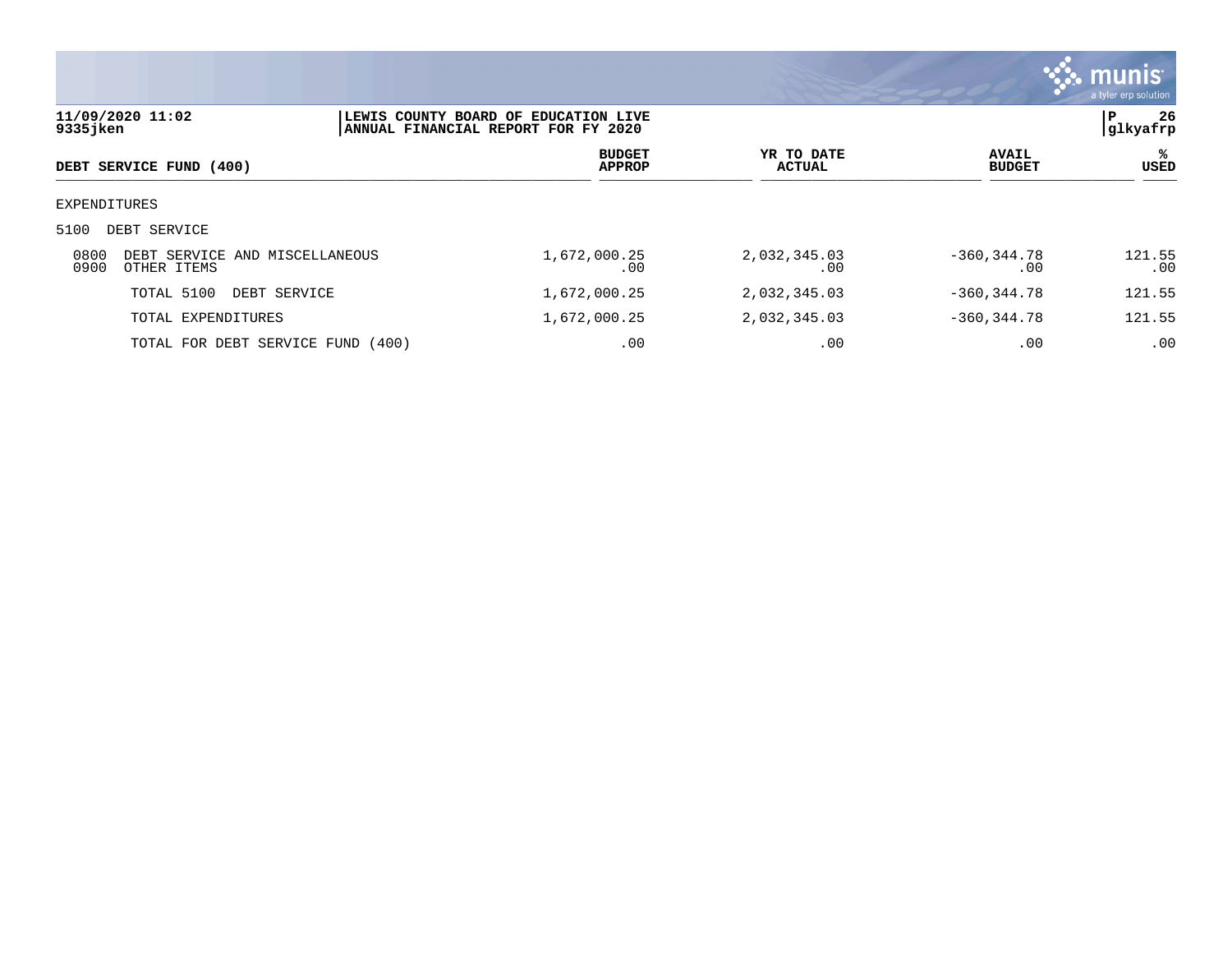|                                                                                              |                                                                                                                                                                                                                                                                                                          |                                                                                              |                                                                                              |                                                                                              | munis<br>a tyler erp solution                                                        |
|----------------------------------------------------------------------------------------------|----------------------------------------------------------------------------------------------------------------------------------------------------------------------------------------------------------------------------------------------------------------------------------------------------------|----------------------------------------------------------------------------------------------|----------------------------------------------------------------------------------------------|----------------------------------------------------------------------------------------------|--------------------------------------------------------------------------------------|
| 9335jken                                                                                     | 11/09/2020 11:02                                                                                                                                                                                                                                                                                         | LEWIS COUNTY BOARD OF EDUCATION LIVE<br>ANNUAL FINANCIAL REPORT FOR FY 2020                  |                                                                                              |                                                                                              | l P<br>27<br> glkyafrp                                                               |
|                                                                                              | FOOD SERVICE FUND (51)                                                                                                                                                                                                                                                                                   | <b>BUDGET</b><br><b>APPROP</b>                                                               | YR TO DATE<br><b>ACTUAL</b>                                                                  | <b>AVAIL</b><br><b>BUDGET</b>                                                                | ℁<br><b>USED</b>                                                                     |
| <b>REVENUES</b>                                                                              |                                                                                                                                                                                                                                                                                                          |                                                                                              |                                                                                              |                                                                                              |                                                                                      |
|                                                                                              | 0999 BEGINNING BALANCE                                                                                                                                                                                                                                                                                   |                                                                                              |                                                                                              |                                                                                              |                                                                                      |
|                                                                                              | TOTAL 0999 BEGINNING BALANCE                                                                                                                                                                                                                                                                             | 360,624.70                                                                                   | 360,624.70                                                                                   | .00                                                                                          | 100.00                                                                               |
| RECEIPTS                                                                                     |                                                                                                                                                                                                                                                                                                          |                                                                                              |                                                                                              |                                                                                              |                                                                                      |
|                                                                                              | REVENUE FROM LOCAL SOURCES                                                                                                                                                                                                                                                                               |                                                                                              |                                                                                              |                                                                                              |                                                                                      |
|                                                                                              | EARNINGS ON INVESTMENTS                                                                                                                                                                                                                                                                                  |                                                                                              |                                                                                              |                                                                                              |                                                                                      |
| 1510                                                                                         | INTEREST INCOME                                                                                                                                                                                                                                                                                          | 4,000.00                                                                                     | 2,003.38                                                                                     | 1,996.62                                                                                     | 50.08                                                                                |
|                                                                                              | TOTAL EARNINGS ON INVESTMENTS                                                                                                                                                                                                                                                                            | 4,000.00                                                                                     | 2,003.38                                                                                     | 1,996.62                                                                                     | 50.08                                                                                |
| FOOD SERVICE                                                                                 |                                                                                                                                                                                                                                                                                                          |                                                                                              |                                                                                              |                                                                                              |                                                                                      |
| 1600<br>1611<br>1612<br>1613<br>1620<br>1621<br>1622<br>1623<br>1624<br>1626<br>1629<br>1630 | FOOD SERVICE<br>LUNCH - REIMBURSABLE<br>BREAKFAST - REIMBURSABLE<br>MILK - REIMBURSABLE<br>NON-REIMBURSABLE PROGRAMS<br>LUNCH - NON REIMBURSABLE<br>BREAKFAST - NON REIMBURSABLE<br>MILK - NON REIMBURSABLE<br>A-LA-CARTE SALES<br>A-LA-CARTE SALES-LUNCH<br>OTHER LUNCHRM RECEIPTS<br>SPECIAL FUNCTIONS | .00<br>80,000.00<br>.00<br>.00<br>.00<br>.00<br>.00<br>.00<br>60,000.00<br>.00<br>.00<br>.00 | .00<br>48,074.35<br>.00<br>.00<br>.00<br>.00<br>.00<br>.00<br>40,870.54<br>.00<br>.00<br>.00 | .00<br>31,925.65<br>.00<br>.00<br>.00<br>.00<br>.00<br>.00<br>19,129.46<br>.00<br>.00<br>.00 | .00<br>60.09<br>.00<br>.00<br>.00<br>.00<br>.00<br>.00<br>68.12<br>.00<br>.00<br>.00 |
| 1637                                                                                         | VENDING                                                                                                                                                                                                                                                                                                  | .00                                                                                          | 3,180.03                                                                                     | $-3,180.03$                                                                                  | .00                                                                                  |
|                                                                                              | TOTAL FOOD SERVICE                                                                                                                                                                                                                                                                                       | 140,000.00                                                                                   | 92, 124.92                                                                                   | 47,875.08                                                                                    | 65.80                                                                                |
| 1920<br>1980<br>1990<br>1994                                                                 | OTHER REVENUE FROM LOCAL SOURCES<br>CONTRIBUTIONS/DONATIONS<br>REFUND OF PRIOR YR EXPENDITURE<br>MISCELLANEOUS REVENUE<br>RETURN FOR INSUFFICIENT CHECKS                                                                                                                                                 | .00<br>.00<br>.00<br>.00                                                                     | .00<br>.00<br>.00<br>.00                                                                     | .00<br>.00<br>.00<br>.00                                                                     | .00<br>.00<br>.00<br>.00                                                             |
|                                                                                              | TOTAL OTHER REVENUE FROM LOCAL SOURCES                                                                                                                                                                                                                                                                   | .00                                                                                          | .00                                                                                          | .00                                                                                          | .00                                                                                  |
|                                                                                              | TOTAL REVENUE FROM LOCAL SOURCES                                                                                                                                                                                                                                                                         | 144,000.00                                                                                   | 94,128.30                                                                                    | 49,871.70                                                                                    | 65.37                                                                                |
|                                                                                              | REVENUE FROM STATE SOURCES                                                                                                                                                                                                                                                                               |                                                                                              |                                                                                              |                                                                                              |                                                                                      |
|                                                                                              | EXPENDITURE REIMBURSEMENTS                                                                                                                                                                                                                                                                               |                                                                                              |                                                                                              |                                                                                              |                                                                                      |
| 3131                                                                                         | LOCAL MISCELLANEOUS REIMBURSE                                                                                                                                                                                                                                                                            | .00                                                                                          | .00                                                                                          | .00                                                                                          | .00                                                                                  |
|                                                                                              | TOTAL EXPENDITURE REIMBURSEMENTS                                                                                                                                                                                                                                                                         | .00                                                                                          | .00                                                                                          | .00                                                                                          | .00                                                                                  |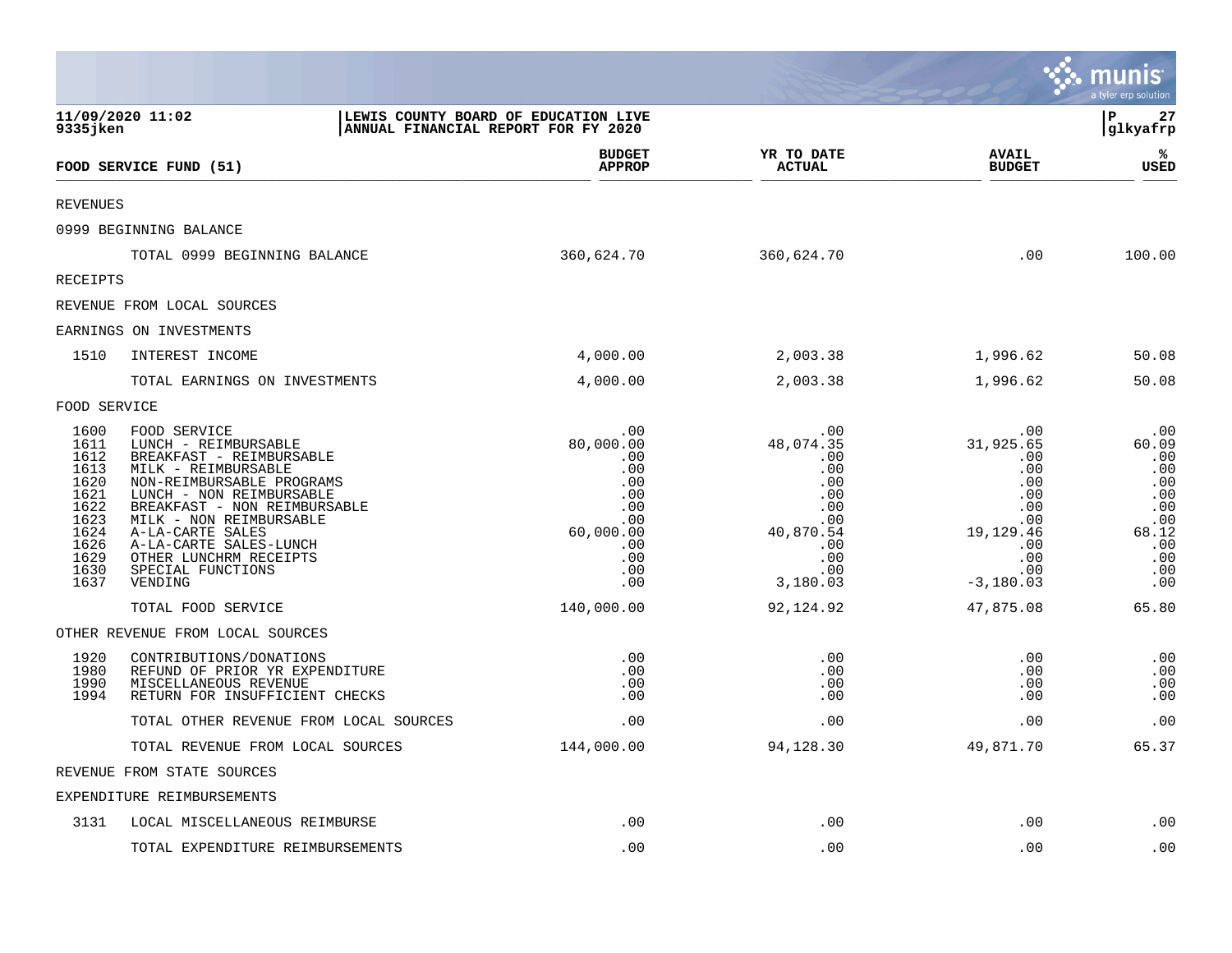

| 9335 jken      | 11/09/2020 11:02<br>LEWIS COUNTY BOARD OF EDUCATION LIVE<br>ANNUAL FINANCIAL REPORT FOR FY 2020 |                                |                             |                               | P<br>28<br>glkyafrp |
|----------------|-------------------------------------------------------------------------------------------------|--------------------------------|-----------------------------|-------------------------------|---------------------|
|                | FOOD SERVICE FUND (51)                                                                          | <b>BUDGET</b><br><b>APPROP</b> | YR TO DATE<br><b>ACTUAL</b> | <b>AVAIL</b><br><b>BUDGET</b> | %<br>USED           |
| RESTRICTED     |                                                                                                 |                                |                             |                               |                     |
| 3200           | RESTRICTED STATE REVENUE                                                                        | 14,000.00                      | 18,177.62                   | $-4, 177.62$                  | 129.84              |
|                | TOTAL RESTRICTED                                                                                | 14,000.00                      | 18,177.62                   | $-4, 177.62$                  | 129.84              |
|                | REVENUE FOR ON BEHALF PAYMENTS                                                                  |                                |                             |                               |                     |
| 3900           | ON BEHALF PAYMENTS/STATE SOURC                                                                  | 127,872.24                     | 129,642.81                  | $-1,770.57$                   | 101.38              |
|                | TOTAL REVENUE FOR ON BEHALF PAYMENTS                                                            | 127,872.24                     | 129,642.81                  | $-1,770.57$                   | 101.38              |
|                | TOTAL REVENUE FROM STATE SOURCES                                                                | 141,872.24                     | 147,820.43                  | $-5,948.19$                   | 104.19              |
|                | REVENUE FROM FEDERAL SOURCES                                                                    |                                |                             |                               |                     |
|                | RESTRICTED DIRECT                                                                               |                                |                             |                               |                     |
| 4300           | RESTRICTED DIRECT FEDERAL                                                                       | .00                            | .00                         | .00                           | .00                 |
|                | TOTAL RESTRICTED DIRECT                                                                         | .00                            | .00                         | .00                           | .00                 |
|                | RESTRICTED THROUGH THE STATE                                                                    |                                |                             |                               |                     |
| 4500           | RESTRICTED FED REV THRU STATE                                                                   | 1,380,000.00                   | 1,855,041.74                | $-475,041.74$                 | 134.42              |
|                | TOTAL RESTRICTED THROUGH THE STATE                                                              | 1,380,000.00                   | 1,855,041.74                | $-475,041.74$                 | 134.42              |
|                | CHILD NUTRITION PROGRAM DONATED COMMODIT                                                        |                                |                             |                               |                     |
| 4950           | CHILD NUTR PRG DONATED COMMOD                                                                   | 99,000.00                      | 66,582.00                   | 32,418.00                     | 67.25               |
|                | TOTAL CHILD NUTRITION PROGRAM DONATED COMMODIT                                                  | 99,000.00                      | 66,582.00                   | 32,418.00                     | 67.25               |
|                | TOTAL REVENUE FROM FEDERAL SOURCES                                                              | 1,479,000.00                   | 1,921,623.74                | $-442,623.74$                 | 129.93              |
| OTHER RECEIPTS |                                                                                                 |                                |                             |                               |                     |
|                | INTERFUND TRANSFERS                                                                             |                                |                             |                               |                     |
| 5210           | FUND TRANSFER                                                                                   | .00                            | .00                         | .00                           | .00                 |
|                | TOTAL INTERFUND TRANSFERS                                                                       | .00                            | .00                         | .00                           | .00                 |
|                | SALE OR COMP FOR LOSS OF ASSETS                                                                 |                                |                             |                               |                     |
| 5341           | SALE OF EQUIPMENT ETC                                                                           | .00                            | .00                         | .00                           | .00                 |
| 5342           | LOSS COMP - EQUIPMENT ETC<br>TOTAL SALE OR COMP FOR LOSS OF ASSETS                              | .00<br>.00                     | .00                         | .00                           | .00<br>.00          |
|                | TOTAL OTHER RECEIPTS                                                                            | .00                            | .00<br>.00                  | .00<br>.00                    | .00                 |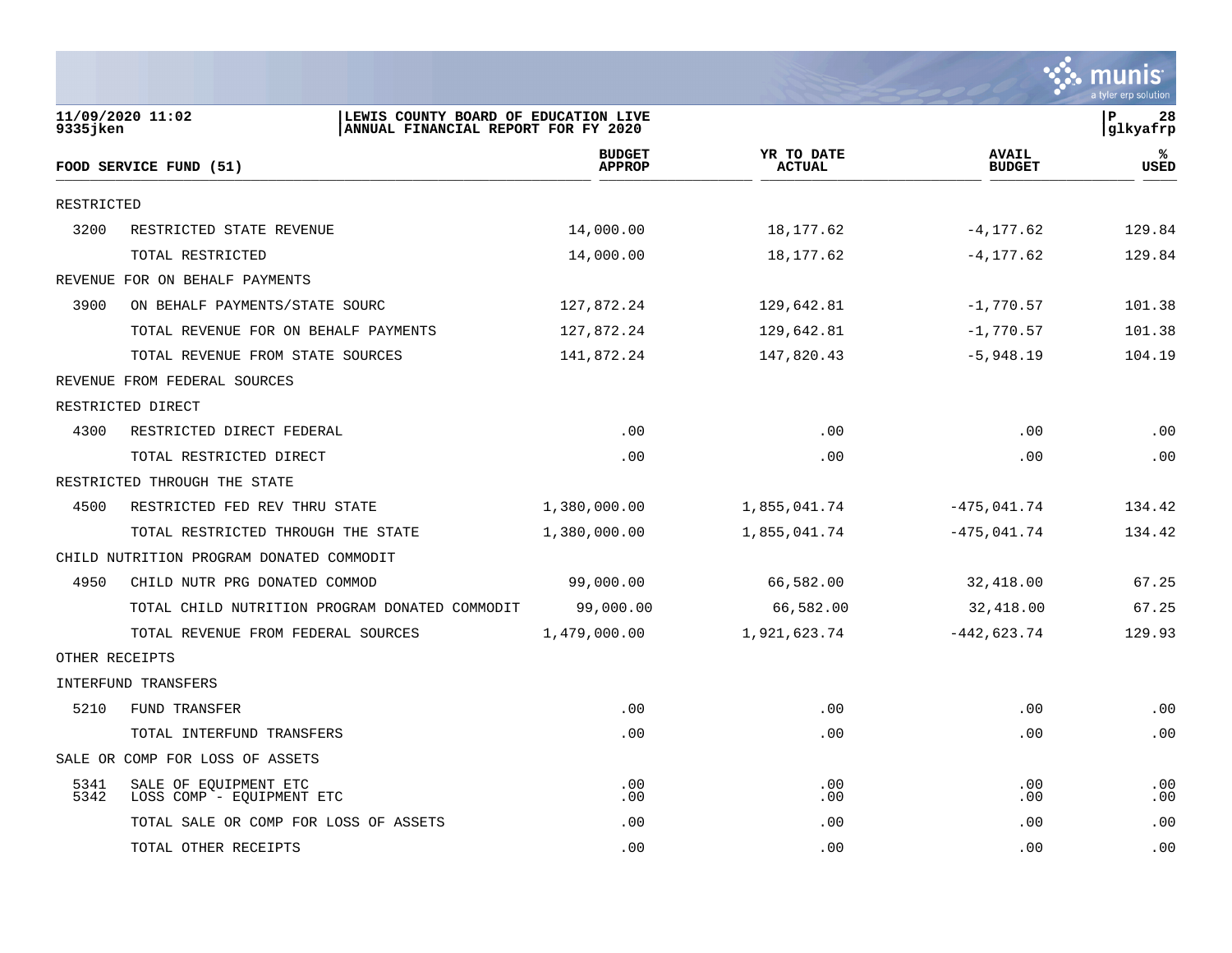|                                                                                                             |              |                         |                      |                               | munis<br>a tyler erp solution |
|-------------------------------------------------------------------------------------------------------------|--------------|-------------------------|----------------------|-------------------------------|-------------------------------|
| 11/09/2020 11:02<br>LEWIS COUNTY BOARD OF EDUCATION LIVE<br>9335jken<br>ANNUAL FINANCIAL REPORT FOR FY 2020 |              |                         |                      |                               | 29<br>glkyafrp                |
| FOOD SERVICE FUND (51)                                                                                      |              | <b>BUDGET</b><br>APPROP | YR TO DATE<br>ACTUAL | <b>AVAIL</b><br><b>BUDGET</b> | °≈<br><b>USED</b>             |
| TOTAL RECEIPTS                                                                                              | 1,764,872.24 |                         | 2,163,572.47         | $-398,700.23$                 | 122.59                        |
| TOTAL REVENUES                                                                                              | 2,125,496.94 |                         | 2,524,197.17         | $-398,700.23$                 | 118.76                        |

 $\mathcal{L}^{\text{max}}$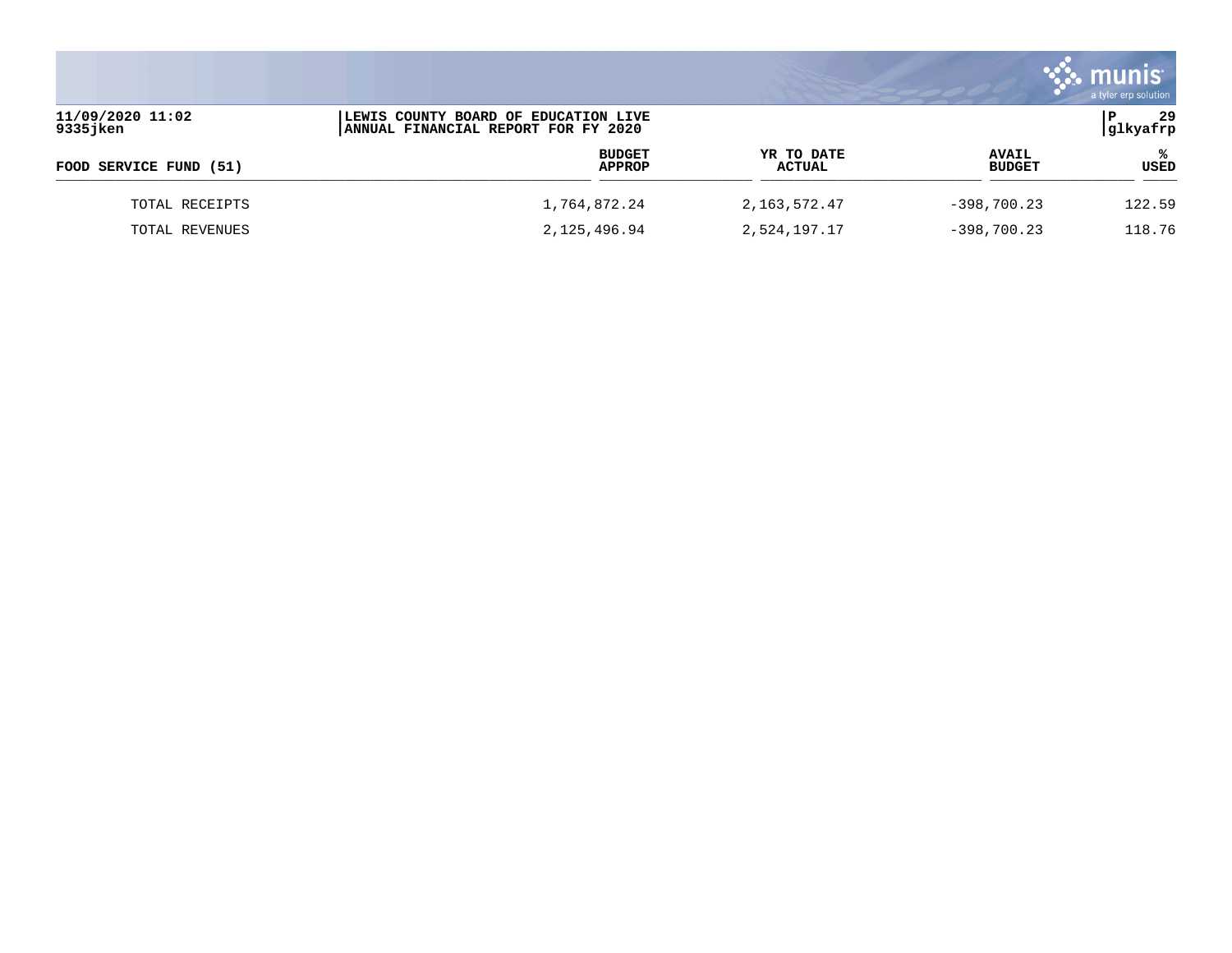|                                                                                                                                                                                                                                                                                                                                          |                                                                                                                                    |                                                                                                                         |                                                                                                                                                | munıs<br>a tyler erp solution                                                                |
|------------------------------------------------------------------------------------------------------------------------------------------------------------------------------------------------------------------------------------------------------------------------------------------------------------------------------------------|------------------------------------------------------------------------------------------------------------------------------------|-------------------------------------------------------------------------------------------------------------------------|------------------------------------------------------------------------------------------------------------------------------------------------|----------------------------------------------------------------------------------------------|
| 11/09/2020 11:02<br>LEWIS COUNTY BOARD OF EDUCATION LIVE<br>9335 jken<br>ANNUAL FINANCIAL REPORT FOR FY 2020                                                                                                                                                                                                                             |                                                                                                                                    |                                                                                                                         |                                                                                                                                                | 30<br>P<br> glkyafrp                                                                         |
| FOOD SERVICE FUND (51)                                                                                                                                                                                                                                                                                                                   | <b>BUDGET</b><br><b>APPROP</b>                                                                                                     | YR TO DATE<br><b>ACTUAL</b>                                                                                             | <b>AVAIL</b><br><b>BUDGET</b>                                                                                                                  | ℁<br><b>USED</b>                                                                             |
| <b>EXPENDITURES</b>                                                                                                                                                                                                                                                                                                                      |                                                                                                                                    |                                                                                                                         |                                                                                                                                                |                                                                                              |
| RESTRICT TO REV & BAL SHT ONLY<br>0000                                                                                                                                                                                                                                                                                                   |                                                                                                                                    |                                                                                                                         |                                                                                                                                                |                                                                                              |
| SUPPLIES<br>0600                                                                                                                                                                                                                                                                                                                         | .00                                                                                                                                | .00                                                                                                                     | .00                                                                                                                                            | .00                                                                                          |
| TOTAL 0000<br>RESTRICT TO REV & BAL SHT ONLY                                                                                                                                                                                                                                                                                             | .00                                                                                                                                | .00                                                                                                                     | .00                                                                                                                                            | .00                                                                                          |
| FOOD SERVICE OPERATION<br>3100                                                                                                                                                                                                                                                                                                           |                                                                                                                                    |                                                                                                                         |                                                                                                                                                |                                                                                              |
| 0100<br>SALARIES PERSONNEL SERVICES<br>0200<br>EMPLOYEE BENEFITS<br>0280<br>ON-BEHALF<br>0300<br>PURCHASED PROF AND TECH SERV<br>0400<br>PURCHASED PROPERTY SERVICES<br>0500<br>OTHER PURCHASED SERVICES<br>0600<br>SUPPLIES<br>0700<br>PROPERTY<br>0800<br>DEBT SERVICE AND MISCELLANEOUS<br>0840<br>CONTINGENCY<br>0900<br>OTHER ITEMS | 569,794.04<br>164,572.10<br>127,872.24<br>550.00<br>14,000.00<br>13,730.00<br>764,400.00<br>96,656.21<br>.00<br>307, 354.35<br>.00 | 547,803.56<br>269,820.23<br>129,642.81<br>.00<br>15,078.28<br>17,449.25<br>949,850.91<br>10,804.97<br>.00<br>.00<br>.00 | 21,990.48<br>$-105, 248.13$<br>$-1,770.57$<br>550.00<br>$-1,078.28$<br>$-3,719.25$<br>$-185, 450.91$<br>85,851.24<br>.00<br>307, 354.35<br>.00 | 96.14<br>163.95<br>101.38<br>.00<br>107.70<br>127.09<br>124.26<br>11.18<br>.00<br>.00<br>.00 |
| FOOD SERVICE OPERATION<br>TOTAL 3100                                                                                                                                                                                                                                                                                                     | 2,058,928.94                                                                                                                       | 1,940,450.01                                                                                                            | 118,478.93                                                                                                                                     | 94.25                                                                                        |
| 5200<br><b>FUND TRANSFERS</b>                                                                                                                                                                                                                                                                                                            |                                                                                                                                    |                                                                                                                         |                                                                                                                                                |                                                                                              |
| 0900<br>OTHER ITEMS                                                                                                                                                                                                                                                                                                                      | 66,568.00                                                                                                                          | 62,295.67                                                                                                               | 4,272.33                                                                                                                                       | 93.58                                                                                        |
| TOTAL 5200<br>FUND TRANSFERS                                                                                                                                                                                                                                                                                                             | 66,568.00                                                                                                                          | 62,295.67                                                                                                               | 4,272.33                                                                                                                                       | 93.58                                                                                        |
| TOTAL EXPENDITURES                                                                                                                                                                                                                                                                                                                       | 2,125,496.94                                                                                                                       | 2,002,745.68                                                                                                            | 122,751.26                                                                                                                                     | 94.22                                                                                        |
| TOTAL FOR FOOD SERVICE FUND (51)                                                                                                                                                                                                                                                                                                         | .00                                                                                                                                | 521, 451.49                                                                                                             | $-521, 451.49$                                                                                                                                 | .00                                                                                          |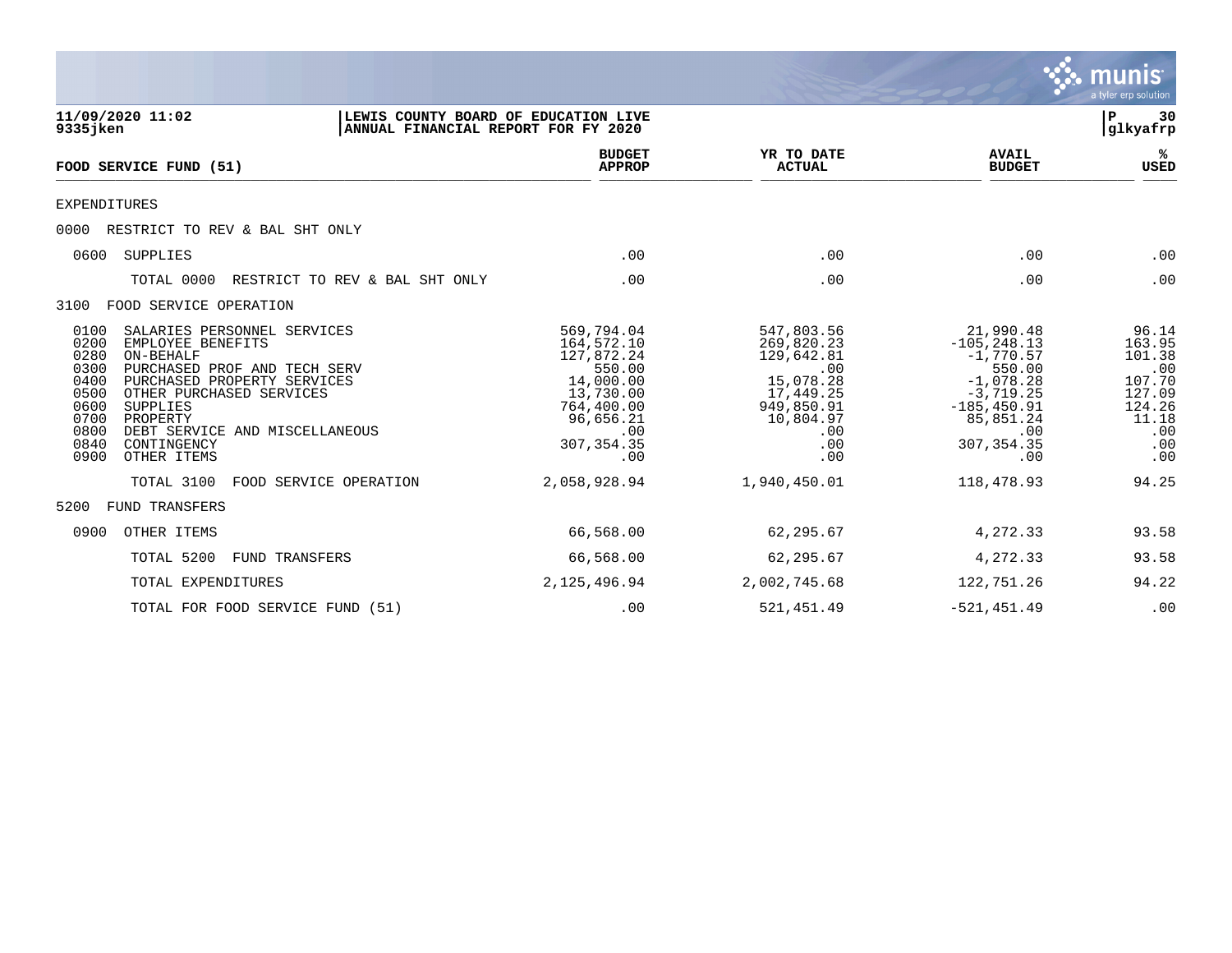|                      |                                                                           |                                                                             |                             |                               | <b>munis</b><br>a tyler erp solution |
|----------------------|---------------------------------------------------------------------------|-----------------------------------------------------------------------------|-----------------------------|-------------------------------|--------------------------------------|
| $9335$ jken          | 11/09/2020 11:02                                                          | LEWIS COUNTY BOARD OF EDUCATION LIVE<br>ANNUAL FINANCIAL REPORT FOR FY 2020 |                             |                               | Р<br>-31<br>glkyafrp                 |
|                      | <b>GOVERNMENTAL ASSETS (8)</b>                                            | <b>BUDGET</b><br><b>APPROP</b>                                              | YR TO DATE<br><b>ACTUAL</b> | <b>AVAIL</b><br><b>BUDGET</b> | ℁<br>USED                            |
| <b>REVENUES</b>      |                                                                           |                                                                             |                             |                               |                                      |
| RECEIPTS             |                                                                           |                                                                             |                             |                               |                                      |
|                      | OTHER RECEIPTS                                                            |                                                                             |                             |                               |                                      |
|                      | SALE OR COMP FOR LOSS OF ASSETS                                           |                                                                             |                             |                               |                                      |
| 5311<br>5331<br>5341 | SALE OF LAND & IMPROVEMENTS<br>SALE OF BUILDINGS<br>SALE OF EQUIPMENT ETC | .00<br>.00<br>.00                                                           | .00<br>.00<br>$-8,742.48$   | .00<br>.00<br>8,742.48        | .00<br>.00<br>.00                    |
|                      | TOTAL SALE OR COMP FOR LOSS OF ASSETS                                     | .00                                                                         | $-8,742.48$                 | 8,742.48                      | .00                                  |
|                      | TOTAL OTHER RECEIPTS                                                      | .00                                                                         | $-8,742.48$                 | 8,742.48                      | .00                                  |
|                      | TOTAL RECEIPTS                                                            | .00                                                                         | $-8,742.48$                 | 8,742.48                      | .00                                  |
|                      | TOTAL REVENUES                                                            | .00                                                                         | $-8,742.48$                 | 8,742.48                      | .00                                  |

the property of the control of

a sa mga magaalang na mga magaalang ng mga magaalang ng mga magaalang ng magaalang ng magaalang ng magaalang n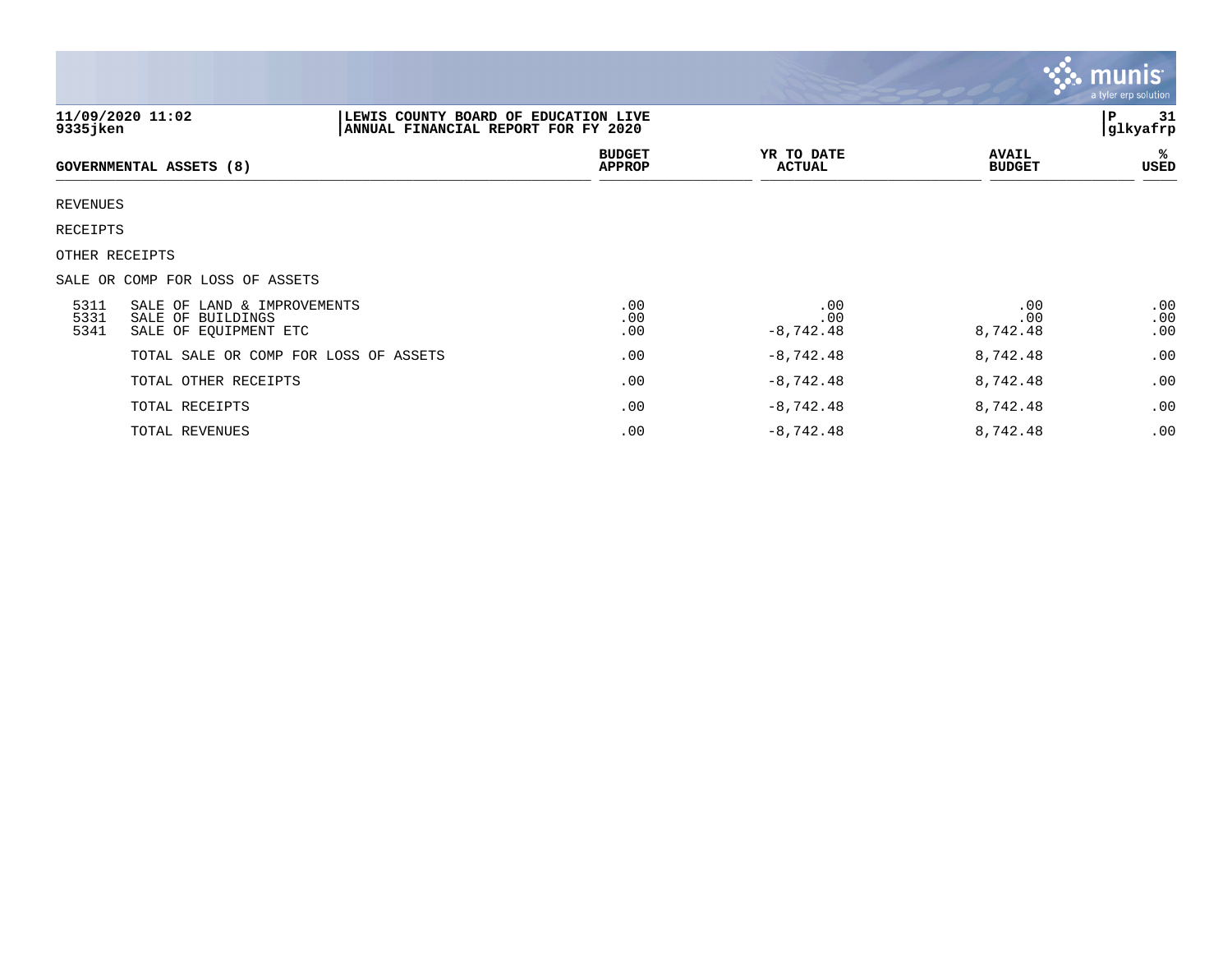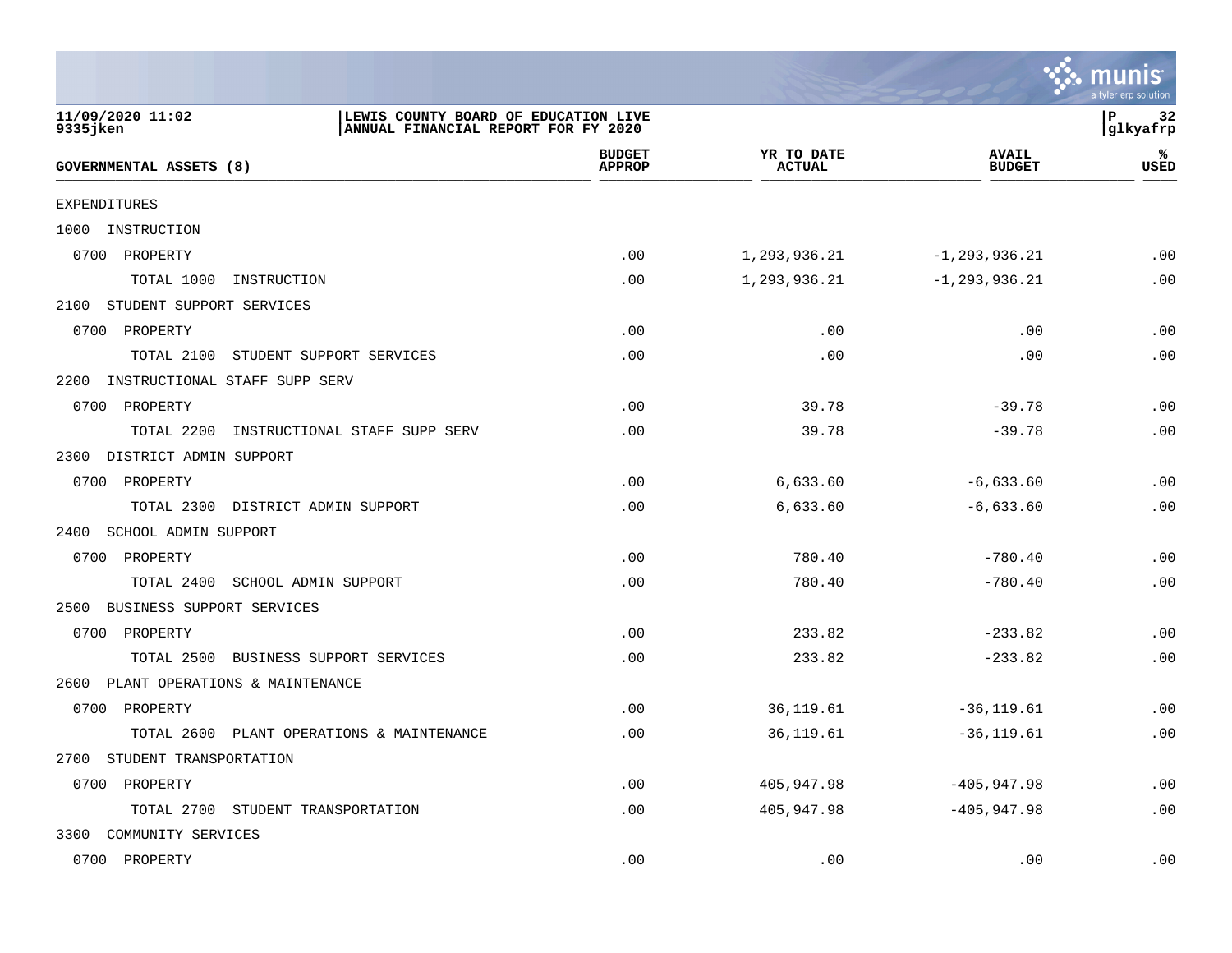|                                   |                                                                             |                                |                             |                               | munis<br>a tyler erp solution |
|-----------------------------------|-----------------------------------------------------------------------------|--------------------------------|-----------------------------|-------------------------------|-------------------------------|
| 11/09/2020 11:02<br>9335 jken     | LEWIS COUNTY BOARD OF EDUCATION LIVE<br>ANNUAL FINANCIAL REPORT FOR FY 2020 |                                |                             |                               | 33<br>۱P.<br>glkyafrp         |
| GOVERNMENTAL ASSETS (8)           |                                                                             | <b>BUDGET</b><br><b>APPROP</b> | YR TO DATE<br><b>ACTUAL</b> | <b>AVAIL</b><br><b>BUDGET</b> | °<br>USED                     |
| TOTAL 3300<br>COMMUNITY SERVICES  |                                                                             | .00                            | .00                         | .00                           | .00                           |
| TOTAL EXPENDITURES                |                                                                             | .00                            | 1,743,691.40                | $-1,743,691.40$               | .00                           |
| TOTAL FOR GOVERNMENTAL ASSETS (8) |                                                                             | .00                            | $-1,752,433.88$             | 1,752,433.88                  | .00                           |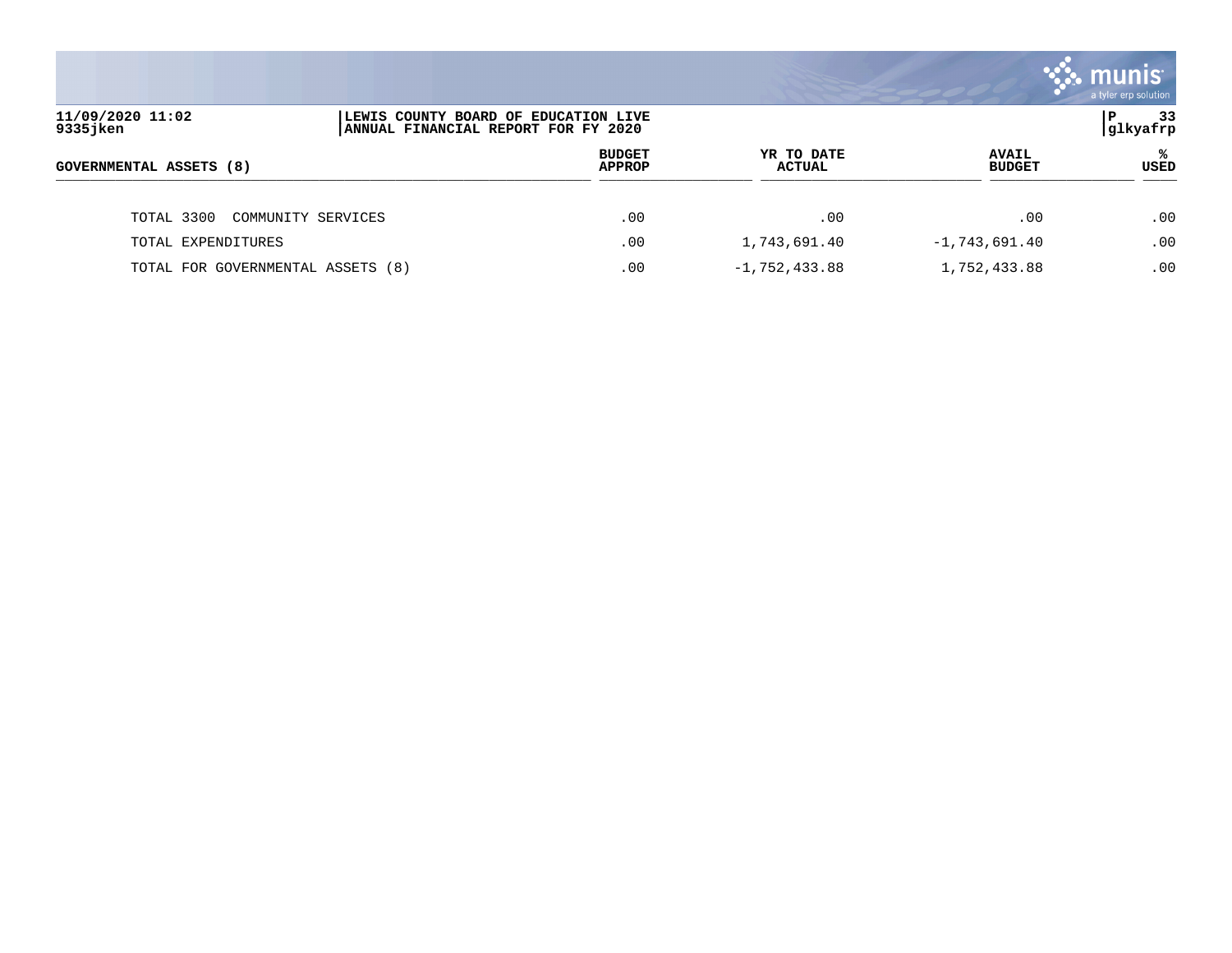|                 |                                                                                                 |                                |                      |                               | <b>munis</b><br>a tyler erp solution |
|-----------------|-------------------------------------------------------------------------------------------------|--------------------------------|----------------------|-------------------------------|--------------------------------------|
| 9335 jken       | 11/09/2020 11:02<br>LEWIS COUNTY BOARD OF EDUCATION LIVE<br>ANNUAL FINANCIAL REPORT FOR FY 2020 | 34<br>P<br> glkyafrp           |                      |                               |                                      |
|                 | FOOD SERVICE ASSETS (81)                                                                        | <b>BUDGET</b><br><b>APPROP</b> | YR TO DATE<br>ACTUAL | <b>AVAIL</b><br><b>BUDGET</b> | %<br>USED                            |
| <b>REVENUES</b> |                                                                                                 |                                |                      |                               |                                      |
| RECEIPTS        |                                                                                                 |                                |                      |                               |                                      |
|                 | REVENUE FROM LOCAL SOURCES                                                                      |                                |                      |                               |                                      |
|                 | OTHER REVENUE FROM LOCAL SOURCES                                                                |                                |                      |                               |                                      |
| 1930            | GAIN/LOSS ON SALE OF ASSETS (F                                                                  | .00                            | $-593.83$            | 593.83                        | .00                                  |
|                 | TOTAL OTHER REVENUE FROM LOCAL SOURCES                                                          | .00                            | $-593.83$            | 593.83                        | .00                                  |
|                 | TOTAL REVENUE FROM LOCAL SOURCES                                                                | .00                            | $-593.83$            | 593.83                        | .00                                  |
|                 | TOTAL RECEIPTS                                                                                  | .00                            | $-593.83$            | 593.83                        | .00                                  |
|                 | TOTAL REVENUES                                                                                  | $.00 \,$                       | $-593.83$            | 593.83                        | .00                                  |

**The State**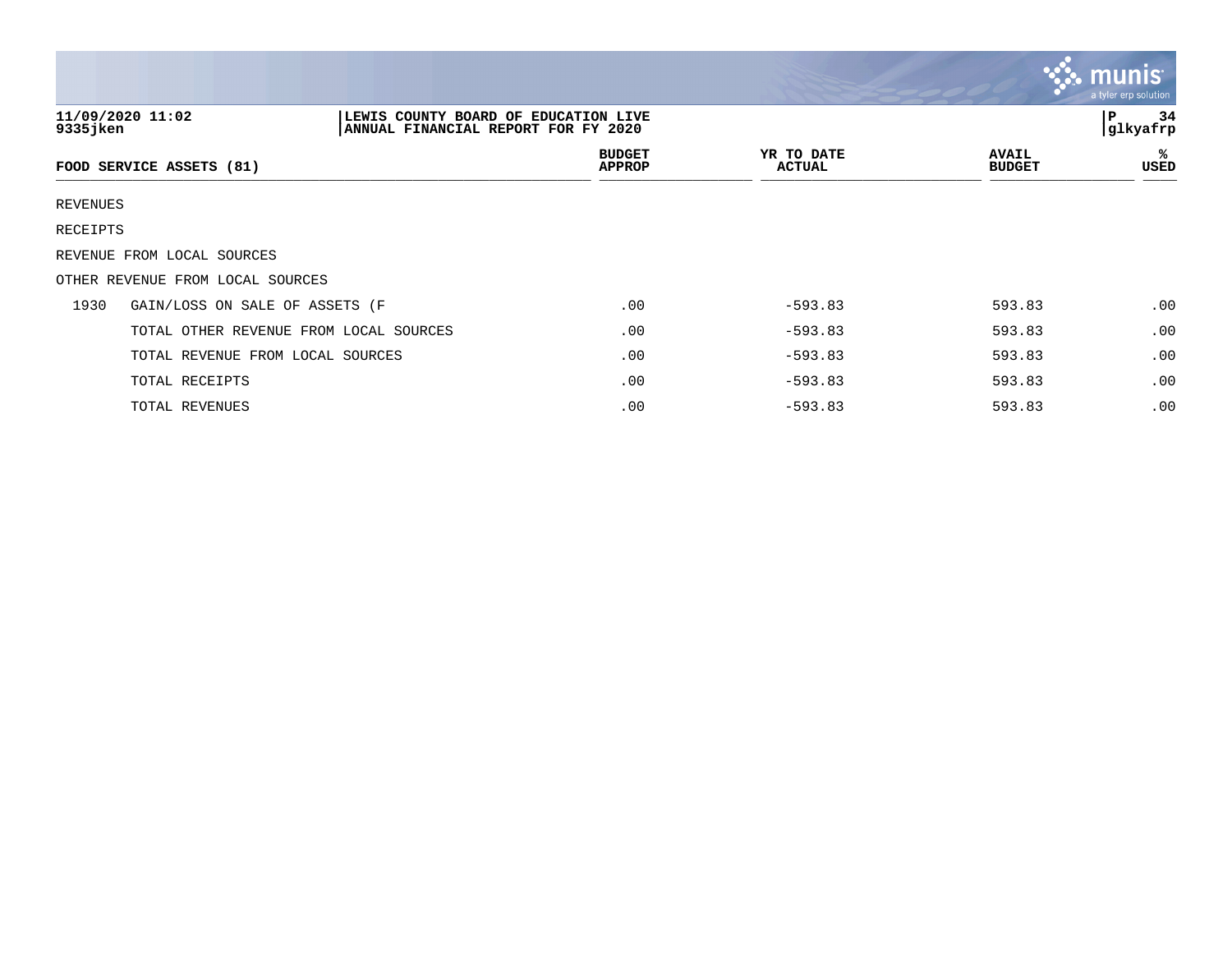

| 11/09/2020 11:02<br>9335jken   | LEWIS COUNTY BOARD OF EDUCATION LIVE<br>ANNUAL FINANCIAL REPORT FOR FY 2020 |                                |                      |                               | 35<br>P<br> glkyafrp |
|--------------------------------|-----------------------------------------------------------------------------|--------------------------------|----------------------|-------------------------------|----------------------|
| FOOD SERVICE ASSETS (81)       |                                                                             | <b>BUDGET</b><br><b>APPROP</b> | YR TO DATE<br>ACTUAL | <b>AVAIL</b><br><b>BUDGET</b> | ℁<br>USED            |
| EXPENDITURES                   |                                                                             |                                |                      |                               |                      |
| 3100<br>FOOD SERVICE OPERATION |                                                                             |                                |                      |                               |                      |
| 0700<br>PROPERTY               |                                                                             | .00                            | 43,912.68            | $-43,912.68$                  | .00                  |
| TOTAL 3100                     | FOOD SERVICE OPERATION                                                      | .00                            | 43,912.68            | $-43,912.68$                  | .00                  |
| TOTAL EXPENDITURES             |                                                                             | .00                            | 43,912.68            | $-43,912.68$                  | .00                  |
|                                | TOTAL FOR FOOD SERVICE ASSETS (81)                                          | .00                            | $-44,506.51$         | 44,506.51                     | .00                  |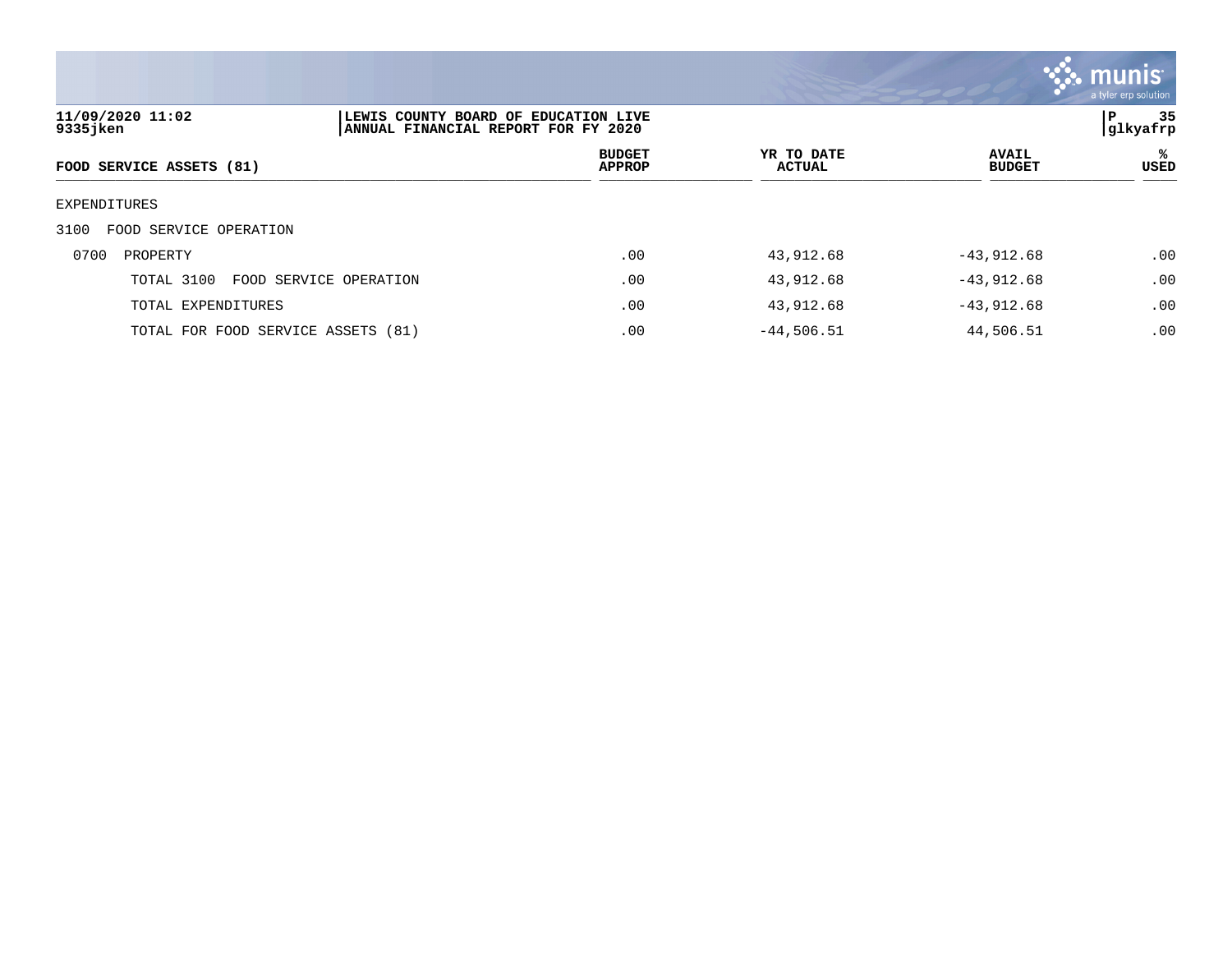

# **11/09/2020 11:02 |LEWIS COUNTY BOARD OF EDUCATION LIVE |P 36 |ANNUAL FINANCIAL REPORT FOR FY 2020**

|                                | <b>BUDGET</b>  | YR TO DATE      | <b>AVAIL</b>      | ℁      |
|--------------------------------|----------------|-----------------|-------------------|--------|
|                                | <b>APPROP</b>  | <b>ACTUAL</b>   | <b>BUDGET</b>     | USED   |
| SUMMARY PAGE                   |                |                 |                   |        |
| TOTAL OF REVENUES FUND 1       | 19,820,554.64  | 21,908,198.94   | $-2,087,644.30$   | 110.53 |
| TOTAL OF EXPENDITURES FUND 1   | 19,820,554.64  | 20,617,510.04   | $-796, 955.40$    | 104.02 |
| TOTAL FOR FUND 1               | $.00 \,$       | 1,290,688.90    | $-1, 290, 688.90$ | .00    |
| TOTAL OF REVENUES FUND 2       | 3, 215, 814.87 | 3, 133, 091.58  | 82,723.29         | 97.43  |
| TOTAL OF EXPENDITURES FUND 2   | 3, 412, 914.87 | 3, 133, 091.58  | 279,823.29        | 91.80  |
| TOTAL FOR FUND 2               | $-197, 100.00$ | .00             | $-197, 100.00$    | .00    |
| TOTAL OF REVENUES FUND 21      | 365.00         | 365.00          | .00               | 100.00 |
| TOTAL OF EXPENDITURES FUND 21  | 365.00         | .00             | 365.00            | .00    |
| TOTAL FOR FUND 21              | .00            | 365.00          | $-365.00$         | .00    |
| TOTAL OF REVENUES FUND 25      | .00            | .00             | .00               | .00    |
| TOTAL OF EXPENDITURES FUND 25  | .00            | .00             | .00               | .00    |
| TOTAL FOR FUND 25              | .00            | .00             | .00               | .00    |
| TOTAL OF REVENUES FUND 310     | 194,680.00     | 194,680.00      | .00               | 100.00 |
| TOTAL OF EXPENDITURES FUND 310 | 194,680.00     | 194,680.00      | .00               | 100.00 |
| TOTAL FOR FUND 310             | $.00 \,$       | .00             | .00               | .00    |
| TOTAL OF REVENUES FUND 320     | 1,623,628.00   | 1,923,628.00    | $-300,000.00$     | 118.48 |
| TOTAL OF EXPENDITURES FUND 320 | 1,623,628.00   | 1,623,628.00    | .00               | 100.00 |
| TOTAL FOR FUND 320             | $.00 \,$       | 300,000.00      | $-300,000.00$     | .00    |
| TOTAL OF REVENUES FUND 360     | 3, 314, 131.67 | 3,966,247.27    | $-652, 115.60$    | 119.68 |
| TOTAL OF EXPENDITURES FUND 360 | 3, 253, 537.67 | 3, 272, 379.02  | $-18,841.35$      | 100.58 |
| TOTAL FOR FUND 360             | 60,594.00      | 693,868.25      | $-633, 274.25$    | 999.99 |
| TOTAL OF REVENUES FUND 400     | 1,672,000.25   | 2,032,345.03    | $-360, 344.78$    | 121.55 |
| TOTAL OF EXPENDITURES FUND 400 | 1,672,000.25   | 2,032,345.03    | $-360, 344.78$    | 121.55 |
| TOTAL FOR FUND 400             | .00            | .00             | .00               | .00    |
| TOTAL OF REVENUES FUND 51      | 2,125,496.94   | 2,524,197.17    | $-398,700.23$     | 118.76 |
| TOTAL OF EXPENDITURES FUND 51  | 2,125,496.94   | 2,002,745.68    | 122,751.26        | 94.22  |
| TOTAL FOR FUND 51              | .00            | 521, 451.49     | $-521, 451.49$    | .00    |
| TOTAL OF REVENUES FUND 8       | .00            | $-8,742.48$     | 8,742.48          | .00    |
| TOTAL OF EXPENDITURES FUND 8   | .00            | 1,743,691.40    | $-1,743,691.40$   | .00    |
| TOTAL FOR FUND 8               | .00            | $-1,752,433.88$ | 1,752,433.88      | .00    |
| TOTAL OF REVENUES FUND 81      | .00            | $-593.83$       | 593.83            | .00    |
| TOTAL OF EXPENDITURES FUND 81  | .00            | 43,912.68       | $-43,912.68$      | .00    |
| TOTAL FOR FUND 81              | .00            | $-44,506.51$    | 44,506.51         | .00    |

GRAND TOTALS EXCLUDE THE TOTALS FOR FUNDS 360, 4XX, 6XX, 7XXX, 8XXX and 9XXX

| GRAND TOTAL OF REVENUES        | 26,980,539.45                    | .160.69<br>29.684.                            | $\sim$ $\sim$ $\sim$<br>C 703<br>.621.24<br>$\overline{\phantom{0}}$ | 10.02  |
|--------------------------------|----------------------------------|-----------------------------------------------|----------------------------------------------------------------------|--------|
| OF EXPENDITURES<br>GRAND TOTAL | ,639.45<br>1.77<br>$\sim$ $\sim$ | 65530<br>571<br>, , , , , , , ,<br>. <i>.</i> | $-394$ $015$<br>RE<br>.                                              | 101.45 |